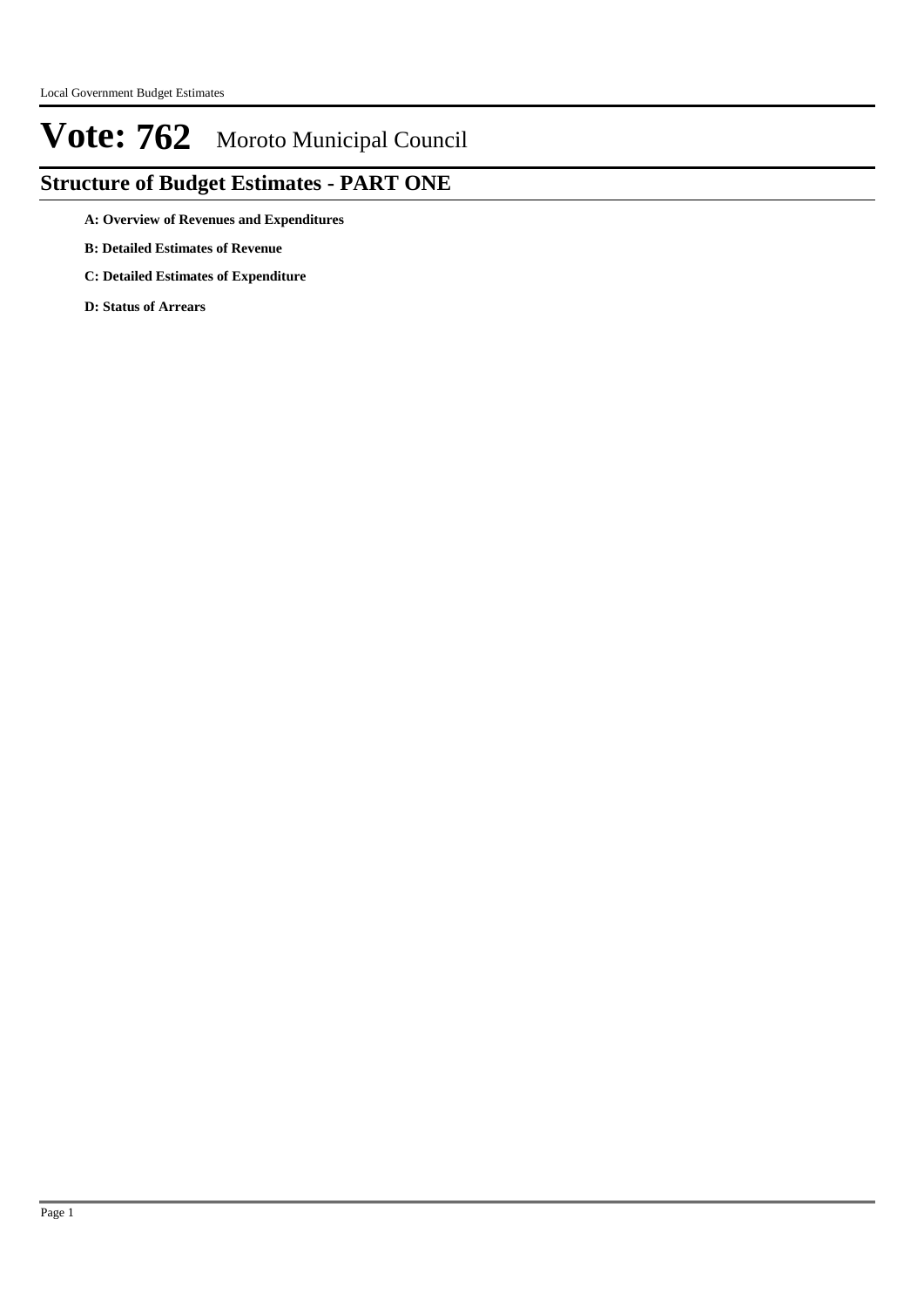## **A: Overview of Revenues and Expenditures**

**Revenue Performance and Plans**

|                                        | 2015/16                | 2016/17                                |                        |
|----------------------------------------|------------------------|----------------------------------------|------------------------|
| UShs $000's$                           | <b>Approved Budget</b> | <b>Receipts by End</b><br><b>March</b> | <b>Approved Budget</b> |
| 1. Locally Raised Revenues             | 290,036                | 83,380                                 | 263,763                |
| 2a. Discretionary Government Transfers | 1,678,042              | 1,105,912                              | 2,576,752              |
| 2b. Conditional Government Transfers   | 1,931,485              | 1,366,382                              | 1,964,551              |
| 2c. Other Government Transfers         | 1,758,297              | 1,310,382                              | 1,761,992              |
| <b>Total Revenues</b>                  | 5,657,861              | 3,866,056                              | 6,567,058              |

### **Expenditure Performance and Plans**

|                            | 2015/16                |                                                        | 2016/17                |  |
|----------------------------|------------------------|--------------------------------------------------------|------------------------|--|
| UShs $000's$               | <b>Approved Budget</b> | <b>Actual</b><br><b>Expenditure by</b><br>end of March | <b>Approved Budget</b> |  |
| 1a Administration          | 925,933                | 529,182                                                | 1,129,214              |  |
| 2 Finance                  | 227,393                | 77,300                                                 | 224,997                |  |
| 3 Statutory Bodies         | 471,152                | 82,199                                                 | 190,004                |  |
| 4 Production and Marketing | 1,269,785              | 422,344                                                | 2,478,690              |  |
| 5 Health                   | 388,358                | 173,124                                                | 276,380                |  |
| 6 Education                | 1,200,947              | 717,291                                                | 1,094,325              |  |
| 7a Roads and Engineering   | 774,705                | 89,728                                                 | 968,398                |  |
| 7b Water                   | 39,402                 | $\theta$                                               | $\overline{0}$         |  |
| 8 Natural Resources        | 149,322                | 12,269                                                 | 34,128                 |  |
| 9 Community Based Services | 197,101                | 24,578                                                 | 80,652                 |  |
| 10 Planning                | 31,147                 | 13,769                                                 | 53,906                 |  |
| 11 Internal Audit          | 16,686                 | 7,849                                                  | 36,363                 |  |
| <b>Grand Total</b>         | 5,691,931              | 2,149,633                                              | 6,567,058              |  |
| Wage Rec't:                | 1,223,400              | 899,301                                                | 1,269,578              |  |
| Non Wage Rec't:            | 901,682                | 264,224                                                | 1,304,354              |  |
| Domestic Dev't             | 3,566,849              | 986,108                                                | 3,993,126              |  |
| Donor Dev't                | 0                      | $\theta$                                               | $\boldsymbol{\theta}$  |  |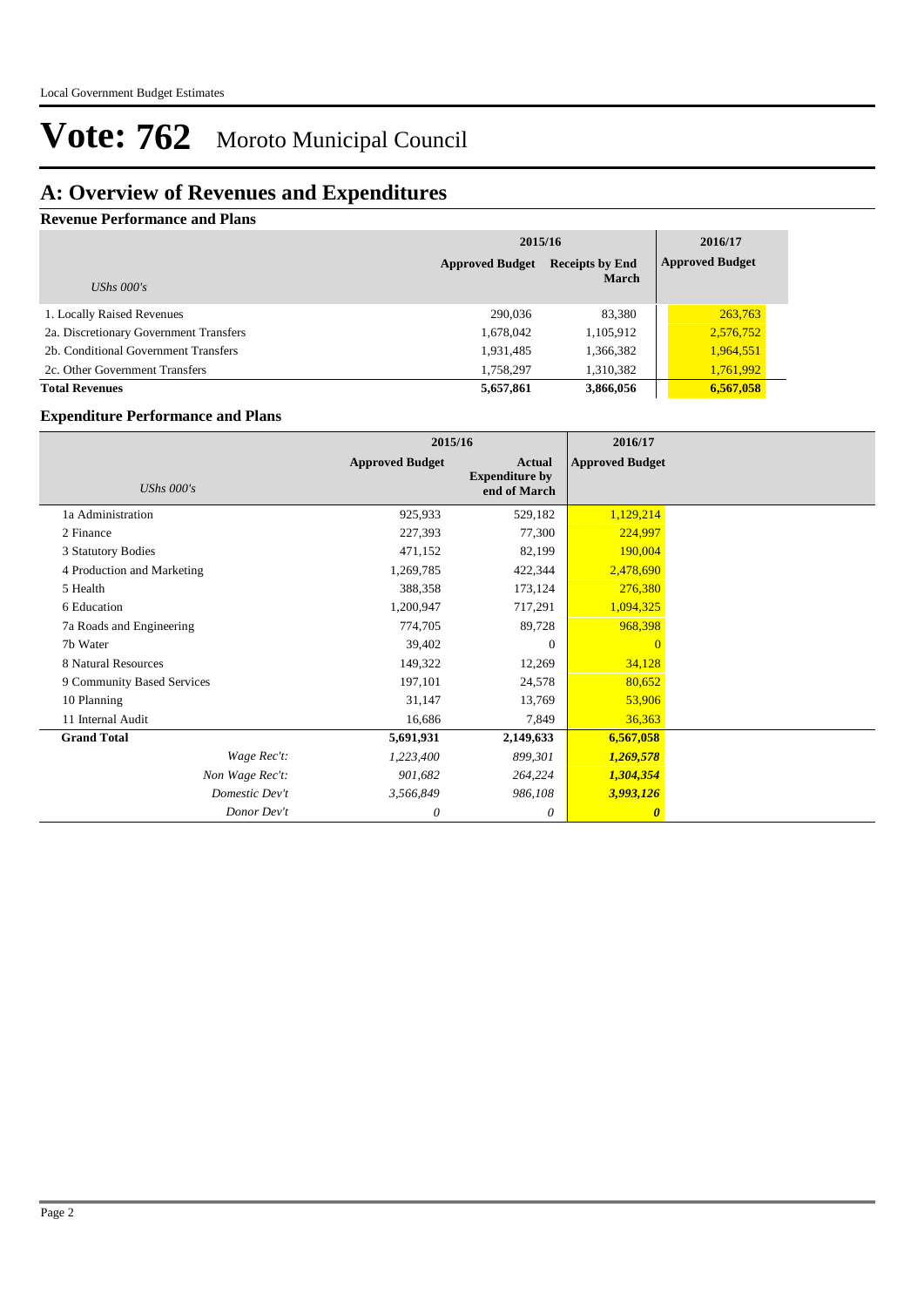### **B: Detailed Estimates of Revenue**

|                                                    | 2015/16                | 2016/17                            |                        |  |
|----------------------------------------------------|------------------------|------------------------------------|------------------------|--|
| UShs $000's$                                       | <b>Approved Budget</b> | <b>Receipts by End</b><br>of March | <b>Approved Budget</b> |  |
| <b>1. Locally Raised Revenues</b>                  | 290.036                | 83,380                             | 263,763                |  |
| Unspent balances - Locally Raised Revenues         | 5,148                  | 4,474                              |                        |  |
| <b>Locally Raised Revenues</b>                     | 284,889                | 78,906                             | 263,763                |  |
| 2a. Discretionary Government Transfers             | 1,678,042              | 1,105,912                          | 2,576,752              |  |
| Urban Unconditional Grant (Wage)                   | 260,140                | 196,411                            | 291,664                |  |
| Urban Unconditional Grant (Non-Wage)               | 58,435                 | 52,382                             | 136,037                |  |
| Urban Discretionary Development Equalization Grant | 1,359,467              | 857,119                            | 2,149,050              |  |
| 2b. Conditional Government Transfers               | 1,931,485              | 1,366,382                          | 1,964,551              |  |
| <b>Transitional Development Grant</b>              |                        | $\Omega$                           | 30,000                 |  |
| Support Services Conditional Grant (Non-Wage)      | 46.206                 | 33,188                             |                        |  |
| Sector Conditional Grant (Wage)                    | 929.189                | 683,234                            | 977,914                |  |
| Sector Conditional Grant (Non-Wage)                | 285,004                | 197,620                            | 893,462                |  |
| Pension for Local Governments                      | 218,746                | $\Omega$                           | 8,164                  |  |
| <b>Gratuity for Local Governments</b>              |                        | $\Omega$                           | 2,928                  |  |
| Development Grant                                  | 452,341                | 452,341                            | 52,083                 |  |
| 2c. Other Government Transfers                     | 1,758,297              | 1,310,382                          | 1,761,992              |  |
| Unspent balances - Other Government Transfers      |                        | $\mathbf{0}$                       | 1,761,992              |  |
| Unspent balances - Conditional Grants              | 1,008,637              | 1,008,637                          |                        |  |
| Other Transfers from Central Government            | 749,660                | 301,745                            |                        |  |
| <b>Total Revenues</b>                              | 5,657,861              | 3,866,056                          | 6,567,058              |  |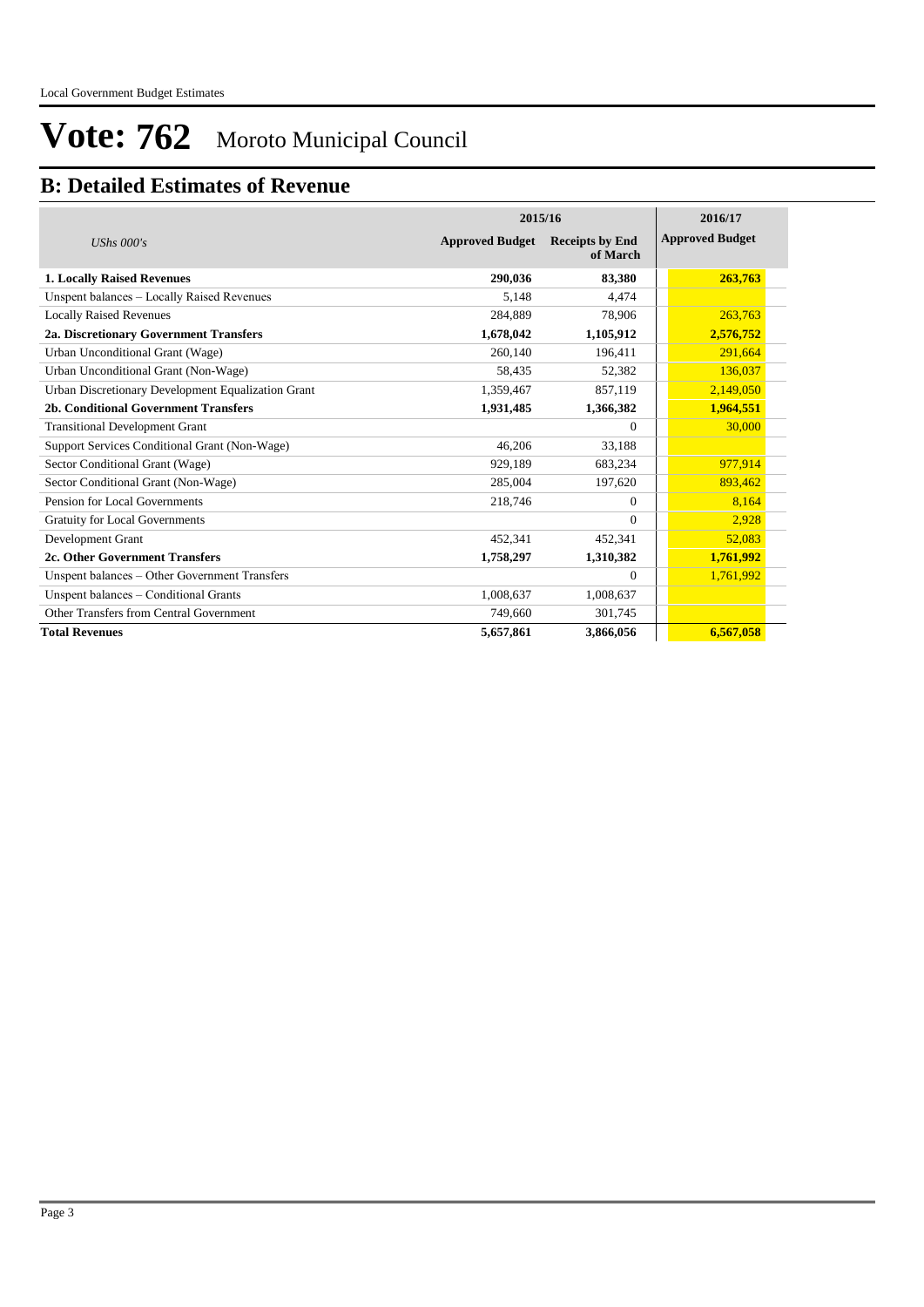### **C: Detailed Estimates of Expenditure**

### *Workplan 1a: Administration*

#### **(i) Overview of Workplan Revenue and Expenditures**

| <b>UShs Thousand</b>                               |                                  | 2015/16                        | 2016/17                   |  |
|----------------------------------------------------|----------------------------------|--------------------------------|---------------------------|--|
|                                                    | <b>Approved</b><br><b>Budget</b> | <b>Outturn by</b><br>end March | Approved<br><b>Budget</b> |  |
| A: Breakdown of Workplan Revenues:                 |                                  |                                |                           |  |
| <b>Recurrent Revenues</b>                          | 178,716                          | 86,104                         | 156,355                   |  |
| <b>Gratuity for Local Governments</b>              |                                  | $\Omega$                       | 2,928                     |  |
| <b>Locally Raised Revenues</b>                     | 95,106                           | 21,596                         | 60,582                    |  |
| Pension for Local Governments                      |                                  | $\Omega$                       | 8,164                     |  |
| Support Services Conditional Grant (Non-Wage)      | 2,662                            | 1,095                          |                           |  |
| Unspent balances - Locally Raised Revenues         | 350                              | 350                            |                           |  |
| Urban Unconditional Grant (Non-Wage)               | 13,324                           | 19,125                         | 28,972                    |  |
| Urban Unconditional Grant (Wage)                   | 67,274                           | 43,938                         | 55,708                    |  |
| <b>Development Revenues</b>                        | 747,218                          | 598,685                        | 972,859                   |  |
| <b>Transitional Development Grant</b>              |                                  | $\overline{0}$                 | 30,000                    |  |
| Unspent balances - Conditional Grants              | 485,601                          | 485,601                        |                           |  |
| Unspent balances - Other Government Transfers      |                                  | $\Omega$                       | 61,977                    |  |
| Urban Discretionary Development Equalization Grant | 261,616                          | 113,084                        | 880,882                   |  |
| <b>Total Revenues</b>                              | 925,934                          | 684,789                        | 1,129,214                 |  |
| <b>B: Breakdown of Workplan Expenditures:</b>      |                                  |                                |                           |  |
| Recurrent Expenditure                              | 178,716                          | 70,653                         | 156,355                   |  |
| Wage                                               | 67.274                           | 43,938                         | 55,708                    |  |
| Non Wage                                           | 111,441                          | 26,715                         | 100,646                   |  |
| Development Expenditure                            | 747,218                          | 458,528                        | 972,859                   |  |
| Domestic Development                               | 747,218                          | 458528.473                     | 972,859                   |  |
| Donor Development                                  |                                  | $\Omega$                       | $\Omega$                  |  |
| <b>Total Expenditure</b>                           | 925,933                          | 529,182                        | 1,129,214                 |  |

**(ii) Details of Workplan Revenues and Expenditures**

### *Expenditure Details for Workplan 1a: Administration*

### **LG Function 1381 District and Urban Administration**

| Thousand Uganda Shillings                                 | 2015/16 Approved Budget |             |              |                | 2016/17 Approved Estimates |              |
|-----------------------------------------------------------|-------------------------|-------------|--------------|----------------|----------------------------|--------------|
| <b>Higher LG Services</b>                                 | <b>Total</b>            | <b>Wage</b> | N' Wage      | <b>GoU Dev</b> | <b>Donor Dev</b>           | <b>Total</b> |
| Output:138101 Operation of the Administration Department  |                         |             |              |                |                            |              |
| 211101 General Staff Salaries                             | $\mathbf{0}$            | 55,708      |              |                |                            | 55,708       |
| 211102 Contract Staff Salaries (Incl. Casuals, Temporary) | 500                     |             |              |                |                            | $\mathbf{0}$ |
| 211103 Allowances                                         | 3,126                   |             | 1,500        |                |                            | 1,500        |
| 213001 Medical expenses (To employees)                    | 1,350                   |             | 2,000        |                |                            | 2,000        |
| 213002 Incapacity, death benefits and funeral expenses    | 2,500                   |             | 2,000        |                |                            | 2,000        |
| 221001 Advertising and Public Relations                   | 1,200                   |             | 2,500        |                |                            | 2,500        |
| 221005 Hire of Venue (chairs, projector, etc)             | 1,200                   |             |              |                |                            | $\mathbf{0}$ |
| 221006 Commissions and related charges                    | 25,240                  |             | $\mathbf{0}$ |                |                            | $\mathbf{0}$ |
| 221007 Books, Periodicals & Newspapers                    | 499                     |             | 1,600        |                |                            | 1,600        |
| 221008 Computer supplies and Information Technology (IT)  | 780                     |             | 1,800        |                |                            | 1,800        |
| 221009 Welfare and Entertainment                          | 1,500                   |             | 3,300        |                |                            | 3,300        |
| 221010 Special Meals and Drinks                           | 500                     |             | 1,500        |                |                            | 1,500        |
| 221011 Printing, Stationery, Photocopying and Binding     | 903                     |             | $\mathbf{0}$ | 4,000          |                            | 4,000        |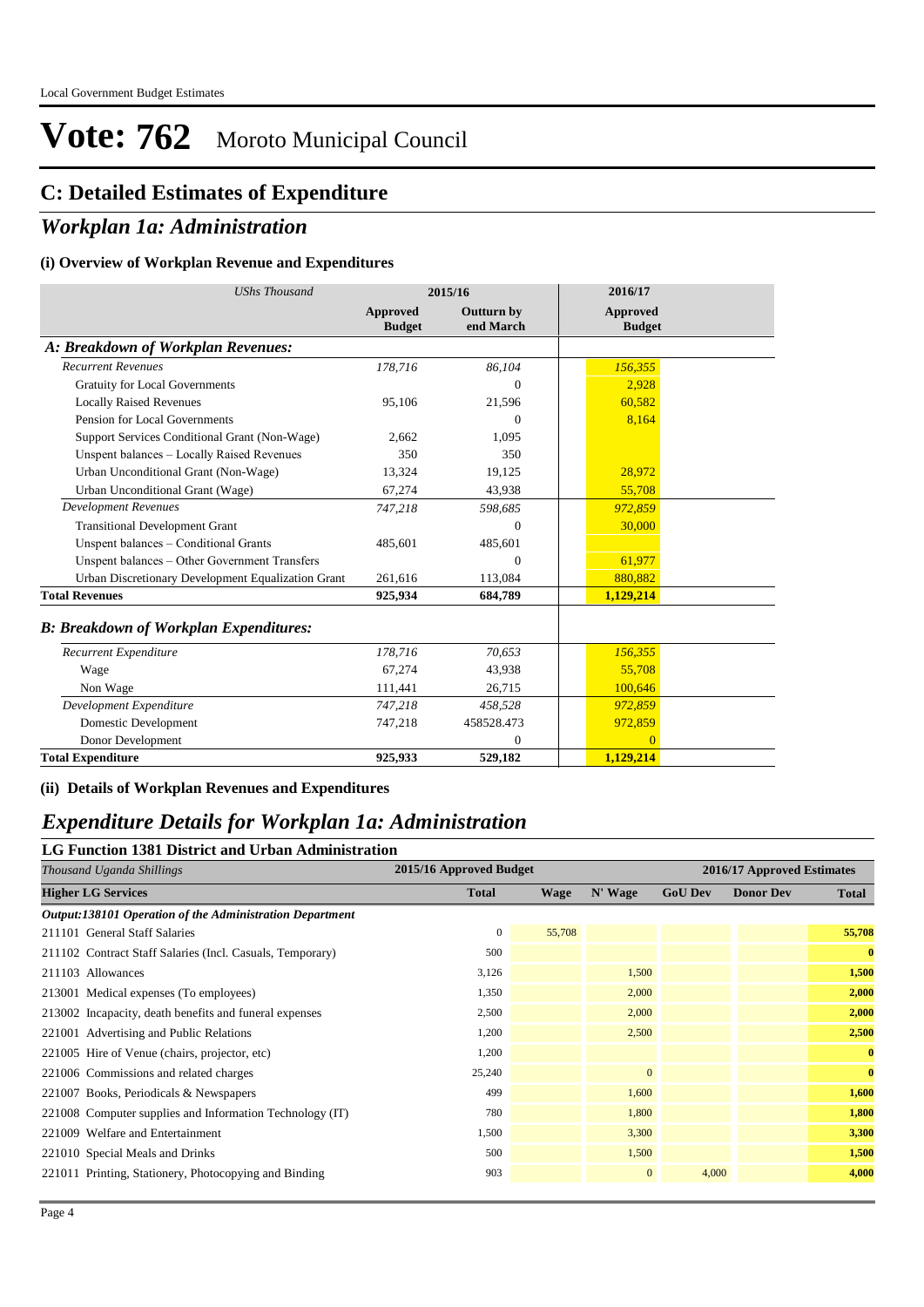## *Workplan 1a: Administration*

| Thousand Uganda Shillings                                        | 2015/16 Approved Budget |             |                  |                | 2016/17 Approved Estimates |          |
|------------------------------------------------------------------|-------------------------|-------------|------------------|----------------|----------------------------|----------|
| <b>Higher LG Services</b>                                        | <b>Total</b>            | <b>Wage</b> | N' Wage          | <b>GoU Dev</b> | <b>Donor Dev</b>           | Total    |
| 221012 Small Office Equipment                                    | $\boldsymbol{0}$        |             | 1,000            |                |                            | 1,000    |
| 221014 Bank Charges and other Bank related costs                 | 1,200                   |             | 500              |                |                            | 500      |
| 221016 IFMS Recurrent costs                                      | 500                     |             | $\boldsymbol{0}$ | 30,000         |                            | 30,000   |
| 221017 Subscriptions                                             | 1,000                   |             | 3,914            |                |                            | 3,914    |
| 222001 Telecommunications                                        | 1,500                   |             | 800              |                |                            | 800      |
| 222002 Postage and Courier                                       | 460                     |             | 400              |                |                            | 400      |
| 222003 Information and communications technology (ICT)           | 1,000                   |             |                  |                |                            | $\bf{0}$ |
| 223004 Guard and Security services                               | 200                     |             | 1,800            |                |                            | 1,800    |
| 223005 Electricity                                               | 1,000                   |             |                  |                |                            | $\bf{0}$ |
| 223006 Water                                                     | $\boldsymbol{0}$        |             | 4,000            |                |                            | 4,000    |
| 224004 Cleaning and Sanitation                                   | 2,000                   |             | 2,000            |                |                            | 2,000    |
| 224005 Uniforms, Beddings and Protective Gear                    | 500                     |             |                  |                |                            | $\bf{0}$ |
| 227001 Travel inland                                             | 17,360                  |             |                  | 80,000         |                            | 80,000   |
| 227002 Travel abroad                                             | 4,000                   |             |                  | 40,000         |                            | 40,000   |
| 227004 Fuel, Lubricants and Oils                                 | 1,000                   |             | 2,000            | 15,000         |                            | 17,000   |
| 228002 Maintenance - Vehicles                                    | 2,000                   |             | 1,000            | 20,000         |                            | 21,000   |
| 228003 Maintenance - Machinery, Equipment & Furniture            | 450                     |             |                  | 8,000          |                            | 8,000    |
| 228004 Maintenance - Other                                       | 430                     |             |                  | 3,000          |                            | 3,000    |
| Total Cost of Output 138101:                                     | 73,898                  | 55,708      | 33,614           | 200,000        |                            | 289,322  |
| Output:138102 Human Resource Management Services                 |                         |             |                  |                |                            |          |
| 211101 General Staff Salaries                                    | 67,274                  |             |                  |                |                            | $\bf{0}$ |
| 211102 Contract Staff Salaries (Incl. Casuals, Temporary)        | 17,000                  |             | 17,000           |                |                            | 17,000   |
| 211103 Allowances                                                | 1,000                   |             |                  |                |                            | $\bf{0}$ |
| 212105 Pension for Local Governments                             | $\boldsymbol{0}$        |             | 11,092           |                |                            | 11,092   |
| 213001 Medical expenses (To employees)                           | 1,000                   |             | 1,000            |                |                            | 1,000    |
| 221001 Advertising and Public Relations                          | 1,000                   |             |                  |                |                            | $\bf{0}$ |
| 221008 Computer supplies and Information Technology (IT)         | 500                     |             |                  |                |                            | $\bf{0}$ |
| 221009 Welfare and Entertainment                                 | 500                     |             |                  |                |                            | $\bf{0}$ |
| 221011 Printing, Stationery, Photocopying and Binding            | 1,500                   |             | 3,000            |                |                            | 3,000    |
| 221012 Small Office Equipment                                    | 500                     |             | 353              |                |                            | 353      |
| 222001 Telecommunications                                        | 500                     |             |                  |                |                            | $\bf{0}$ |
| 222003 Information and communications technology (ICT)           | 500                     |             |                  |                |                            | $\bf{0}$ |
| 227001 Travel inland                                             | 74,360                  |             | 5,000            |                |                            | 5,000    |
| 227004 Fuel, Lubricants and Oils                                 | 200                     |             | 1,000            |                |                            | 1,000    |
| 228004 Maintenance - Other                                       | 300                     |             |                  |                |                            | $\bf{0}$ |
| Total Cost of Output 138102:                                     | 166,134                 |             | 38,445           |                |                            | 38,445   |
| Output:138103 Capacity Building for HLG                          |                         |             |                  |                |                            |          |
| 221002 Workshops and Seminars                                    | 8,000                   |             |                  |                |                            | $\bf{0}$ |
| 221003 Staff Training                                            | 62,000                  |             |                  | 77,200         |                            | 77,200   |
| 221007 Books, Periodicals & Newspapers                           | $\boldsymbol{0}$        |             |                  | 5,500          |                            | 5,500    |
| 221011 Printing, Stationery, Photocopying and Binding            | $\boldsymbol{0}$        |             |                  | 13,920         |                            | 13,920   |
| 225001 Consultancy Services- Short term                          | 344,428                 |             |                  | 89,753         |                            | 89,753   |
| 227001 Travel inland                                             | 15,000                  |             |                  | 81,603         |                            | 81,603   |
| 227002 Travel abroad                                             | $\boldsymbol{0}$        |             |                  | 28,000         |                            | 28,000   |
| Total Cost of Output 138103:                                     | 429,428                 |             |                  | 295,976        |                            | 295,976  |
| Output:138104 Supervision of Sub County programme implementation |                         |             |                  |                |                            |          |
| 221010 Special Meals and Drinks                                  | 0                       |             |                  | 4,383          |                            | 4,383    |
| 221011 Printing, Stationery, Photocopying and Binding            | 0                       |             |                  | 7,000          |                            | 7,000    |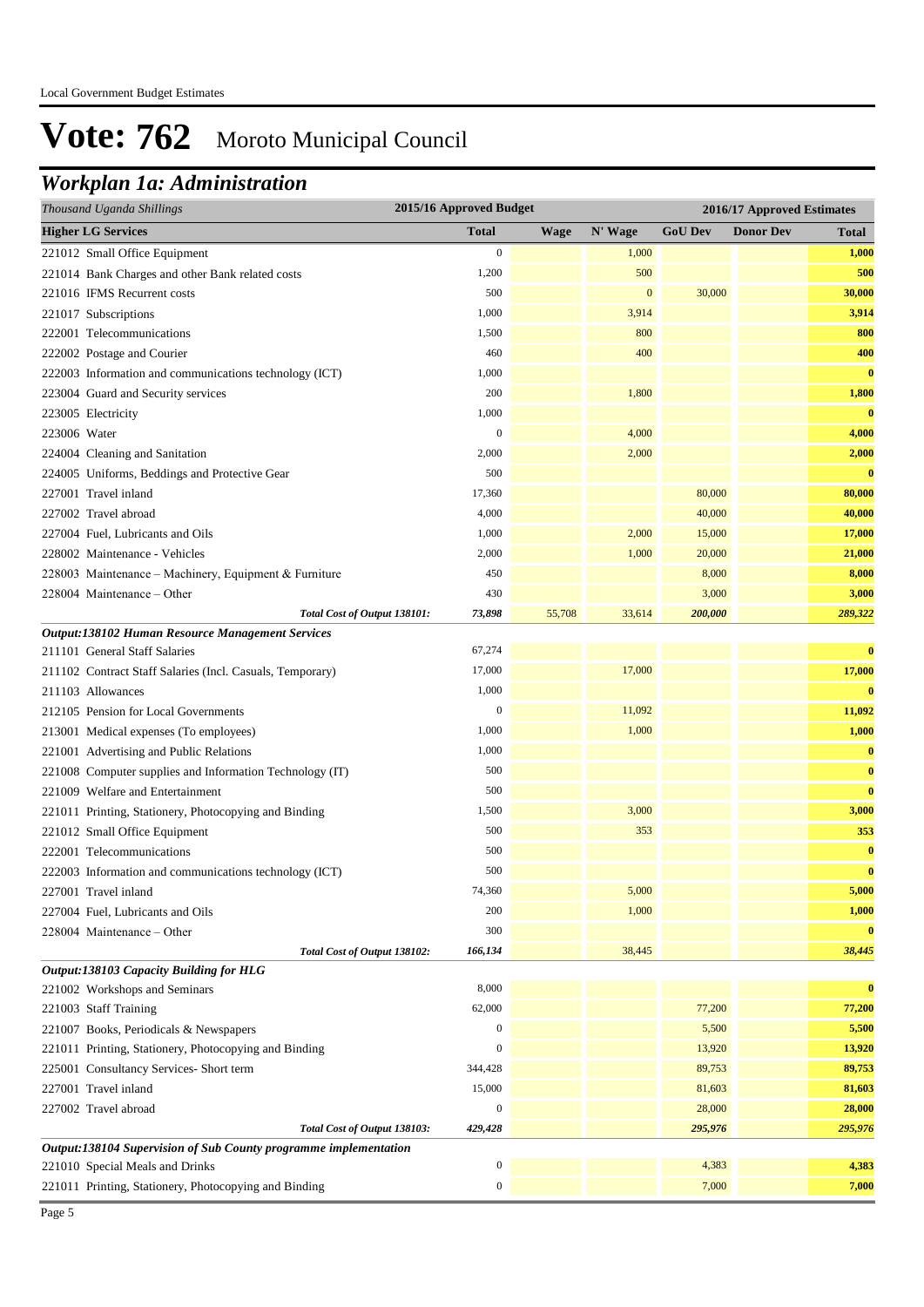## *Workplan 1a: Administration*

| Thousand Uganda Shillings                                                    | 2015/16 Approved Budget |             |         |                | 2016/17 Approved Estimates |              |
|------------------------------------------------------------------------------|-------------------------|-------------|---------|----------------|----------------------------|--------------|
| <b>Higher LG Services</b>                                                    | <b>Total</b>            | <b>Wage</b> | N' Wage | <b>GoU Dev</b> | <b>Donor Dev</b>           | Total        |
| 227001 Travel inland                                                         | $\boldsymbol{0}$        |             |         | 7,000          |                            | 7,000        |
| 227004 Fuel, Lubricants and Oils                                             | $\mathbf{0}$            |             |         | 4,000          |                            | 4,000        |
| Total Cost of Output 138104:                                                 | 0                       |             |         | 22,383         |                            | 22,383       |
| Output:138106 Office Support services                                        |                         |             |         |                |                            |              |
| 221009 Welfare and Entertainment                                             | $\mathbf{0}$            |             | 1,529   |                |                            | 1,529        |
| 221011 Printing, Stationery, Photocopying and Binding                        | $\mathbf{0}$            |             | 2,000   |                |                            | 2,000        |
| 227001 Travel inland                                                         | $\boldsymbol{0}$        |             | 5,000   |                |                            | 5,000        |
| 227004 Fuel, Lubricants and Oils                                             | $\mathbf{0}$            |             | 1,000   |                |                            | 1,000        |
| Total Cost of Output 138106:                                                 | 0                       |             | 9,529   |                |                            | 9,529        |
| <b>Output:138108 Assets and Facilities Management</b>                        |                         |             |         |                |                            |              |
| 221011 Printing, Stationery, Photocopying and Binding                        | $\overline{0}$          |             | 2,000   |                |                            | 2,000        |
| 227001 Travel inland                                                         | $\overline{0}$          |             | 5,000   |                |                            | 5,000        |
| 227004 Fuel, Lubricants and Oils                                             | $\overline{0}$          |             | 2,529   |                |                            | 2,529        |
| Total Cost of Output 138108:                                                 | $\boldsymbol{\theta}$   |             | 9,529   |                |                            | 9,529        |
| <b>Output:138111 Records Management Services</b>                             |                         |             |         |                |                            |              |
| 211103 Allowances                                                            | 500                     |             |         |                |                            | $\bf{0}$     |
| 221001 Advertising and Public Relations                                      | 300                     |             |         |                |                            | $\bf{0}$     |
| 221007 Books, Periodicals & Newspapers                                       | 300                     |             |         |                |                            | $\bf{0}$     |
| 221008 Computer supplies and Information Technology (IT)                     | $\mathbf{0}$            |             | 500     |                |                            | 500          |
| 221009 Welfare and Entertainment                                             | $\overline{0}$          |             | 500     |                |                            | 500          |
| 221011 Printing, Stationery, Photocopying and Binding                        | 1,500                   |             | 2,000   |                |                            | 2,000        |
| 221012 Small Office Equipment                                                | 500                     |             | 1,000   |                |                            | 1,000        |
| 221017 Subscriptions                                                         | 200                     |             | 200     |                |                            | 200          |
| 222001 Telecommunications                                                    | 150                     |             | 200     |                |                            | 200          |
| 223006 Water                                                                 | $\mathbf{0}$            |             | 1,000   |                |                            | 1,000        |
| 224004 Cleaning and Sanitation                                               | $\overline{0}$          |             | 1,000   |                |                            | 1,000        |
| 227001 Travel inland                                                         | 234                     |             | 1,500   |                |                            | 1,500        |
| 228004 Maintenance - Other                                                   | $\mathbf{0}$            |             | 1,629   |                |                            | 1,629        |
| Total Cost of Output 138111:                                                 | 3,684                   |             | 9,529   |                |                            | 9,529        |
| <b>Total Cost of Higher LG Services</b>                                      | 673,143                 | 55,708      | 100,646 | 518,359        |                            | 674,714      |
| <b>Capital Purchases</b>                                                     | <b>Total</b>            | <b>Wage</b> | N' Wage | <b>GoU Dev</b> | <b>Donor Dev</b>           | <b>Total</b> |
| Output:138172 Administrative Capital                                         |                         |             |         |                |                            |              |
| $212101 \text{ M}$ $\overline{D}$ $1 \text{ J}$ $\overline{D}$ $1 \text{ N}$ |                         | $\sqrt{ }$  |         | 00.000         |                            |              |

| 312101 Non-Residential Buildings                                                   | $\overline{0}$<br>$\Omega$         | 90,000                                               | $\mathbf{0}$                   | 90,000                         |                                        |              |         |
|------------------------------------------------------------------------------------|------------------------------------|------------------------------------------------------|--------------------------------|--------------------------------|----------------------------------------|--------------|---------|
| <b>Total LCIII: NORTH DIVISION</b>                                                 |                                    |                                                      | LCIV: MOROTO MUNICIPAL COUNCIL |                                |                                        | 90,000       |         |
| LCII: BOMA NORTH                                                                   | LCI: Moroto Municipal Council Offi | <b>Rehablitation of the Municipal Lands Registry</b> |                                |                                | Source: Urban Discretionary Developmen |              | 90,000  |
| 312202 Machinery and Equipment                                                     |                                    |                                                      | $\Omega$                       | $\Omega$                       | 310,000                                | $\mathbf{0}$ | 310,000 |
| <b>Total LCIII: NORTH DIVISION</b>                                                 |                                    |                                                      |                                | LCIV: MOROTO MUNICIPAL COUNCIL |                                        |              | 310,000 |
| LCII: BOMA NORTH                                                                   | LCI: Moroto Municipal Counicl Offi | 1 Isuzu DMAX for the 10 other Departments            |                                |                                | Source: Urban Discretionary Developmen |              | 155,000 |
| 1 Isuzu DMAX for Town Clerks Office<br>LCI: Town Clerks Office<br>LCII: BOMA NORTH |                                    |                                                      |                                |                                | Source: Urban Discretionary Developmen |              | 155,000 |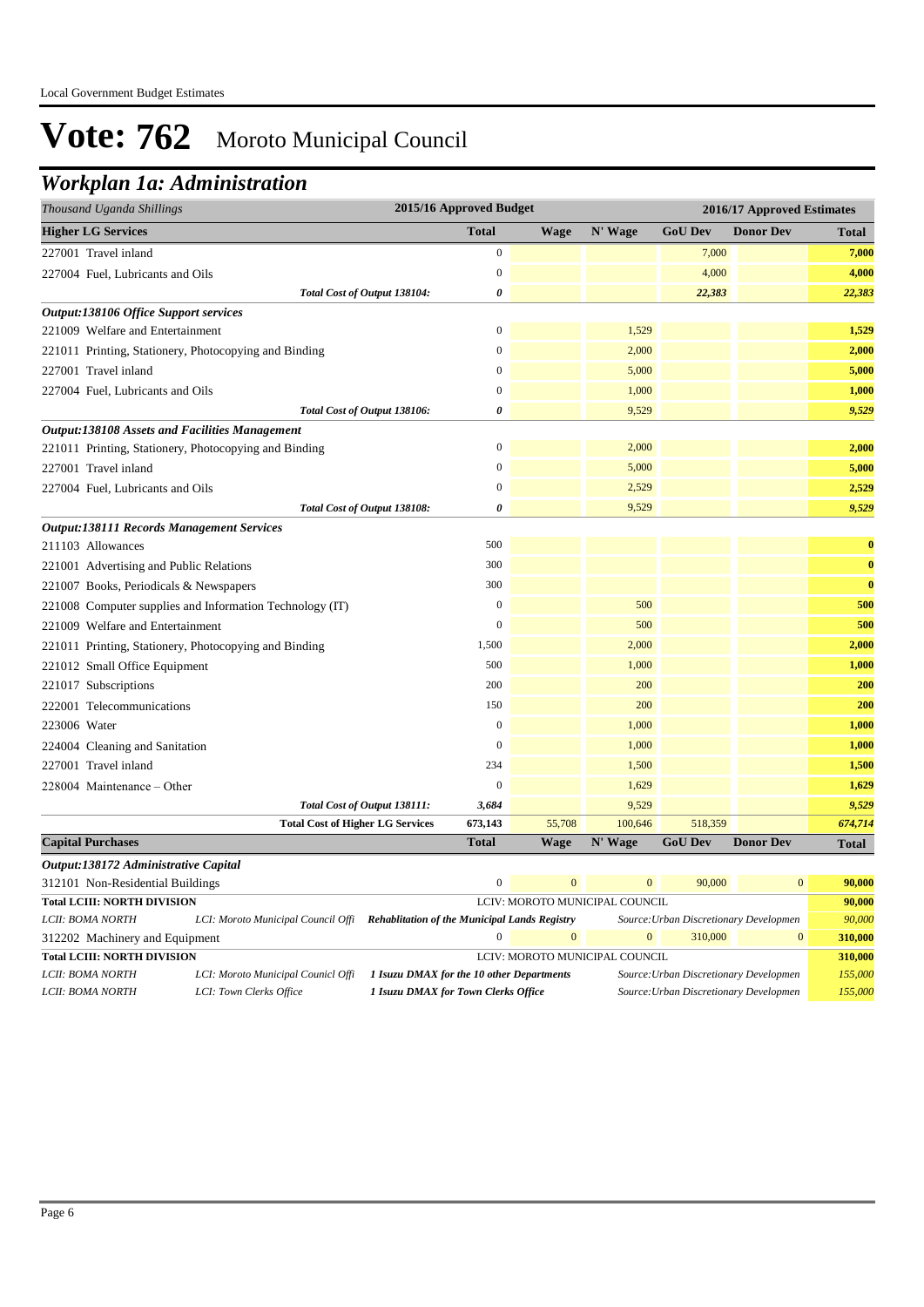## *Workplan 1a: Administration*

| Thousand Uganda Shillings           |                                                                 |                                              | 2015/16 Approved Budget |                |                                |                                        | 2016/17 Approved Estimates |              |
|-------------------------------------|-----------------------------------------------------------------|----------------------------------------------|-------------------------|----------------|--------------------------------|----------------------------------------|----------------------------|--------------|
| <b>Capital Purchases</b>            |                                                                 |                                              | <b>Total</b>            | <b>Wage</b>    | N' Wage                        | <b>GoU Dev</b>                         | <b>Donor Dev</b>           | <b>Total</b> |
| 312203 Furniture & Fixtures         |                                                                 |                                              | $\mathbf{0}$            | $\mathbf{0}$   | $\mathbf{0}$                   | 36,000                                 | $\overline{0}$             | 36,000       |
| <b>Total LCIII: NORTH DIVISION</b>  |                                                                 |                                              |                         |                | LCIV: MOROTO MUNICIPAL COUNCIL |                                        |                            | 36,000       |
| LCII: BOMA NORTH                    | LCI: Physical Planning Office                                   | 5 Borads for Display of plans                |                         |                |                                | Source: Urban Discretionary Developmen |                            | 6,000        |
| LCII: BOMA NORTH                    | LCI: North and South Division Offic                             | 2 Executive Office Chairs                    |                         |                |                                | Source: Urban Discretionary Developmen |                            | 1,900        |
| LCII: BOMA NORTH                    | LCI: North and South Divisions                                  | <b>Public information Notice Boards</b>      |                         |                |                                | Source: Urban Discretionary Developmen |                            | 5,000        |
| LCII: BOMA NORTH                    | LCI: North and South Divisions                                  | 10 suggestion boxes                          |                         |                |                                | Source: Urban Discretionary Developmen |                            | 1,600        |
| LCII: BOMA NORTH                    | LCI: North and South Division Offic                             | <b>4 Visitors Chairs</b>                     |                         |                |                                | Source: Urban Discretionary Developmen |                            | 3,000        |
| LCII: BOMA NORTH                    | LCI: North and South Division Offic                             | 2 Book shelves for North and South Divisions |                         |                |                                | Source: Urban Discretionary Developmen |                            | 2,000        |
| LCII: BOMA NORTH                    | LCI: Finance Office                                             | 1 Apple Laptop                               |                         |                |                                | Source: Urban Discretionary Developmen |                            | 6,000        |
| <b>LCII: BOMA NORTH</b>             | LCI: Physical Planning Office                                   | 1 Drawing Table for the Physical Planner     |                         |                |                                | Source: Urban Discretionary Developmen |                            | 2,500        |
| LCII: BOMA NORTH                    | LCI: Physical Planning Office                                   | 1 Building storage shleve                    |                         |                |                                | Source: Urban Discretionary Developmen |                            | 2,000        |
| LCII: Not Specified                 | LCI: North and South Division Offic                             | 2 Executive Office Desks for 2 Divisions     |                         |                |                                | Source: Urban Discretionary Developmen |                            | 6.000        |
| 312211 Office Equipment             |                                                                 |                                              | $\mathbf{0}$            | $\mathbf{0}$   | $\mathbf{0}$                   | 18,500                                 | $\mathbf{0}$               | 18,500       |
| <b>Total LCIII: NORTH DIVISION</b>  |                                                                 |                                              |                         |                | LCIV: MOROTO MUNICIPAL COUNCIL |                                        |                            | 18,500       |
| LCII: BOMA NORTH                    | LCI: North and South Divisions                                  | 12 Sign Post                                 |                         |                |                                | Source: Urban Discretionary Developmen |                            | 4,500        |
| LCII: BOMA NORTH                    | LCI: Records Office                                             | <b>5 Mettalic Shelves for Records Office</b> |                         |                |                                | Source: Urban Discretionary Developmen |                            | 3.000        |
| LCII: BOMA NORTH                    | LCI: Finance Office                                             | 5 Palets                                     |                         |                |                                | Source: Urban Discretionary Developmen |                            | 5,000        |
| LCII: BOMA NORTH                    | LCI: Finance Office                                             | 5 Metalic safes                              |                         |                |                                | Source: Urban Discretionary Developmen |                            | 6.000        |
|                                     |                                                                 | Total Cost of Output 138172:                 | 0                       | $\overline{0}$ | $\mathbf{0}$                   | 454,500                                | $\boldsymbol{\theta}$      | 454,500      |
|                                     |                                                                 | <b>Total Cost of Capital Purchases</b>       | $\bf{0}$                | $\mathbf{0}$   | $\mathbf{0}$                   | 454,500                                | $\bf{0}$                   | 454,500      |
|                                     | <b>Total Cost of function District and Urban Administration</b> |                                              | 673,143                 | 55,708         | 100,646                        | 972,859                                | $\bf{0}$                   | 1,129,214    |
| <b>Total Cost of Administration</b> |                                                                 |                                              | 673,143                 | 55,708         | 100,646                        | 972,859                                | $\bf{0}$                   | 1,129,214    |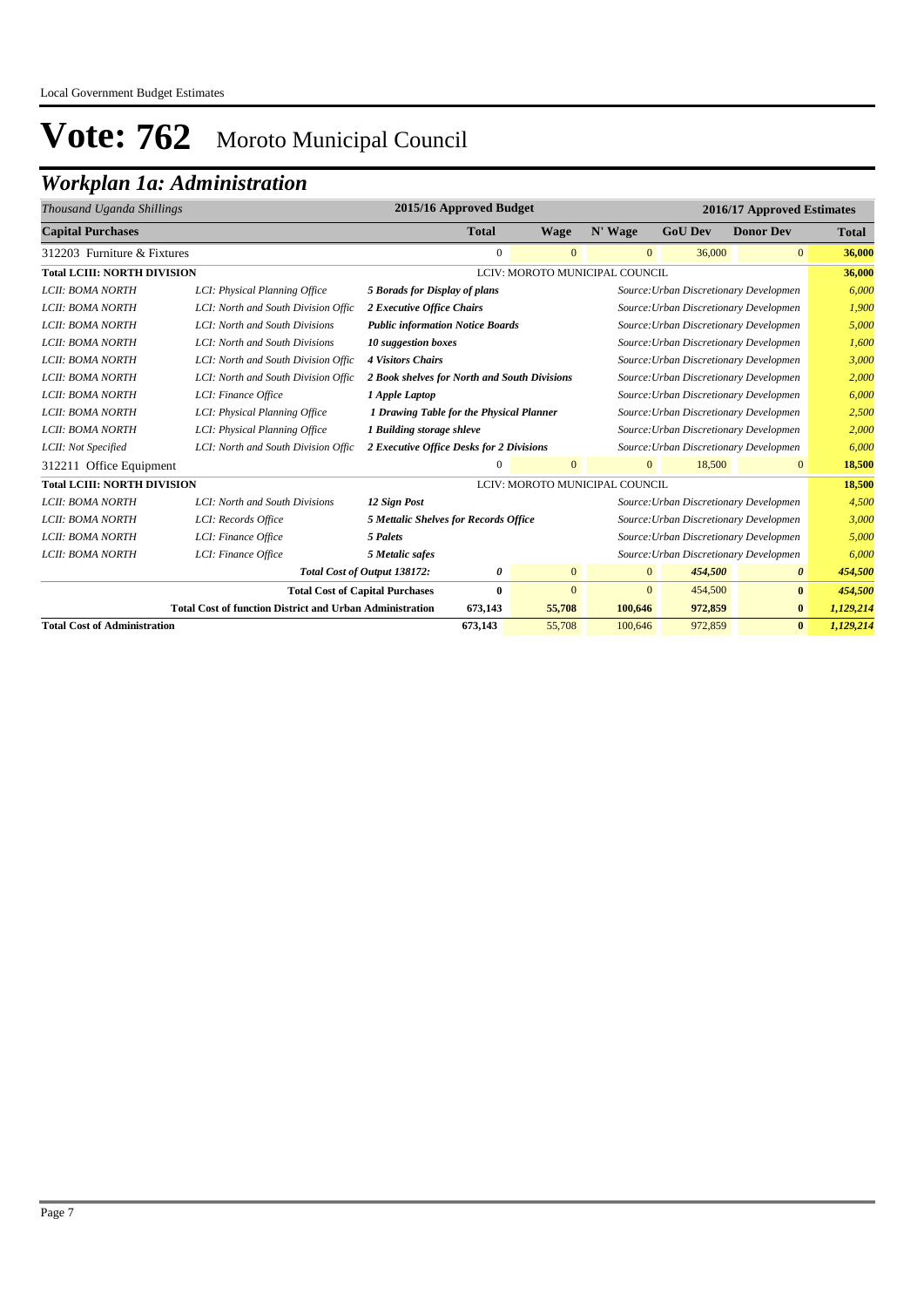## *Workplan 2: Finance*

#### **(i) Overview of Workplan Revenue and Expenditures**

| <b>UShs Thousand</b>                               |                                  | 2015/16                        | 2016/17                          |  |
|----------------------------------------------------|----------------------------------|--------------------------------|----------------------------------|--|
|                                                    | <b>Approved</b><br><b>Budget</b> | <b>Outturn by</b><br>end March | <b>Approved</b><br><b>Budget</b> |  |
| A: Breakdown of Workplan Revenues:                 |                                  |                                |                                  |  |
| <b>Recurrent Revenues</b>                          | 122,393                          | 79,074                         | 121,708                          |  |
| <b>Locally Raised Revenues</b>                     | 38,962                           | 8,998                          | 38,962                           |  |
| Support Services Conditional Grant (Non-Wage)      | 2.400                            | 3.627                          |                                  |  |
| Unspent balances - Locally Raised Revenues         | 4.069                            | 4,069                          |                                  |  |
| Urban Unconditional Grant (Non-Wage)               | 11,061                           | 10,325                         | 10,000                           |  |
| Urban Unconditional Grant (Wage)                   | 65,901                           | 52,054                         | 72,746                           |  |
| <b>Development Revenues</b>                        | 105,000                          | 0                              | 103,289                          |  |
| Urban Discretionary Development Equalization Grant | 105,000                          | $\mathbf{0}$                   | 103,289                          |  |
| <b>Total Revenues</b>                              | 227,393                          | 79,074                         | 224,997                          |  |
| <b>B: Breakdown of Workplan Expenditures:</b>      |                                  |                                |                                  |  |
| Recurrent Expenditure                              | 122,393                          | 77,300                         | 121,708                          |  |
| Wage                                               | 65,901                           | 52,054                         | 72,746                           |  |
| Non Wage                                           | 56,492                           | 25,246                         | 48,962                           |  |
| Development Expenditure                            | 105,000                          | 0                              | 103,289                          |  |
| Domestic Development                               | 105,000                          | $\Omega$                       | 103,289                          |  |
| Donor Development                                  |                                  | $\mathbf{0}$                   | $\mathbf{0}$                     |  |
| <b>Total Expenditure</b>                           | 227,393                          | 77,300                         | 224,997                          |  |

#### **(ii) Details of Workplan Revenues and Expenditures**

### *Expenditure Details for Workplan 2: Finance*

### **LG Function 1481 Financial Management and Accountability(LG)**

|                           | Thousand Uganda Shillings                                | 2015/16 Approved Budget |             |         |                | 2016/17 Approved Estimates |              |
|---------------------------|----------------------------------------------------------|-------------------------|-------------|---------|----------------|----------------------------|--------------|
| <b>Higher LG Services</b> |                                                          | <b>Total</b>            | <b>Wage</b> | N' Wage | <b>GoU Dev</b> | <b>Donor Dev</b>           | <b>Total</b> |
|                           | Output:148101 LG Financial Management services           |                         |             |         |                |                            |              |
|                           | 211101 General Staff Salaries                            | 65,901                  | 72,746      |         |                |                            | 72,746       |
| 211103 Allowances         |                                                          | 18,458                  |             | 8,663   |                |                            | 8,663        |
|                           | 213001 Medical expenses (To employees)                   | 1,500                   |             | 3,000   |                |                            | 3,000        |
|                           | 213002 Incapacity, death benefits and funeral expenses   | $\mathbf{0}$            |             | 2,037   |                |                            | 2,037        |
|                           | 221003 Staff Training                                    | 12,000                  |             | 5,000   |                |                            | 5,000        |
|                           | 221007 Books, Periodicals & Newspapers                   | 10,000                  |             | 8,000   |                |                            | 8,000        |
|                           | 221008 Computer supplies and Information Technology (IT) | 1,020                   |             | 2,020   |                |                            | 2,020        |
|                           | 221010 Special Meals and Drinks                          | 800                     |             | 787     | 128            |                            | 915          |
|                           | 221011 Printing, Stationery, Photocopying and Binding    | 3,800                   |             |         | 2,000          |                            | 2,000        |
|                           | 221012 Small Office Equipment                            | 1,000                   |             | 1,500   |                |                            | 1,500        |
|                           | 221014 Bank Charges and other Bank related costs         | 1,000                   |             | 1,200   |                |                            | 1,200        |
|                           | 221017 Subscriptions                                     | 900                     |             | 1,500   |                |                            | 1,500        |
|                           | 222001 Telecommunications                                | 700                     |             | 2,255   |                |                            | 2,255        |
|                           | 224005 Uniforms, Beddings and Protective Gear            | 500                     |             | 10,000  |                |                            | 10,000       |
|                           | 225001 Consultancy Services- Short term                  | 2,500                   |             |         |                |                            | $\bf{0}$     |
|                           | 227001 Travel inland                                     | 16,069                  |             |         | 26,000         |                            | 26,000       |
|                           | 227002 Travel abroad                                     | $\mathbf{0}$            |             |         | 10,000         |                            | 10,000       |
|                           | 227004 Fuel, Lubricants and Oils                         | 1,000                   |             | 3,000   | 1,000          |                            | 4,000        |
|                           | 228002 Maintenance - Vehicles                            | 1,200                   |             |         |                |                            | $\mathbf{0}$ |
|                           | 228003 Maintenance – Machinery, Equipment & Furniture    | 500                     |             |         | 1,000          |                            | 1,000        |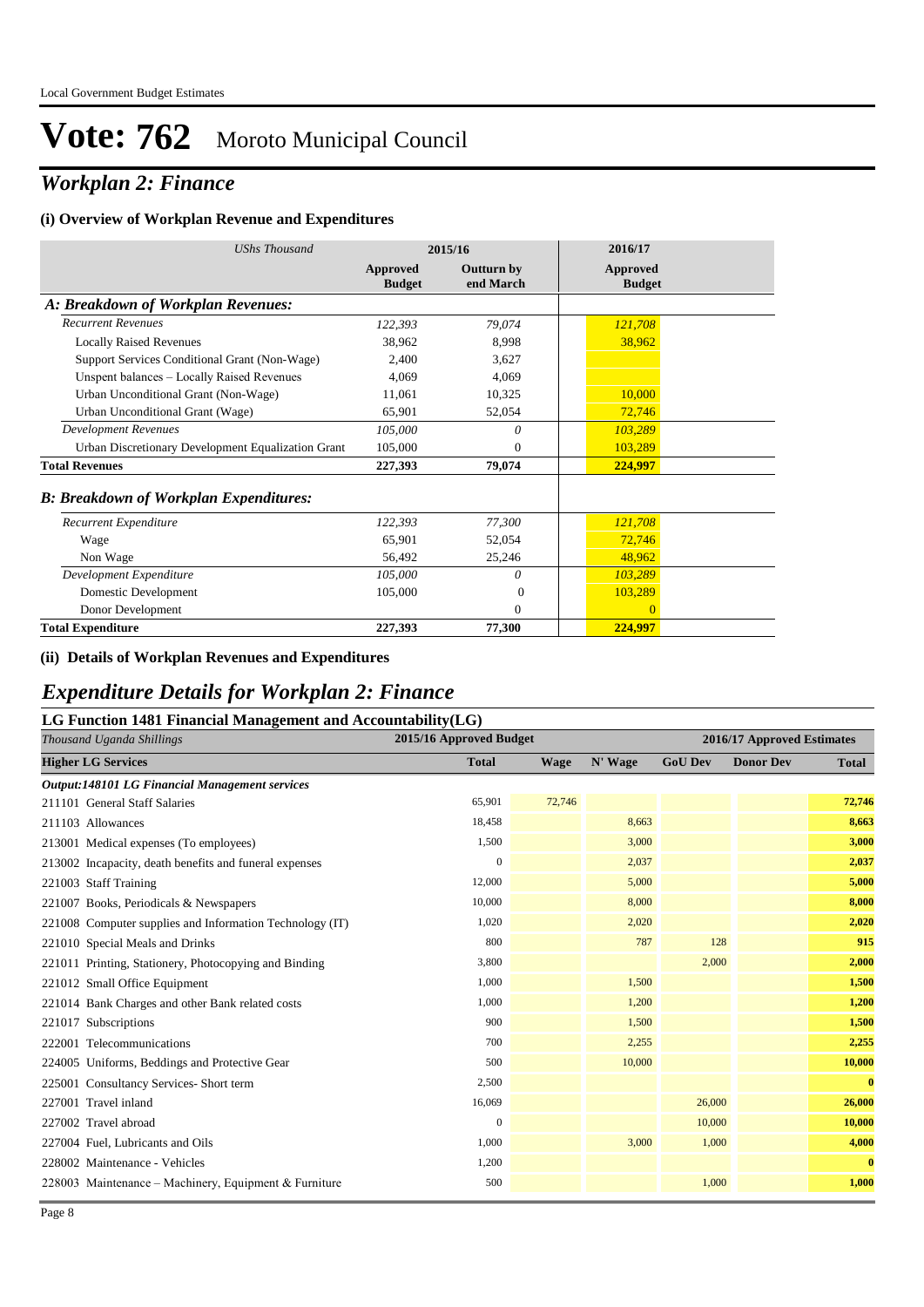## *Workplan 2: Finance*

| Thousand Uganda Shillings                                          | 2015/16 Approved Budget |             | 2016/17 Approved Estimates |                |                  |              |
|--------------------------------------------------------------------|-------------------------|-------------|----------------------------|----------------|------------------|--------------|
| <b>Higher LG Services</b>                                          | <b>Total</b>            | <b>Wage</b> | N' Wage                    | <b>GoU Dev</b> | <b>Donor Dev</b> | <b>Total</b> |
| 228004 Maintenance – Other                                         | 500                     |             |                            |                |                  | $\bf{0}$     |
| Total Cost of Output 148101:                                       | 139,348                 | 72,746      | 48,962                     | 40,128         |                  | 161,836      |
| Output:148102 Revenue Management and Collection Services           |                         |             |                            |                |                  |              |
| 221001 Advertising and Public Relations                            | 5,000                   |             |                            | 2,000          |                  | 2,000        |
| 221002 Workshops and Seminars                                      | $\mathbf{0}$            |             |                            | 23,000         |                  | 23,000       |
| 221003 Staff Training                                              | 5,000                   |             |                            |                |                  | $\bf{0}$     |
| 221004 Recruitment Expenses                                        | 5,000                   |             |                            |                |                  | $\bf{0}$     |
| 221008 Computer supplies and Information Technology (IT)           | 5,000                   |             |                            | 1,780          |                  | 1,780        |
| 221009 Welfare and Entertainment                                   | 7,205                   |             |                            |                |                  | $\bf{0}$     |
| 221010 Special Meals and Drinks                                    | $\boldsymbol{0}$        |             |                            | 1,500          |                  | 1,500        |
| 221011 Printing, Stationery, Photocopying and Binding              | 15,000                  |             | $\mathbf{0}$               | 1,376          |                  | 1,376        |
| 222001 Telecommunications                                          | $\boldsymbol{0}$        |             |                            | 1,000          |                  | 1,000        |
| 227001 Travel inland                                               | 30,600                  |             |                            | 18,500         |                  | 18,500       |
| 227004 Fuel, Lubricants and Oils                                   | 10,000                  |             |                            | 2,320          |                  | 2,320        |
| Total Cost of Output 148102:                                       | 82,805                  |             | $\boldsymbol{0}$           | 51,476         |                  | 51,476       |
| <b>Output:148103 Budgeting and Planning Services</b>               |                         |             |                            |                |                  |              |
| 211103 Allowances                                                  | 1,500                   |             |                            |                |                  | $\bf{0}$     |
| 221010 Special Meals and Drinks                                    | 520                     |             |                            | 1,520          |                  | 1,520        |
| 221011 Printing, Stationery, Photocopying and Binding              | 1,000                   |             |                            | 1,590          |                  | 1,590        |
| 222001 Telecommunications                                          | 400                     |             |                            | 500            |                  | 500          |
| 227001 Travel inland                                               | 180                     |             |                            | 1,000          |                  | 1,000        |
| Total Cost of Output 148103:                                       | 3,600                   |             |                            | 4,610          |                  | 4,610        |
| Output:148104 LG Expenditure management Services                   |                         |             |                            |                |                  |              |
| 211103 Allowances                                                  | 1,640                   |             |                            |                |                  | $\bf{0}$     |
| 221011 Printing, Stationery, Photocopying and Binding              | $\boldsymbol{0}$        |             |                            | 1,735          |                  | 1,735        |
| 222001 Telecommunications                                          | $\mathbf{0}$            |             |                            | 500            |                  | 500          |
| 227001 Travel inland                                               | $\mathbf{0}$            |             |                            | 3,640          |                  | 3,640        |
| 227004 Fuel, Lubricants and Oils                                   | $\mathbf{0}$            |             |                            | 1,200          |                  | 1,200        |
| Total Cost of Output 148104:                                       | 1,640                   |             |                            | 7,075          |                  | 7,075        |
| <b>Total Cost of Higher LG Services</b>                            | 227,393                 | 72,746      | 48,962                     | 103,289        |                  | 224,997      |
| Total Cost of function Financial Management and Accountability(LG) | 227,393                 | 72,746      | 48,962                     | 103,289        |                  | 224,997      |
| <b>Total Cost of Finance</b>                                       | 227,393                 | 72,746      | 48,962                     | 103,289        |                  | 224,997      |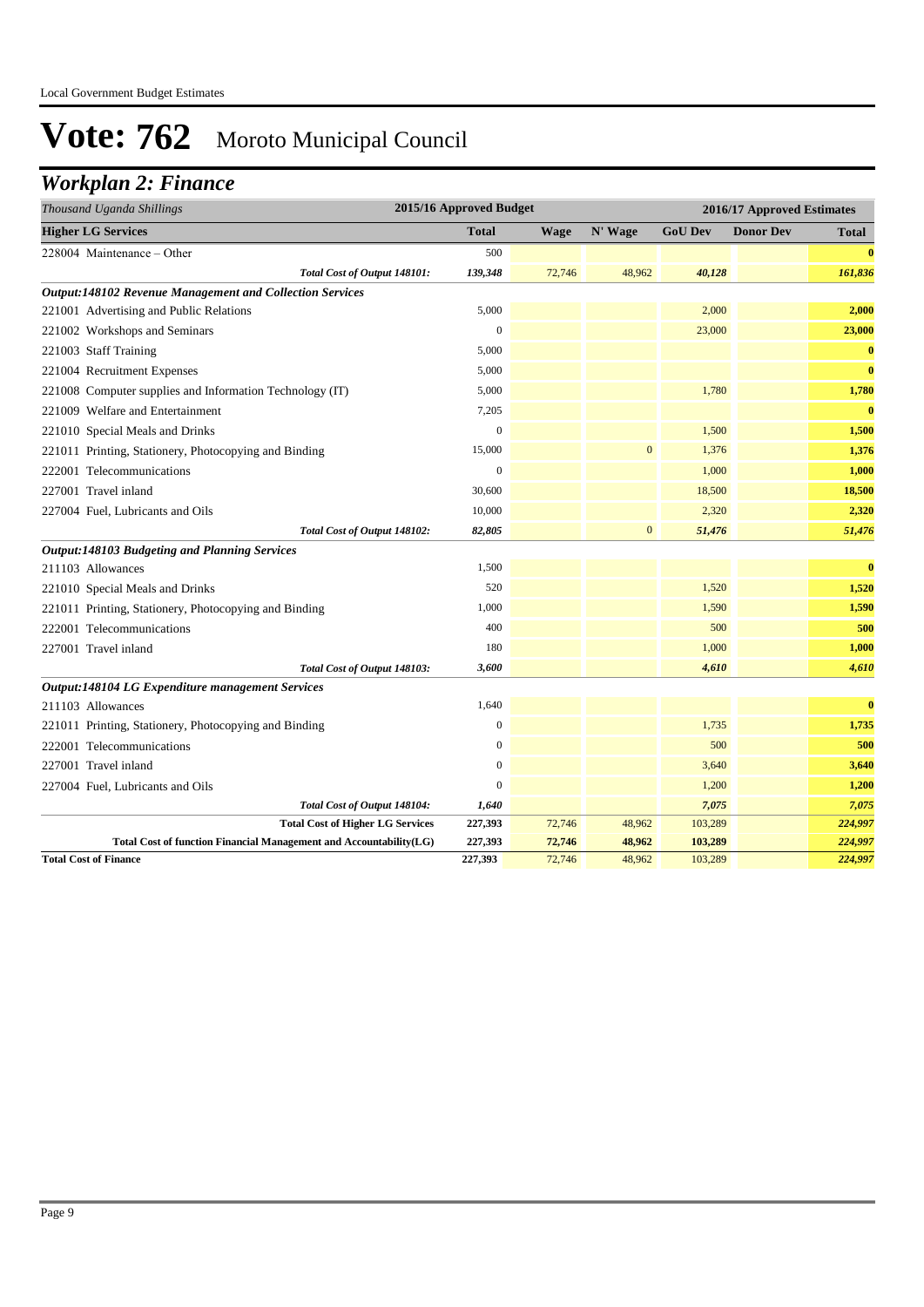## *Workplan 3: Statutory Bodies*

#### **(i) Overview of Workplan Revenue and Expenditures**

| <b>UShs Thousand</b>                               |                           | 2015/16                        | 2016/17                   |
|----------------------------------------------------|---------------------------|--------------------------------|---------------------------|
|                                                    | Approved<br><b>Budget</b> | <b>Outturn by</b><br>end March | Approved<br><b>Budget</b> |
| A: Breakdown of Workplan Revenues:                 |                           |                                |                           |
| <b>Recurrent Revenues</b>                          | 167,673                   | 97,739                         | 190,004                   |
| <b>Locally Raised Revenues</b>                     | 105,744                   | 45,222                         | 97,508                    |
| Support Services Conditional Grant (Non-Wage)      | 30.905                    | 21,712                         |                           |
| Unspent balances - Locally Raised Revenues         | 644                       | $\overline{0}$                 |                           |
| Urban Unconditional Grant (Non-Wage)               | 14.748                    | 15,410                         | 44,809                    |
| Urban Unconditional Grant (Wage)                   | 15,631                    | 15,395                         | 47,687                    |
| <b>Development Revenues</b>                        | 50,663                    | $\theta$                       |                           |
| Urban Discretionary Development Equalization Grant | 50,663                    | $\overline{0}$                 |                           |
| <b>Total Revenues</b>                              | 218,336                   | 97,739                         | 190,004                   |
| <b>B: Breakdown of Workplan Expenditures:</b>      |                           |                                |                           |
| Recurrent Expenditure                              | 420,489                   | 82,199                         | 190,004                   |
| Wage                                               | 49.701                    | 35,051                         | 47,687                    |
| Non Wage                                           | 370,787                   | 47,147                         | 142,317                   |
| Development Expenditure                            | 50,663                    | $\theta$                       | $\theta$                  |
| Domestic Development                               | 50,663                    | $\Omega$                       |                           |
| Donor Development                                  |                           | $\Omega$                       | $\overline{0}$            |
| <b>Total Expenditure</b>                           | 471,152                   | 82,199                         | <b>190,004</b>            |

#### **(ii) Details of Workplan Revenues and Expenditures**

### *Expenditure Details for Workplan 3: Statutory Bodies*

### **LG Function 1382 Local Statutory Bodies**

| Thousand Uganda Shillings                                | 2015/16 Approved Budget |             |              |                | 2016/17 Approved Estimates |              |
|----------------------------------------------------------|-------------------------|-------------|--------------|----------------|----------------------------|--------------|
| <b>Higher LG Services</b>                                | <b>Total</b>            | <b>Wage</b> | N' Wage      | <b>GoU Dev</b> | <b>Donor Dev</b>           | <b>Total</b> |
| <b>Output:138201 LG Council Adminstration services</b>   |                         |             |              |                |                            |              |
| 211101 General Staff Salaries                            | 41,220                  | 26,208      |              |                |                            | 26,208       |
| 212105 Pension for Local Governments                     | 218,746                 |             |              |                |                            | $\bf{0}$     |
| 213002 Incapacity, death benefits and funeral expenses   | 1,600                   |             | 1,600        |                |                            | 1,600        |
| 221001 Advertising and Public Relations                  | 500                     |             | 500          |                |                            | 500          |
| 221007 Books, Periodicals & Newspapers                   | 720                     |             | 720          |                |                            | 720          |
| 221008 Computer supplies and Information Technology (IT) | 240                     |             | 240          |                |                            | 240          |
| 221011 Printing, Stationery, Photocopying and Binding    | 201                     |             | 201          |                |                            | 201          |
| 221012 Small Office Equipment                            | 500                     |             | 500          |                |                            | 500          |
| 221014 Bank Charges and other Bank related costs         | 1,200                   |             |              |                |                            | $\mathbf{0}$ |
| 221017 Subscriptions                                     | 1,500                   |             | 1,500        |                |                            | 1,500        |
| 222001 Telecommunications                                | 500                     |             |              |                |                            | $\bf{0}$     |
| 224004 Cleaning and Sanitation                           | 670                     |             | 670          |                |                            | 670          |
| 227001 Travel inland                                     | 18,053                  |             | 16,985       |                |                            | 16,985       |
| 227002 Travel abroad                                     | 5,800                   |             | $\mathbf{0}$ |                |                            | $\mathbf{0}$ |
| 227004 Fuel, Lubricants and Oils                         | 15,653                  |             | 2,030        |                |                            | 2,030        |
| 228004 Maintenance – Other                               | 1,156                   |             | 2,000        |                |                            | 2,000        |
| 273101 Medical expenses (To general Public)              | 999                     |             | 3,069        |                |                            | 3,069        |
| Total Cost of Output 138201:                             | 309,257                 | 26,208      | 30,015       |                |                            | 56,223       |
| Output:138202 LG procurement management services         |                         |             |              |                |                            |              |
| 211101 General Staff Salaries                            | 8,481                   | 21,479      |              |                |                            | 21,479       |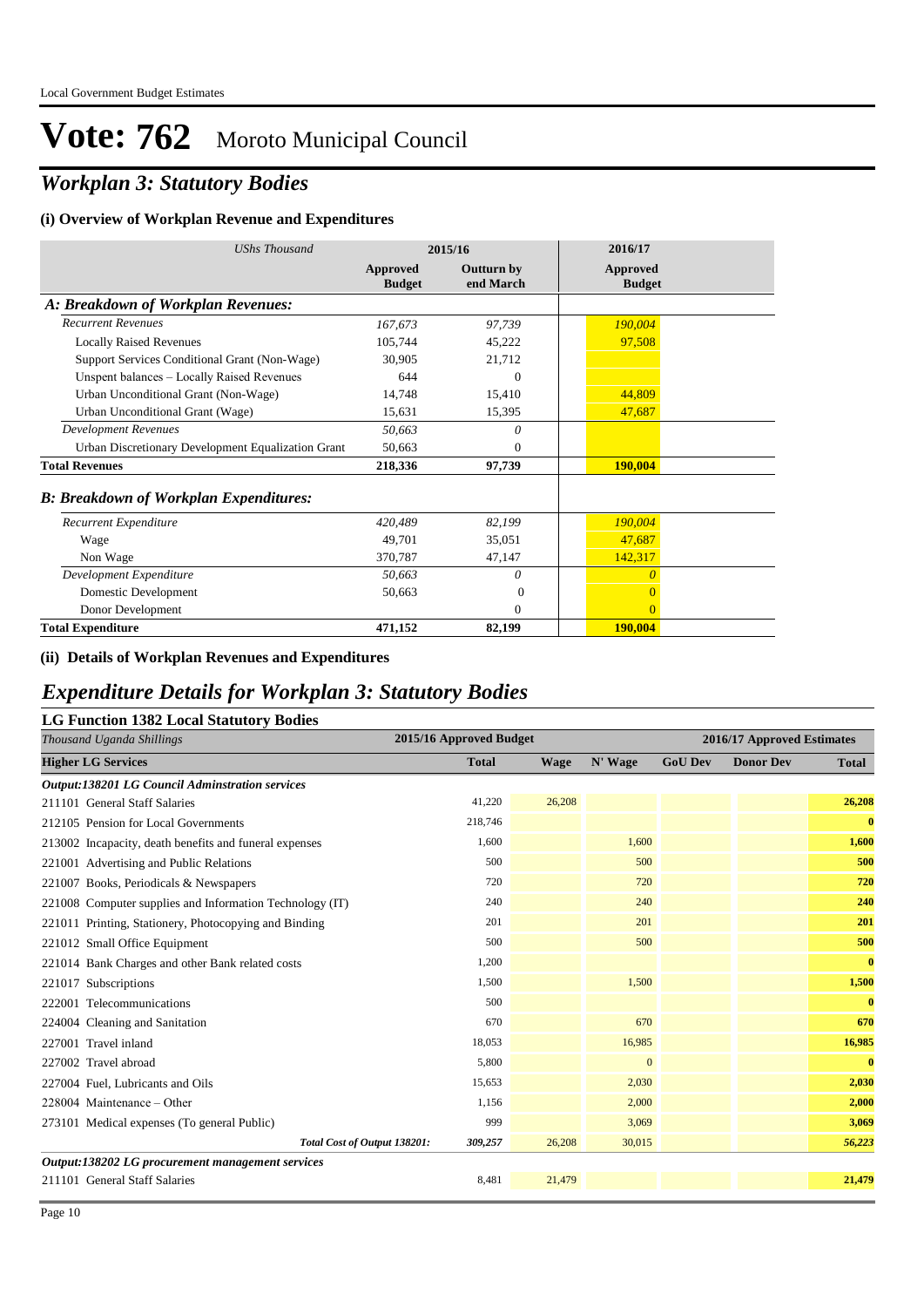## *Workplan 3: Statutory Bodies*

| Thousand Uganda Shillings                                | 2015/16 Approved Budget |             |         |                | 2016/17 Approved Estimates |          |
|----------------------------------------------------------|-------------------------|-------------|---------|----------------|----------------------------|----------|
| <b>Higher LG Services</b>                                | <b>Total</b>            | <b>Wage</b> | N' Wage | <b>GoU Dev</b> | <b>Donor Dev</b>           | Total    |
| 211103 Allowances                                        | 9,500                   |             | 9,500   |                |                            | 9,500    |
| 221001 Advertising and Public Relations                  | 7,000                   |             | 7,000   |                |                            | 7,000    |
| 221002 Workshops and Seminars                            | 18,753                  |             | 18,753  |                |                            | 18,753   |
| 221003 Staff Training                                    | 13,000                  |             |         |                |                            | $\bf{0}$ |
| 221008 Computer supplies and Information Technology (IT) | 800                     |             | 800     |                |                            | 800      |
| 221010 Special Meals and Drinks                          | 528                     |             | 528     |                |                            | 528      |
| 221011 Printing, Stationery, Photocopying and Binding    | 6,063                   |             | 6,200   |                |                            | 6,200    |
| 221012 Small Office Equipment                            | 596                     |             | 596     |                |                            | 596      |
| 222001 Telecommunications                                | 500                     |             | 500     |                |                            | 500      |
| 222002 Postage and Courier                               | 200                     |             | 200     |                |                            | 200      |
| 227001 Travel inland                                     | 12,998                  |             | 2,225   |                |                            | 2,225    |
| Total Cost of Output 138202:                             | 78,419                  | 21,479      | 46,302  |                |                            | 67,781   |
| <b>Output:138207 Standing Committees Services</b>        |                         |             |         |                |                            |          |
| 211103 Allowances                                        | 66,720                  |             | 56,300  |                |                            | 56,300   |
| 221001 Advertising and Public Relations                  | 200                     |             | 200     |                |                            | 200      |
| 221010 Special Meals and Drinks                          | 6,245                   |             | 6,500   |                |                            | 6,500    |
| 221011 Printing, Stationery, Photocopying and Binding    | 400                     |             | 2,000   |                |                            | 2,000    |
| 222001 Telecommunications                                | 200                     |             |         |                |                            | $\bf{0}$ |
| 227004 Fuel, Lubricants and Oils                         | 600                     |             | 1,000   |                |                            | 1,000    |
| 228002 Maintenance - Vehicles                            | 200                     |             |         |                |                            | $\bf{0}$ |
| Total Cost of Output 138207:                             | 74,565                  |             | 66,000  |                |                            | 66,000   |
| <b>Total Cost of Higher LG Services</b>                  | 462,242                 | 47,687      | 142,317 |                |                            | 190,004  |
| <b>Total Cost of function Local Statutory Bodies</b>     | 462,242                 | 47,687      | 142,317 |                |                            | 190,004  |
| <b>Total Cost of Statutory Bodies</b>                    | 462,242                 | 47,687      | 142,317 |                |                            | 190,004  |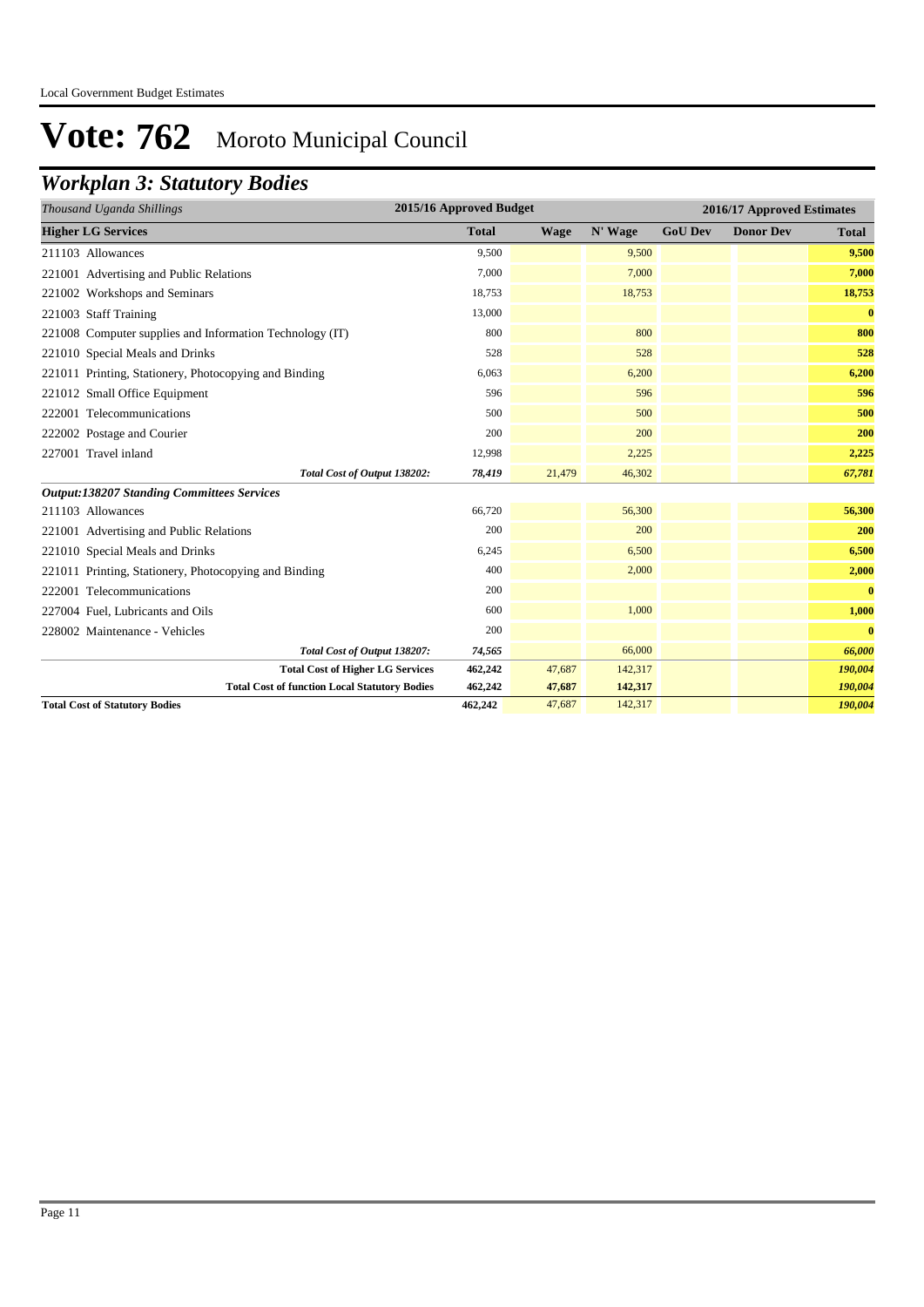## *Workplan 4: Production and Marketing*

#### **(i) Overview of Workplan Revenue and Expenditures**

| <b>UShs Thousand</b>                               |                           | 2015/16                 | 2016/17                          |
|----------------------------------------------------|---------------------------|-------------------------|----------------------------------|
|                                                    | Approved<br><b>Budget</b> | Outturn by<br>end March | <b>Approved</b><br><b>Budget</b> |
| A: Breakdown of Workplan Revenues:                 |                           |                         |                                  |
| <b>Recurrent Revenues</b>                          | 58.662                    | 29,226                  | 38,141                           |
| <b>Locally Raised Revenues</b>                     | 4,909                     | 580                     |                                  |
| Sector Conditional Grant (Non-Wage)                | 31,478                    | 23,608                  | 7,384                            |
| Sector Conditional Grant (Wage)                    | 15,000                    | $\Omega$                | 25,000                           |
| Urban Unconditional Grant (Non-Wage)               | 2.180                     | 720                     |                                  |
| Urban Unconditional Grant (Wage)                   | 5,095                     | 4,318                   | 5,757                            |
| <b>Development Revenues</b>                        | 1,211,123                 | 1,249,572               | 2,440,549                        |
| Unspent balances - Conditional Grants              | 505,537                   | 505,537                 |                                  |
| Unspent balances - Other Government Transfers      |                           | $\theta$                | 1,700,015                        |
| Urban Discretionary Development Equalization Grant | 705,586                   | 744,035                 | 740,534                          |
| <b>Total Revenues</b>                              | 1,269,785                 | 1,278,798               | 2,478,690                        |
| <b>B: Breakdown of Workplan Expenditures:</b>      |                           |                         |                                  |
| Recurrent Expenditure                              | 58,662                    | 6,153                   | 38,141                           |
| Wage                                               | 20,095                    | 4,318                   | 30,757                           |
| Non Wage                                           | 38,567                    | 1,836                   | 7,384                            |
| Development Expenditure                            | 1,211,123                 | 416,190                 | 2,440,549                        |
| Domestic Development                               | 1,211,123                 | 416190.405              | 2,440,549                        |
| Donor Development                                  |                           | $\mathbf{0}$            | $\Omega$                         |
| <b>Total Expenditure</b>                           | 1,269,785                 | 422.344                 | 2.478.690                        |

**(ii) Details of Workplan Revenues and Expenditures**

### *Expenditure Details for Workplan 4: Production and Marketing*

| <b>LG Function 0181 Agricultural Extension Services</b>       |                         |             |              |                |                            |              |
|---------------------------------------------------------------|-------------------------|-------------|--------------|----------------|----------------------------|--------------|
| Thousand Uganda Shillings                                     | 2015/16 Approved Budget |             |              |                | 2016/17 Approved Estimates |              |
| <b>Higher LG Services</b>                                     | <b>Total</b>            | <b>Wage</b> | N' Wage      | <b>GoU Dev</b> | <b>Donor Dev</b>           | <b>Total</b> |
| <b>Output:018101 Extension Worker Services</b>                |                         |             |              |                |                            |              |
| 211101 General Staff Salaries                                 | $\boldsymbol{0}$        | 25,000      |              |                |                            | 25,000       |
| Total Cost of Output 018101:                                  | 0                       | 25,000      |              |                |                            | 25,000       |
| <b>Total Cost of Higher LG Services</b>                       | $\mathbf{0}$            | 25,000      |              |                |                            | 25,000       |
| <b>Total Cost of function Agricultural Extension Services</b> | $\bf{0}$                | 25,000      |              |                |                            | 25,000       |
| <b>LG Function 0183 District Commercial Services</b>          |                         |             |              |                |                            |              |
| Thousand Uganda Shillings                                     | 2015/16 Approved Budget |             |              |                | 2016/17 Approved Estimates |              |
| <b>Higher LG Services</b>                                     | <b>Total</b>            | <b>Wage</b> | N' Wage      | <b>GoU Dev</b> | <b>Donor Dev</b>           | <b>Total</b> |
| <b>Output:018301 Trade Development and Promotion Services</b> |                         |             |              |                |                            |              |
| 211101 General Staff Salaries                                 | 20,095                  | 5,757       |              |                |                            | 5,757        |
| 211103 Allowances                                             | 1,200                   |             |              |                |                            | $\bf{0}$     |
| 213001 Medical expenses (To employees)                        | 400                     |             |              |                |                            | $\bf{0}$     |
| 221001 Advertising and Public Relations                       | 100                     |             |              |                |                            | $\bf{0}$     |
| 221002 Workshops and Seminars                                 | 820                     |             |              | 6,080          |                            | 6,080        |
| 221005 Hire of Venue (chairs, projector, etc)                 | 200                     |             |              | 1,000          |                            | 1,000        |
| 221008 Computer supplies and Information Technology (IT)      | 100                     |             | 1,200        |                |                            | 1,200        |
| 221009 Welfare and Entertainment                              | 100                     |             | $\mathbf{0}$ |                |                            | $\bf{0}$     |
| 221010 Special Meals and Drinks                               | 400                     |             |              |                |                            | $\bf{0}$     |
| 221011 Printing, Stationery, Photocopying and Binding         | 706                     |             | 1,500        | 2,240          |                            | 3,740        |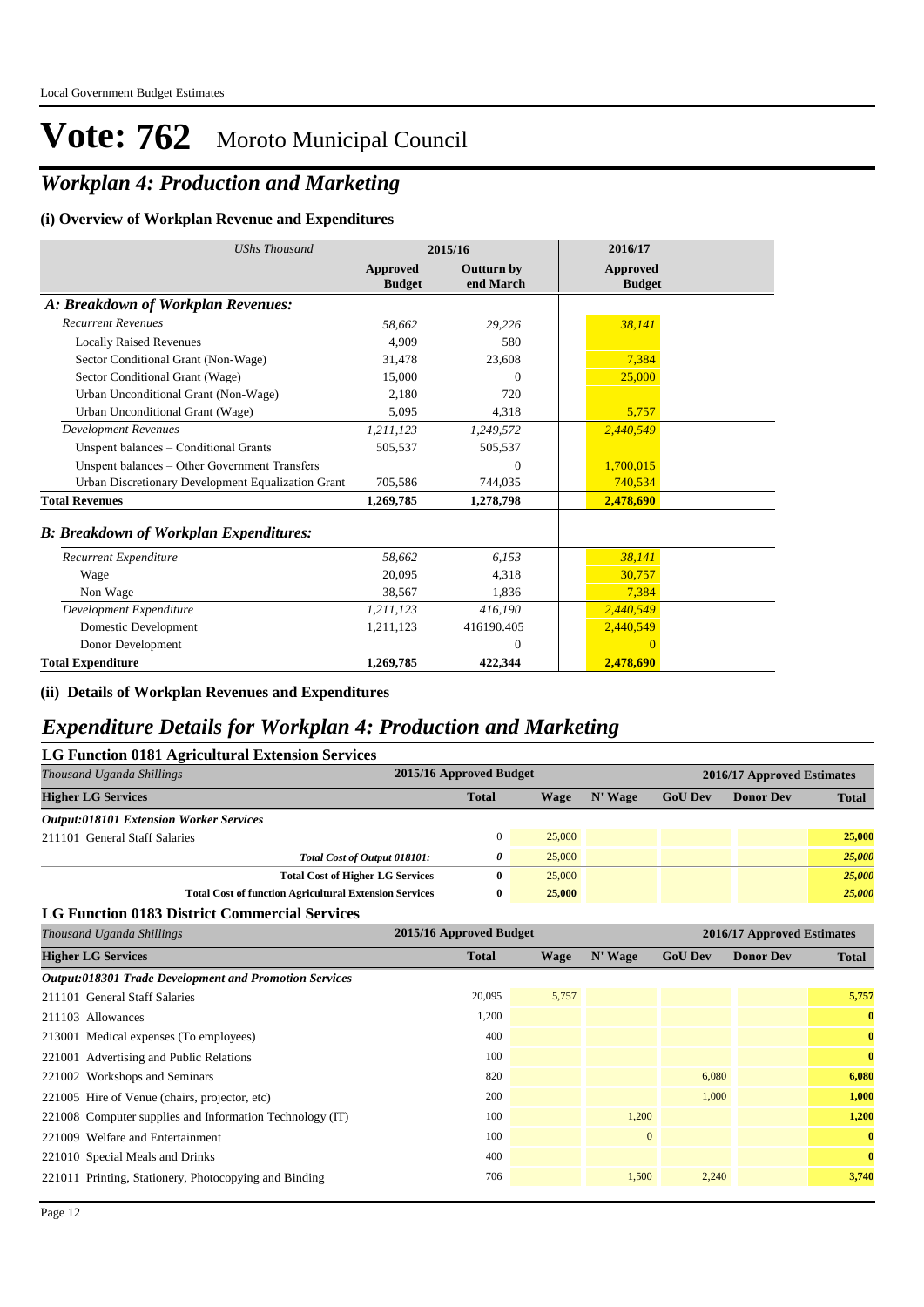## *Workplan 4: Production and Marketing*

| Thousand Uganda Shillings                     |                                                                                                            |                                                            | 2015/16 Approved Budget |              |                                |                                        | 2016/17 Approved Estimates             |                       |
|-----------------------------------------------|------------------------------------------------------------------------------------------------------------|------------------------------------------------------------|-------------------------|--------------|--------------------------------|----------------------------------------|----------------------------------------|-----------------------|
| <b>Higher LG Services</b>                     |                                                                                                            |                                                            | <b>Total</b>            | Wage         | N' Wage                        | <b>GoU Dev</b>                         | <b>Donor Dev</b>                       | Total                 |
| 221012 Small Office Equipment                 |                                                                                                            |                                                            | 200                     |              |                                |                                        |                                        | $\bf{0}$              |
|                                               | 221014 Bank Charges and other Bank related costs                                                           |                                                            | 800                     |              |                                |                                        |                                        | $\bf{0}$              |
| 222001 Telecommunications                     |                                                                                                            |                                                            | 364                     |              |                                |                                        |                                        | $\bf{0}$              |
| 227001 Travel inland                          |                                                                                                            |                                                            | 600                     |              | 3,184                          | 3,420                                  |                                        | 6,604                 |
| 227004 Fuel, Lubricants and Oils              |                                                                                                            |                                                            | 700                     |              |                                | 3,360                                  |                                        | 3,360                 |
| 228001 Maintenance - Civil                    |                                                                                                            |                                                            | 28,687                  |              |                                |                                        |                                        | $\bf{0}$              |
|                                               | 228003 Maintenance - Machinery, Equipment & Furniture                                                      |                                                            | 300                     |              |                                |                                        |                                        | $\bf{0}$              |
| 228004 Maintenance – Other                    |                                                                                                            |                                                            | 90                      |              |                                |                                        |                                        | $\bf{0}$              |
|                                               |                                                                                                            | Total Cost of Output 018301:                               | 55,862                  | 5,757        | 5,884                          | 16,100                                 |                                        | 27,741                |
|                                               | <b>Output:018302 Enterprise Development Services</b>                                                       |                                                            |                         |              |                                |                                        |                                        |                       |
| 227001 Travel inland                          |                                                                                                            |                                                            | 300                     |              |                                |                                        |                                        | $\bf{0}$              |
|                                               |                                                                                                            | Total Cost of Output 018302:                               | 300                     |              |                                |                                        |                                        | $\boldsymbol{\theta}$ |
|                                               | <b>Output:018304 Cooperatives Mobilisation and Outreach Services</b>                                       |                                                            |                         |              |                                |                                        |                                        |                       |
| 221005 Hire of Venue (chairs, projector, etc) |                                                                                                            |                                                            | $\boldsymbol{0}$        |              |                                | 400                                    |                                        | 400                   |
| 221010 Special Meals and Drinks               |                                                                                                            |                                                            | $\mathbf{0}$            |              |                                | 780                                    |                                        | 780                   |
|                                               | 221011 Printing, Stationery, Photocopying and Binding                                                      |                                                            | $\boldsymbol{0}$        |              |                                | 320                                    |                                        | 320                   |
| 227001 Travel inland                          |                                                                                                            |                                                            | 500                     |              |                                | 5,060                                  |                                        | 5,060                 |
| 227004 Fuel, Lubricants and Oils              |                                                                                                            |                                                            | $\boldsymbol{0}$        |              |                                | 1,440                                  |                                        | 1,440                 |
|                                               |                                                                                                            | Total Cost of Output 018304:                               | 500                     |              |                                | 8,000                                  |                                        | 8,000                 |
| Output:018306 Industrial Development Services |                                                                                                            |                                                            |                         |              |                                |                                        |                                        |                       |
| 227001 Travel inland                          |                                                                                                            |                                                            | $\boldsymbol{0}$        |              | 1,500                          | 2,400                                  |                                        | 3,900                 |
|                                               |                                                                                                            | Total Cost of Output 018306:                               | 0                       |              | 1,500                          | 2,400                                  |                                        | 3,900                 |
| Output:018307 Tourism Development             |                                                                                                            |                                                            |                         |              |                                |                                        |                                        |                       |
| 221002 Workshops and Seminars                 |                                                                                                            |                                                            | 1,000                   |              |                                |                                        |                                        | $\bf{0}$              |
| 221005 Hire of Venue (chairs, projector, etc) |                                                                                                            |                                                            | $\boldsymbol{0}$        |              |                                | 500                                    |                                        | 500                   |
|                                               | 221011 Printing, Stationery, Photocopying and Binding                                                      |                                                            | 500                     |              |                                | 320                                    |                                        | 320                   |
| 227001 Travel inland                          |                                                                                                            |                                                            | 500                     |              |                                | 1,320                                  |                                        | 1,320                 |
|                                               | 227003 Carriage, Haulage, Freight and transport hire                                                       |                                                            | $\boldsymbol{0}$        |              |                                | 720                                    |                                        | 720                   |
| 227004 Fuel, Lubricants and Oils              |                                                                                                            |                                                            | $\boldsymbol{0}$        |              | $\boldsymbol{0}$               | 640                                    |                                        | 640                   |
|                                               |                                                                                                            | Total Cost of Output 018307:                               | 2,000                   |              | $\mathbf{0}$                   | 3,500                                  |                                        | 3,500                 |
|                                               |                                                                                                            | <b>Total Cost of Higher LG Services</b>                    | 58,662                  | 5,757        | 7,384                          | 30,000                                 |                                        | 43,141                |
| <b>Capital Purchases</b>                      |                                                                                                            |                                                            | Total                   | <b>Wage</b>  | N' Wage                        | <b>GoU Dev</b>                         | <b>Donor Dev</b>                       | <b>Total</b>          |
| Output:018379 Other Capital                   |                                                                                                            |                                                            |                         |              |                                |                                        |                                        |                       |
| 312104 Other Structures                       |                                                                                                            |                                                            | 1,211,123               |              |                                |                                        |                                        | $\bf{0}$              |
|                                               |                                                                                                            | Total Cost of Output 018379:                               | 1,211,123               |              |                                |                                        |                                        | $\boldsymbol{\theta}$ |
|                                               | Output:018381 Construction and Rehabilitation of Bus Stands, Lorry Parks and other Economic Infrastructure |                                                            |                         |              |                                |                                        |                                        |                       |
| 312104 Other Structures                       |                                                                                                            |                                                            | $\boldsymbol{0}$        | $\mathbf{0}$ | $\boldsymbol{0}$               | 2,410,549                              | $\mathbf{0}$                           | 2,410,549             |
| <b>Total LCIII: NORTH DIVISION</b>            |                                                                                                            |                                                            |                         |              | LCIV: MOROTO MUNICIPAL COUNCIL |                                        |                                        | 2,410,549             |
| LCII: BOMA NORTH                              | LCI: Bazaar Village                                                                                        | <b>Supervising Consultant for the Bus Terminal paid</b>    |                         |              |                                | Source: Urban Discretionary Developmen |                                        | 241,000               |
| LCII: BOMA NORTH                              | LCI: Bazaar Village                                                                                        | <b>Completion of the Construction of Moroto Bus Termi</b>  |                         |              |                                |                                        | Source: Urban Discretionary Developmen | 2,169,549             |
|                                               |                                                                                                            | Total Cost of Output 018381:                               | 0                       | $\mathbf{0}$ | $\boldsymbol{0}$               | 2,410,549                              | $\boldsymbol{\theta}$                  | 2,410,549             |
|                                               |                                                                                                            | <b>Total Cost of Capital Purchases</b>                     | 1,211,123               | $\mathbf{0}$ | $\mathbf{0}$                   | 2,410,549                              | $\bf{0}$                               | 2,410,549             |
|                                               |                                                                                                            | <b>Total Cost of function District Commercial Services</b> | 1,269,785               | 5,757        | 7,384                          | 2,440,549                              | $\bf{0}$                               | 2,453,690             |
| <b>Total Cost of Production and Marketing</b> |                                                                                                            |                                                            | 1,269,785               | 30,757       | 7,384                          | 2,440,549                              | $\bf{0}$                               | 2,478,690             |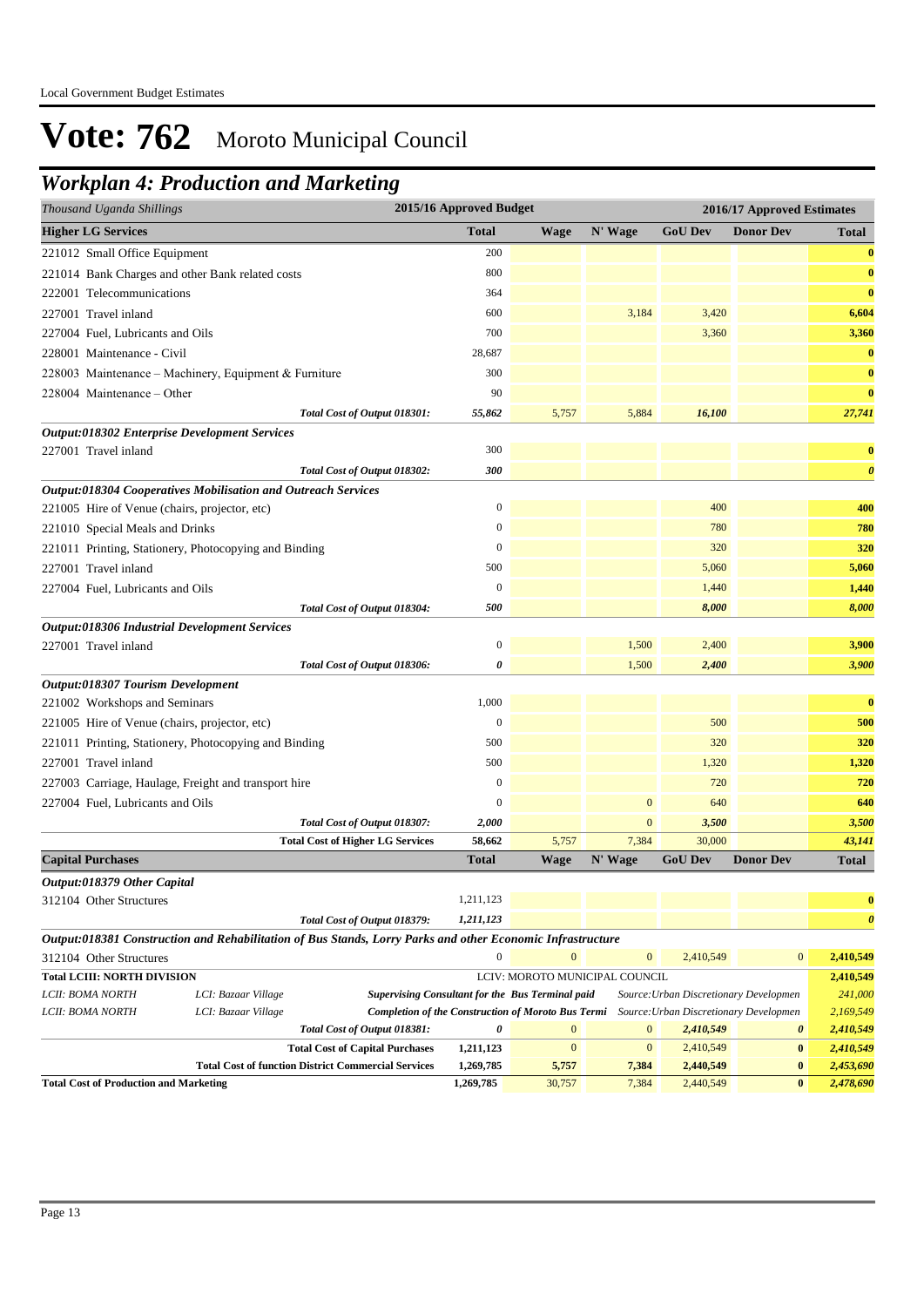## *Workplan 5: Health*

#### **(i) Overview of Workplan Revenue and Expenditures**

| <b>UShs Thousand</b>                               |                           | 2015/16                        | 2016/17                          |
|----------------------------------------------------|---------------------------|--------------------------------|----------------------------------|
|                                                    | Approved<br><b>Budget</b> | <b>Outturn by</b><br>end March | <b>Approved</b><br><b>Budget</b> |
| A: Breakdown of Workplan Revenues:                 |                           |                                |                                  |
| <b>Recurrent Revenues</b>                          | 180,078                   | 132,730                        | 244,096                          |
| <b>Locally Raised Revenues</b>                     | 1.363                     | $\overline{0}$                 | 22,000                           |
| Sector Conditional Grant (Non-Wage)                | 26.131                    | 19.598                         | 41,337                           |
| Sector Conditional Grant (Wage)                    | 149,584                   | 112,382                        | 152,970                          |
| Urban Unconditional Grant (Non-Wage)               | 3,000                     | 750                            | 27,789                           |
| <b>Development Revenues</b>                        | 208,280                   | 196,342                        | 32,285                           |
| Development Grant                                  | 181,770                   | 181,770                        | $\overline{0}$                   |
| Unspent balances - Conditional Grants              | 14.572                    | 14,572                         |                                  |
| Urban Discretionary Development Equalization Grant | 11.938                    | $\mathbf{0}$                   | 32,285                           |
| <b>Total Revenues</b>                              | 388,358                   | 329,072                        | 276,380                          |
| <b>B: Breakdown of Workplan Expenditures:</b>      |                           |                                |                                  |
| Recurrent Expenditure                              | 180,078                   | 124,901                        | 244,096                          |
| Wage                                               | 149.584                   | 112,382                        | 152,970                          |
| Non Wage                                           | 30,494                    | 12,519                         | 91,126                           |
| Development Expenditure                            | 208,280                   | 48,223                         | 32,285                           |
| Domestic Development                               | 208,280                   | 48222.745                      | 32,285                           |
| Donor Development                                  |                           | $\Omega$                       | $\Omega$                         |
| <b>Total Expenditure</b>                           | 388,358                   | 173,124                        | 276,380                          |

#### **(ii) Details of Workplan Revenues and Expenditures**

### *Expenditure Details for Workplan 5: Health*

#### **LG Function 0881 Primary Healthcare**

| Thousand Uganda Shillings                         |                                                                   |                                | 2015/16 Approved Budget |                |                                |                | 2016/17 Approved Estimates              |                       |
|---------------------------------------------------|-------------------------------------------------------------------|--------------------------------|-------------------------|----------------|--------------------------------|----------------|-----------------------------------------|-----------------------|
| <b>Lower Local Services</b>                       |                                                                   |                                | <b>Total</b>            | <b>Wage</b>    | N' Wage                        | <b>GoU Dev</b> | <b>Donor Dev</b>                        | <b>Total</b>          |
|                                                   | Output:088154 Basic Healthcare Services (HCIV-HCII-LLS)           |                                |                         |                |                                |                |                                         |                       |
| 263104 Transfers to other govt. units (Current)   |                                                                   |                                | $\overline{0}$          | $\overline{0}$ | 29,000                         |                | $\mathbf{0}$<br>$\overline{0}$          | 29,000                |
| <b>Total LCIII: NORTH DIVISION</b>                |                                                                   |                                |                         |                | LCIV: MOROTO MUNICIPAL COUNCIL |                |                                         | 14,500                |
| LCII: BOMA NORTH                                  | LCI: DMOs Clinic Health Centre III  DMOs Clinic Health Centre III |                                |                         |                |                                |                | Source: Sector Conditional Grant (Non-W | 14,500                |
| <b>Total LCIII: SOUTH DIVISION</b>                |                                                                   | LCIV: MOROTO MUNICIPAL COUNCIL |                         |                |                                |                |                                         | 14,500                |
| LCII: CAMPSWHALI JUU                              | LCI: Nakapelimen Health Centre III Nakapelimen Health Centre III  |                                |                         |                |                                |                | Source: Sector Conditional Grant (Non-W | 14,500                |
|                                                   | Total Cost of Output 088154:                                      |                                | 0                       | $\overline{0}$ | 29,000                         |                | $\theta$<br>0                           | 29,000                |
|                                                   | <b>Total Cost of Lower Local Services</b>                         |                                | $\bf{0}$                | $\mathbf{0}$   | 29,000                         |                | $\mathbf{0}$<br>$\bf{0}$                | 29,000                |
| <b>Higher LG Services</b>                         |                                                                   |                                | <b>Total</b>            | <b>Wage</b>    | N' Wage                        | <b>GoU Dev</b> | <b>Donor Dev</b>                        | <b>Total</b>          |
| <b>Output:088101 Public Health Promotion</b>      |                                                                   |                                |                         |                |                                |                |                                         |                       |
| 211101 General Staff Salaries                     |                                                                   |                                | 149,584                 |                |                                |                |                                         | $\bf{0}$              |
|                                                   | 221008 Computer supplies and Information Technology (IT)          |                                | 260                     |                |                                |                |                                         | $\bf{0}$              |
|                                                   | 221011 Printing, Stationery, Photocopying and Binding             |                                | 496                     |                |                                |                |                                         | $\bf{0}$              |
| 221014 Bank Charges and other Bank related costs  |                                                                   |                                | 400                     |                |                                |                |                                         | $\bf{0}$              |
| 222001 Telecommunications                         |                                                                   |                                | 105                     |                |                                |                |                                         | $\bf{0}$              |
| 227001 Travel inland                              |                                                                   |                                | 1,739                   |                |                                |                |                                         | $\bf{0}$              |
|                                                   | Total Cost of Output 088101:                                      |                                | 152,584                 |                |                                |                |                                         | $\boldsymbol{\theta}$ |
| Output:088106 Promotion of Sanitation and Hygiene |                                                                   |                                |                         |                |                                |                |                                         |                       |
| 224004 Cleaning and Sanitation                    |                                                                   |                                | 320                     |                |                                |                |                                         | $\bf{0}$              |
| 224005 Uniforms, Beddings and Protective Gear     |                                                                   |                                | 400                     |                | 2,000                          |                |                                         | 2,000                 |
| 227001 Travel inland                              |                                                                   |                                | 4,000                   |                |                                |                |                                         | $\bf{0}$              |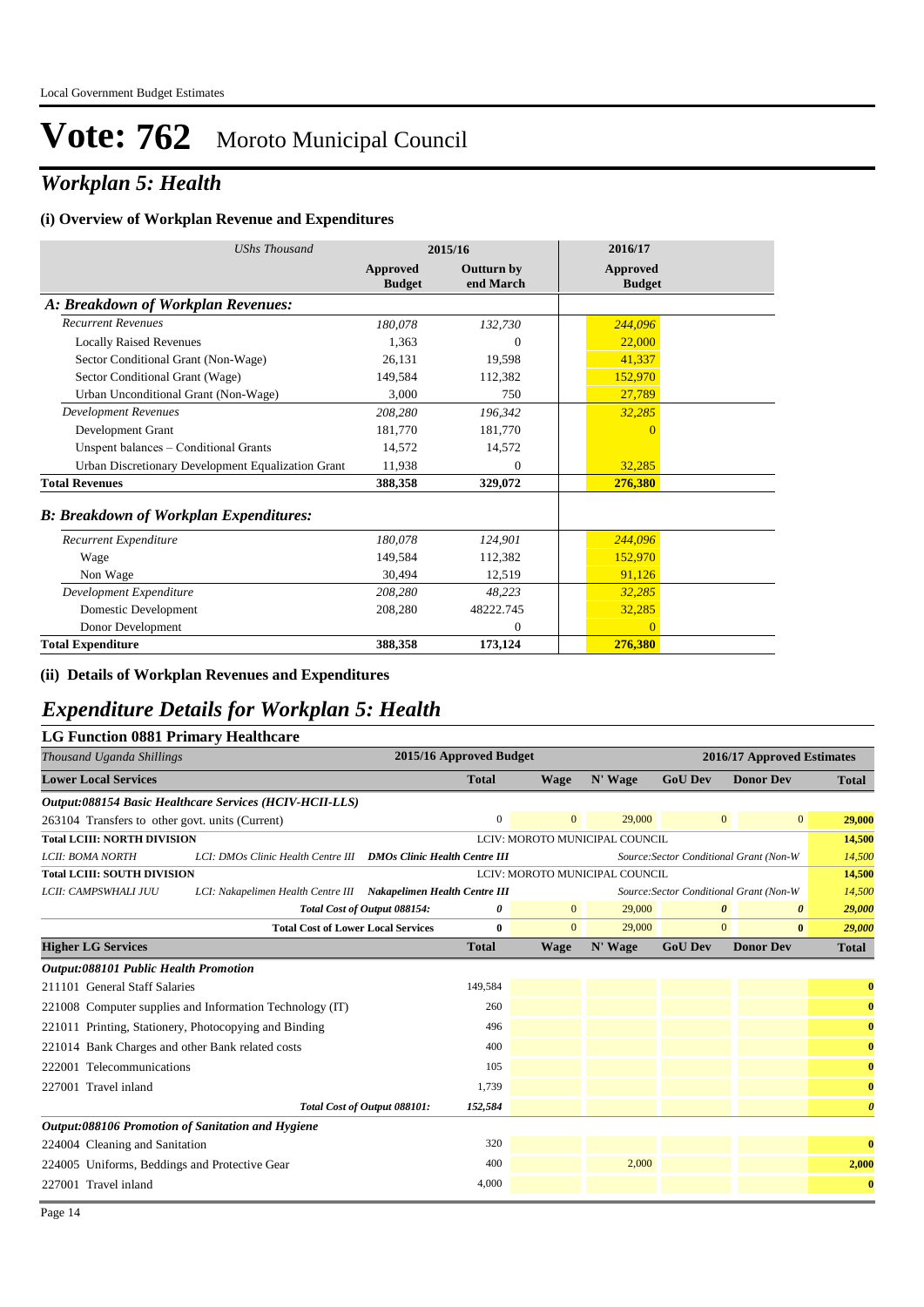## *Workplan 5: Health*

| Thousand Uganda Shillings              |                                                                  |                                              | 2015/16 Approved Budget |              |                                |                | 2016/17 Approved Estimates             |              |
|----------------------------------------|------------------------------------------------------------------|----------------------------------------------|-------------------------|--------------|--------------------------------|----------------|----------------------------------------|--------------|
| <b>Higher LG Services</b>              |                                                                  |                                              | <b>Total</b>            | <b>Wage</b>  | N' Wage                        | <b>GoU Dev</b> | <b>Donor Dev</b>                       | Total        |
| 227002 Travel abroad                   |                                                                  |                                              | $\boldsymbol{0}$        |              | 4,000                          |                |                                        | 4,000        |
| 227004 Fuel, Lubricants and Oils       |                                                                  |                                              | 6,004                   |              | 6,000                          |                |                                        | 6,000        |
|                                        | Total Cost of Output 088106:                                     |                                              | 10,724                  |              | 12,000                         |                |                                        | 12,000       |
|                                        | <b>Total Cost of Higher LG Services</b>                          |                                              | 163,308                 |              | 12,000                         |                |                                        | 12,000       |
| <b>Capital Purchases</b>               |                                                                  |                                              | <b>Total</b>            | <b>Wage</b>  | N' Wage                        | <b>GoU Dev</b> | <b>Donor Dev</b>                       | <b>Total</b> |
|                                        | Output:088183 OPD and other ward construction and rehabilitation |                                              |                         |              |                                |                |                                        |              |
| 312101 Non-Residential Buildings       |                                                                  |                                              | $\boldsymbol{0}$        | $\mathbf{0}$ | $\mathbf{0}$                   | 32,285         | $\mathbf{0}$                           | 32,285       |
| <b>Total LCIII: NORTH DIVISION</b>     |                                                                  |                                              |                         |              | LCIV: MOROTO MUNICIPAL COUNCIL |                |                                        | 32,285       |
| LCII: BOMA NORTH                       | LCI: DMOs Clinic Health Centre II                                | <b>Completion of the Construction of OPD</b> |                         |              |                                |                | Source: Urban Discretionary Developmen | 32,285       |
|                                        | Total Cost of Output 088183:                                     |                                              | 0                       | $\mathbf{0}$ | $\mathbf{0}$                   | 32,285         | 0                                      | 32,285       |
|                                        | <b>Total Cost of Capital Purchases</b>                           |                                              | $\bf{0}$                | $\mathbf{0}$ | $\mathbf{0}$                   | 32,285         | $\bf{0}$                               | 32,285       |
|                                        | <b>Total Cost of function Primary Healthcare</b>                 |                                              | 163,308                 | $\bf{0}$     | 41,000                         | 32,285         | $\bf{0}$                               | 73,285       |
|                                        | LG Function 0883 Health Management and Supervision               |                                              |                         |              |                                |                |                                        |              |
| Thousand Uganda Shillings              |                                                                  |                                              | 2015/16 Approved Budget |              |                                |                | 2016/17 Approved Estimates             |              |
| <b>Higher LG Services</b>              |                                                                  |                                              | <b>Total</b>            | <b>Wage</b>  | N' Wage                        | <b>GoU Dev</b> | <b>Donor Dev</b>                       | <b>Total</b> |
|                                        | Output:088301 Healthcare Management Services                     |                                              |                         |              |                                |                |                                        |              |
| 211101 General Staff Salaries          |                                                                  |                                              | $\overline{0}$          | 152,970      |                                |                |                                        | 152,970      |
|                                        | 211102 Contract Staff Salaries (Incl. Casuals, Temporary)        |                                              | $\boldsymbol{0}$        |              | 15,789                         |                |                                        | 15,789       |
| 213001 Medical expenses (To employees) |                                                                  |                                              | $\mathbf{0}$            |              | 3,000                          |                |                                        | 3,000        |
|                                        | 221008 Computer supplies and Information Technology (IT)         |                                              | $\boldsymbol{0}$        |              | 520                            |                |                                        | 520          |
| 221009 Welfare and Entertainment       |                                                                  |                                              | $\overline{0}$          |              | 1,000                          |                |                                        | 1,000        |
|                                        | 221011 Printing, Stationery, Photocopying and Binding            |                                              | $\theta$                |              | 2,500                          |                |                                        | 2,500        |
| 221012 Small Office Equipment          |                                                                  |                                              | $\overline{0}$          |              | 1,000                          |                |                                        | 1,000        |
|                                        | 221014 Bank Charges and other Bank related costs                 |                                              | $\boldsymbol{0}$        |              | 500                            |                |                                        | 500          |
| 221017 Subscriptions                   |                                                                  |                                              | $\theta$                |              | 2,000                          |                |                                        | 2,000        |
| 223006 Water                           |                                                                  |                                              | $\overline{0}$          |              | 3,000                          |                |                                        | 3,000        |
| 224004 Cleaning and Sanitation         |                                                                  |                                              | $\overline{0}$          |              | 4,620                          |                |                                        | 4,620        |
| 227001 Travel inland                   |                                                                  |                                              | $\theta$                |              | 10,000                         |                |                                        | 10,000       |
| 227004 Fuel, Lubricants and Oils       |                                                                  |                                              | 0                       |              | 6,197                          |                |                                        | 6,197        |
|                                        | Total Cost of Output 088301:                                     |                                              | 0                       | 152,970      | 50,126                         |                |                                        | 203,096      |
|                                        | <b>Total Cost of Higher LG Services</b>                          |                                              | $\bf{0}$                | 152,970      | 50,126                         |                |                                        | 203,096      |
|                                        | <b>Total Cost of function Health Management and Supervision</b>  |                                              | $\bf{0}$                | 152,970      | 50,126                         |                |                                        | 203,096      |
| <b>Total Cost of Health</b>            |                                                                  |                                              | 163,308                 | 152,970      | 91,126                         | 32,285         | $\bf{0}$                               | 276,380      |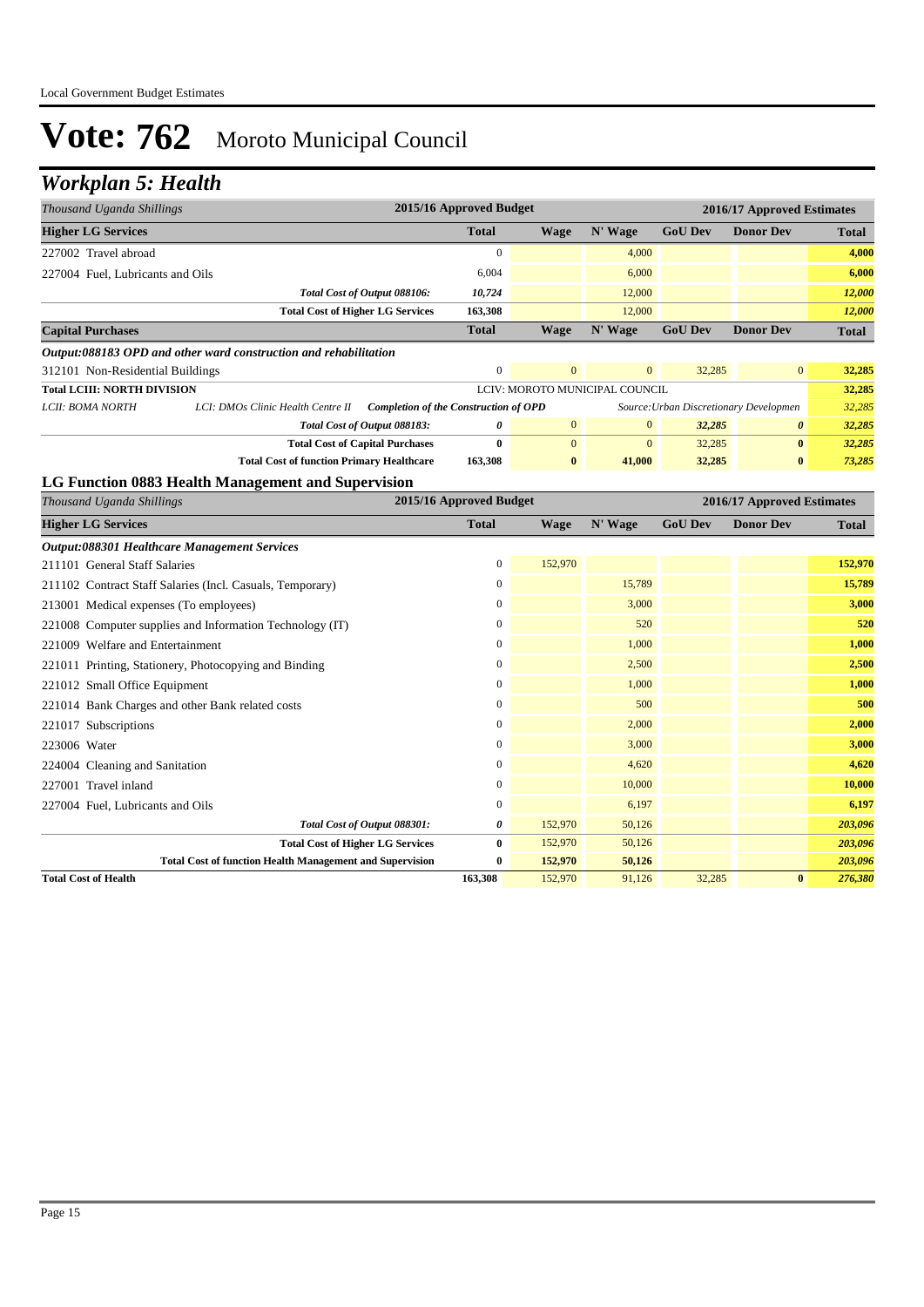## *Workplan 6: Education*

#### **(i) Overview of Workplan Revenue and Expenditures**

| <b>UShs Thousand</b>                          |                           | 2015/16                        | 2016/17                   |
|-----------------------------------------------|---------------------------|--------------------------------|---------------------------|
|                                               | Approved<br><b>Budget</b> | <b>Outturn by</b><br>end March | Approved<br><b>Budget</b> |
| A: Breakdown of Workplan Revenues:            |                           |                                |                           |
| <b>Recurrent Revenues</b>                     | 1,000,303                 | 724.081                        | 1,042,242                 |
| <b>Locally Raised Revenues</b>                | 7.600                     | 1.452                          | 10.000                    |
| Sector Conditional Grant (Non-Wage)           | 197.667                   | 132,119                        | 197,667                   |
| Sector Conditional Grant (Wage)               | 764,605                   | 570,852                        | 799,944                   |
| Urban Unconditional Grant (Non-Wage)          | 2.373                     | 3.884                          | 14,000                    |
| Urban Unconditional Grant (Wage)              | 28,058                    | 15,774                         | 20,630                    |
| <b>Development Revenues</b>                   | 200,644                   | 200,644                        | 52,083                    |
| Development Grant                             | 199,745                   | 199,745                        | 52,083                    |
| Unspent balances - Conditional Grants         | 899                       | 899                            |                           |
| <b>Total Revenues</b>                         | 1,200,947                 | 924,725                        | 1,094,325                 |
| <b>B: Breakdown of Workplan Expenditures:</b> |                           |                                |                           |
| Recurrent Expenditure                         | 1,000,303                 | 717,291                        | 1,042,242                 |
| Wage                                          | 792,663                   | 586,626                        | 820,575                   |
| Non Wage                                      | 207,640                   | 130,665                        | 221,667                   |
| Development Expenditure                       | 200,644                   | 0                              | 52,083                    |
| Domestic Development                          | 200,644                   | $\Omega$                       | 52,083                    |
| Donor Development                             |                           | $\Omega$                       | $\Omega$                  |
| <b>Total Expenditure</b>                      | 1,200,947                 | 717,291                        | 1,094,325                 |

**(ii) Details of Workplan Revenues and Expenditures**

### *Expenditure Details for Workplan 6: Education*

|                                                         | LG Function 0781 Pre-Primary and Primary Education                 |                                                                                |                         |                |                                |                |                                         |                       |
|---------------------------------------------------------|--------------------------------------------------------------------|--------------------------------------------------------------------------------|-------------------------|----------------|--------------------------------|----------------|-----------------------------------------|-----------------------|
| Thousand Uganda Shillings                               |                                                                    |                                                                                | 2015/16 Approved Budget |                |                                |                | 2016/17 Approved Estimates              |                       |
| <b>Lower Local Services</b>                             |                                                                    |                                                                                | <b>Total</b>            | <b>Wage</b>    | N' Wage                        | <b>GoU Dev</b> | <b>Donor Dev</b>                        | <b>Total</b>          |
| <b>Output:078151 Primary Schools Services UPE (LLS)</b> |                                                                    |                                                                                |                         |                |                                |                |                                         |                       |
| 263104 Transfers to other govt. units (Current)         |                                                                    |                                                                                | $\mathbf{0}$            | $\overline{0}$ | 17,970                         |                | $\overline{0}$<br>$\overline{0}$        | 17,970                |
| <b>Total LCIII: NORTH DIVISION</b>                      | LCIV: MOROTO MUNICIPAL COUNCIL                                     |                                                                                |                         | 12,752         |                                |                |                                         |                       |
| LCII: BOMA SOUTH                                        | LCI: Senior Quarters Village                                       | <b>Moroto Prisons P/S</b>                                                      |                         |                |                                |                | Source: Sector Conditional Grant (Non-W | 2,586                 |
| LCII: BOMA NORTH                                        | LCI: Moroto High School Village                                    | <b>Moroto Demonstration P/S</b><br>Source: Sector Conditional Grant (Non-W     |                         |                |                                |                | 3,956                                   |                       |
| LCII: BOMA NORTH                                        | LCI: RTC Village                                                   | <b>Moroto Municipal Council P/S</b><br>Source: Sector Conditional Grant (Non-W |                         |                |                                |                | 6,210                                   |                       |
| <b>Total LCIII: SOUTH DIVISION</b>                      |                                                                    |                                                                                |                         |                | LCIV: MOROTO MUNICIPAL COUNCIL |                |                                         | 5,218                 |
| LCII: CAMPSWHALI CHIN                                   | LCI: Kakoliye Village                                              | <b>Kakoliye Muslim P/S</b>                                                     |                         |                |                                |                | Source: Sector Conditional Grant (Non-W | 2,521                 |
| LCII: CAMPSWHALI JUU                                    | LCI: Nakapelimen Village                                           | Nakapelimen P/S                                                                |                         |                |                                |                | Source: Sector Conditional Grant (Non-W | 2,697                 |
|                                                         |                                                                    | Total Cost of Output 078151:                                                   | 0                       | $\overline{0}$ | 17,970                         |                | $\theta$<br>$\boldsymbol{\theta}$       | 17,970                |
|                                                         | <b>Total Cost of Lower Local Services</b>                          |                                                                                | $\bf{0}$                | $\overline{0}$ | 17,970                         |                | $\overline{0}$<br>$\bf{0}$              | 17,970                |
| <b>Higher LG Services</b>                               |                                                                    |                                                                                | <b>Total</b>            | <b>Wage</b>    | N' Wage                        | <b>GoU Dev</b> | <b>Donor Dev</b>                        | <b>Total</b>          |
| <b>Output:078101 Primary Teaching Services</b>          |                                                                    |                                                                                |                         |                |                                |                |                                         |                       |
| 211101 General Staff Salaries                           |                                                                    |                                                                                | 268,768                 |                |                                |                |                                         | $\bf{0}$              |
|                                                         |                                                                    | Total Cost of Output 078101:                                                   | 268,768                 |                |                                |                |                                         | $\boldsymbol{\theta}$ |
|                                                         | <b>Output:078102 Distribution of Primary Instruction Materials</b> |                                                                                |                         |                |                                |                |                                         |                       |
| 211101 General Staff Salaries                           |                                                                    |                                                                                | $\mathbf{0}$            | 296,766        |                                |                |                                         | 296,766               |
|                                                         |                                                                    | Total Cost of Output 078102:                                                   | 0                       | 296,766        |                                |                |                                         | 296,766               |
|                                                         |                                                                    | <b>Total Cost of Higher LG Services</b>                                        | 268,768                 | 296,766        |                                |                |                                         | 296,766               |
| <b>Capital Purchases</b>                                |                                                                    |                                                                                | <b>Total</b>            | <b>Wage</b>    | N' Wage                        | <b>GoU Dev</b> | <b>Donor Dev</b>                        | <b>Total</b>          |

*Output:078175 Non Standard Service Delivery Capital*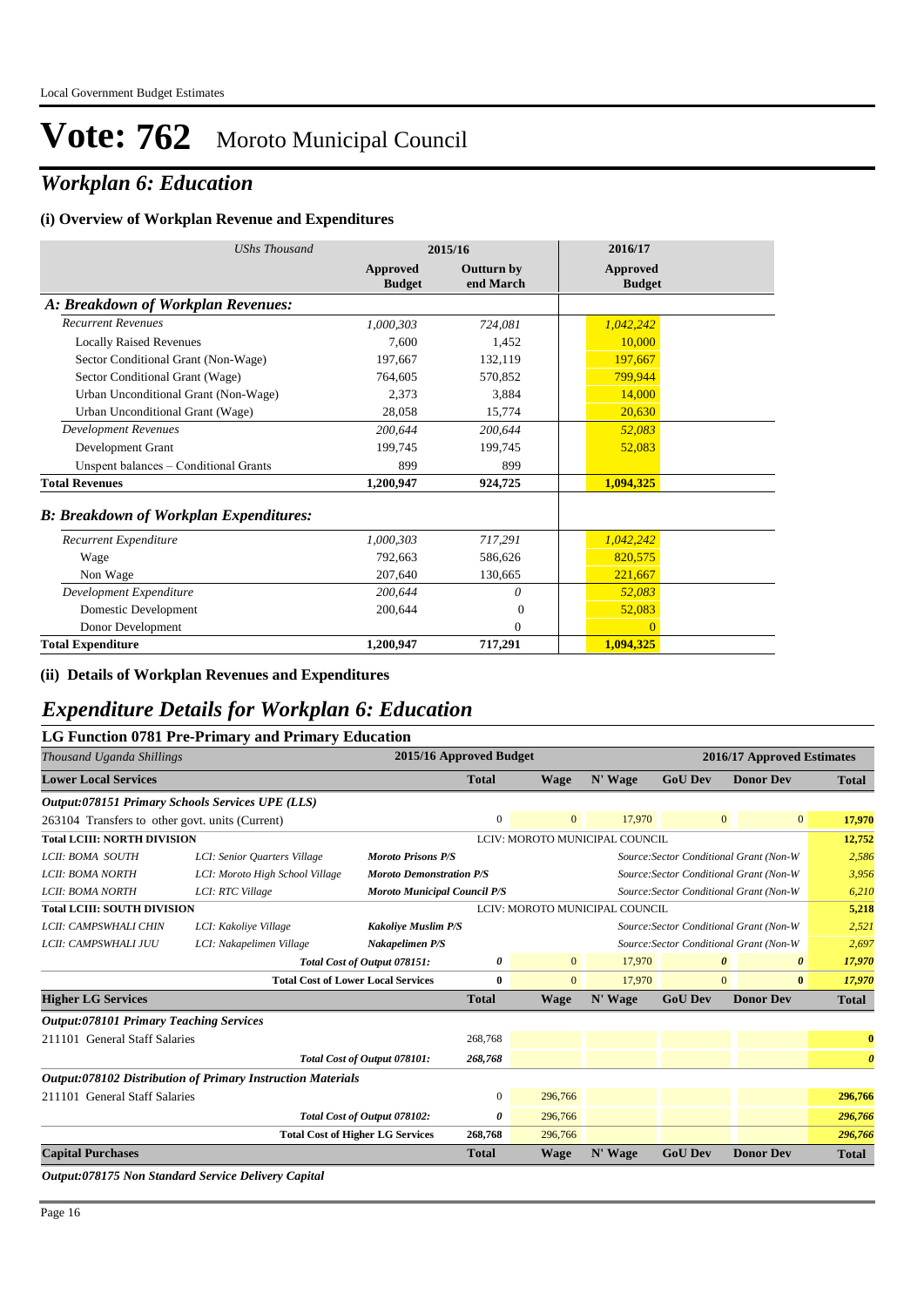### *Workplan 6: Education*

| Thousand Uganda Shillings                        |                                                                 |                                        | 2015/16 Approved Budget |              |                                                                                        |                                         | 2016/17 Approved Estimates              |                       |
|--------------------------------------------------|-----------------------------------------------------------------|----------------------------------------|-------------------------|--------------|----------------------------------------------------------------------------------------|-----------------------------------------|-----------------------------------------|-----------------------|
| <b>Capital Purchases</b>                         |                                                                 |                                        | <b>Total</b>            | <b>Wage</b>  | N' Wage                                                                                | <b>GoU Dev</b>                          | <b>Donor Dev</b>                        | Total                 |
| 312104 Other Structures                          |                                                                 |                                        | $\mathbf{0}$            | $\mathbf{0}$ | $\mathbf{0}$                                                                           | 2,714                                   | $\boldsymbol{0}$                        | 2,714                 |
| <b>Total LCIII: SOUTH DIVISION</b>               |                                                                 |                                        |                         |              | LCIV: MOROTO MUNICIPAL COUNCIL                                                         |                                         |                                         | 2,714                 |
| LCII: CAMPSWHALI JUU                             | LCI: Nakapelimen P/S                                            |                                        |                         |              | Retention for the Chain Link fence at Nakapelimen P/ Source: Development Grant         |                                         |                                         | 2,714                 |
|                                                  | Total Cost of Output 078175:                                    |                                        | 0                       | $\mathbf{0}$ | $\mathbf{0}$                                                                           | 2,714                                   | $\boldsymbol{\theta}$                   | 2,714                 |
|                                                  | Output:078181 Latrine construction and rehabilitation           |                                        |                         |              |                                                                                        |                                         |                                         |                       |
| 312101 Non-Residential Buildings                 |                                                                 |                                        | $\boldsymbol{0}$        | $\mathbf{0}$ | $\mathbf{0}$                                                                           | 39,063                                  | $\boldsymbol{0}$                        | 39,063                |
| <b>Total LCIII: NORTH DIVISION</b>               |                                                                 |                                        |                         |              | LCIV: MOROTO MUNICIPAL COUNCIL                                                         |                                         |                                         | 17,168                |
| LCII: BOMA NORTH                                 | LCI: Moroto Municipal Council P/S                               |                                        |                         |              | <b>Completion of 6 Stance Water borne Toilet at Moroto</b> Source: Development Grant   |                                         |                                         | 6,053                 |
| LCII: BOMA NORTH                                 | LCI: Moroto Police P/S                                          |                                        |                         |              | <b>Completion of the Construction of 8 Stance water bor</b> Source: Development Grant  |                                         |                                         | 11,115                |
| <b>Total LCIII: SOUTH DIVISION</b>               |                                                                 |                                        |                         |              | LCIV: MOROTO MUNICIPAL COUNCIL                                                         |                                         |                                         | 21,894                |
| LCII: CAMPSWHALI CHIN                            | LCI: Kakoliye Muslim P/S                                        |                                        |                         |              | <b>Completion of the construction of 8 stance water born</b> Source: Development Grant |                                         |                                         | 15,394                |
| LCII: CAMPSWHALI JUU                             | LCI: Nakapelimen P/S                                            |                                        |                         |              | Completion of the Construction of 8 Stance water bor Source: Development Grant         |                                         |                                         | 6,500                 |
|                                                  | Total Cost of Output 078181:                                    |                                        | 0                       | $\mathbf{0}$ | $\mathbf{0}$                                                                           | 39,063                                  | $\boldsymbol{\theta}$                   | 39,063                |
|                                                  | Output:078183 Provision of furniture to primary schools         |                                        |                         |              |                                                                                        |                                         |                                         |                       |
| 312203 Furniture & Fixtures                      |                                                                 |                                        | $\boldsymbol{0}$        | $\mathbf{0}$ | $\bf{0}$                                                                               | 10,307                                  | $\overline{0}$                          | 10,307                |
| <b>Total LCIII: NORTH DIVISION</b>               |                                                                 |                                        |                         |              | LCIV: MOROTO MUNICIPAL COUNCIL                                                         |                                         |                                         | 10,307                |
| LCII: BOMA NORTH                                 | LCI: Moroto Demonstration P/S                                   |                                        |                         |              | Moroto Demonstration Primary School Supplied with Source: Development Grant            |                                         |                                         | 10,307                |
|                                                  | Total Cost of Output 078183:                                    |                                        | 0                       | $\mathbf{0}$ | $\mathbf{0}$                                                                           | 10,307                                  | $\boldsymbol{\theta}$                   | 10,307                |
|                                                  | <b>Total Cost of Capital Purchases</b>                          |                                        | $\bf{0}$                | $\mathbf{0}$ | $\mathbf{0}$                                                                           | 52,083                                  | $\bf{0}$                                | 52,083                |
|                                                  | <b>Total Cost of function Pre-Primary and Primary Education</b> |                                        | 268,768                 | 296,766      | 17,970                                                                                 | 52,083                                  | $\bf{0}$                                | 366,820               |
| <b>LG Function 0782 Secondary Education</b>      |                                                                 |                                        |                         |              |                                                                                        |                                         |                                         |                       |
| Thousand Uganda Shillings                        |                                                                 |                                        | 2015/16 Approved Budget |              |                                                                                        |                                         | 2016/17 Approved Estimates              |                       |
| <b>Lower Local Services</b>                      |                                                                 |                                        | <b>Total</b>            | <b>Wage</b>  | N' Wage                                                                                | <b>GoU Dev</b>                          | <b>Donor Dev</b>                        | Total                 |
| Output:078251 Secondary Capitation(USE)(LLS)     |                                                                 |                                        |                         |              |                                                                                        |                                         |                                         |                       |
| 263101 LG Conditional grants (Current)           |                                                                 |                                        | $\mathbf{0}$            | $\mathbf{0}$ | 163,770                                                                                | $\mathbf{0}$                            | $\mathbf{0}$                            | 163,770               |
| <b>Total LCIII: NORTH DIVISION</b>               |                                                                 |                                        |                         |              | LCIV: MOROTO MUNICIPAL COUNCIL                                                         |                                         |                                         | 163,770               |
| LCII: Not Specified                              | LCI: Kakoliye Village                                           | <b>Moroto Parents Secondary School</b> |                         |              |                                                                                        |                                         | Source: Sector Conditional Grant (Non-W | 48,880                |
| LCII: Not Specified                              | LCI: Moroto High School Village                                 | <b>Moroto High School</b>              |                         |              |                                                                                        |                                         | Source: Sector Conditional Grant (Non-W | 114,890               |
| 263366 Sector Conditional Grant (Wage)           |                                                                 |                                        | $\boldsymbol{0}$        | 233,278      | $\mathbf{0}$                                                                           | $\mathbf{0}$                            | $\mathbf{0}$                            | 233,278               |
| <b>Total LCIII: NORTH DIVISION</b>               |                                                                 |                                        |                         |              | LCIV: MOROTO MUNICIPAL COUNCIL                                                         |                                         |                                         | 233,278               |
| LCII: BOMA NORTH                                 | LCI: Moroto High School                                         | <b>Moroto High School</b>              |                         |              |                                                                                        | Source: Sector Conditional Grant (Wage) |                                         | 233,278               |
|                                                  | Total Cost of Output 078251:                                    |                                        | 0                       | 233,278      | 163,770                                                                                | $\boldsymbol{\theta}$                   | $\boldsymbol{\theta}$                   | 397,048               |
|                                                  | <b>Total Cost of Lower Local Services</b>                       |                                        | $\bf{0}$                | 233,278      | 163,770                                                                                | $\mathbf{0}$                            | $\bf{0}$                                | 397,048               |
| <b>Higher LG Services</b>                        |                                                                 |                                        | <b>Total</b>            | <b>Wage</b>  | N' Wage                                                                                | <b>GoU Dev</b>                          | <b>Donor Dev</b>                        | <b>Total</b>          |
| <b>Output:078201 Secondary Teaching Services</b> |                                                                 |                                        |                         |              |                                                                                        |                                         |                                         |                       |
| 211101 General Staff Salaries                    |                                                                 |                                        | 240,403                 |              |                                                                                        |                                         |                                         | $\bf{0}$              |
|                                                  | Total Cost of Output 078201:                                    |                                        | 240,403                 |              |                                                                                        |                                         |                                         | $\boldsymbol{\theta}$ |
|                                                  | <b>Total Cost of Higher LG Services</b>                         |                                        | 240,403                 |              |                                                                                        |                                         |                                         | $\boldsymbol{\theta}$ |
|                                                  | <b>Total Cost of function Secondary Education</b>               |                                        | 240,403                 | 233,278      | 163,770                                                                                | $\bf{0}$                                | $\pmb{0}$                               | 397,048               |
|                                                  |                                                                 |                                        |                         |              |                                                                                        |                                         |                                         |                       |
| LG Function 0783 Skills Development              |                                                                 |                                        | 2015/16 Approved Budget |              |                                                                                        |                                         | 2016/17 Approved Estimates              |                       |
| Thousand Uganda Shillings                        |                                                                 |                                        |                         |              |                                                                                        |                                         |                                         |                       |
| <b>Higher LG Services</b>                        |                                                                 |                                        | <b>Total</b>            | <b>Wage</b>  | N' Wage                                                                                | <b>GoU Dev</b>                          | <b>Donor Dev</b>                        | Total                 |
| <b>Output:078301 Tertiary Education Services</b> |                                                                 |                                        |                         |              |                                                                                        |                                         |                                         |                       |
| 211101 General Staff Salaries                    |                                                                 |                                        | 255,434                 | 269,900      |                                                                                        |                                         |                                         | 269,900               |
|                                                  | Total Cost of Output 078301:                                    |                                        | 255,434                 | 269,900      |                                                                                        |                                         |                                         | 269,900               |
|                                                  | <b>Total Cost of Higher LG Services</b>                         |                                        | 255,434                 | 269,900      |                                                                                        |                                         |                                         | 269,900               |
|                                                  | <b>Total Cost of function Skills Development</b>                |                                        | 255,434                 | 269,900      |                                                                                        |                                         |                                         | 269,900               |
|                                                  | LG Function 0784 Education & Sports Management and Inspection   |                                        |                         |              |                                                                                        |                                         |                                         |                       |
| Thousand Uganda Shillings                        |                                                                 |                                        | 2015/16 Approved Budget |              |                                                                                        |                                         | 2016/17 Approved Estimates              |                       |
| <b>Higher LG Services</b>                        |                                                                 |                                        | <b>Total</b>            | <b>Wage</b>  | N' Wage                                                                                | <b>GoU Dev</b>                          | <b>Donor Dev</b>                        | Total                 |
|                                                  |                                                                 |                                        |                         |              |                                                                                        |                                         |                                         |                       |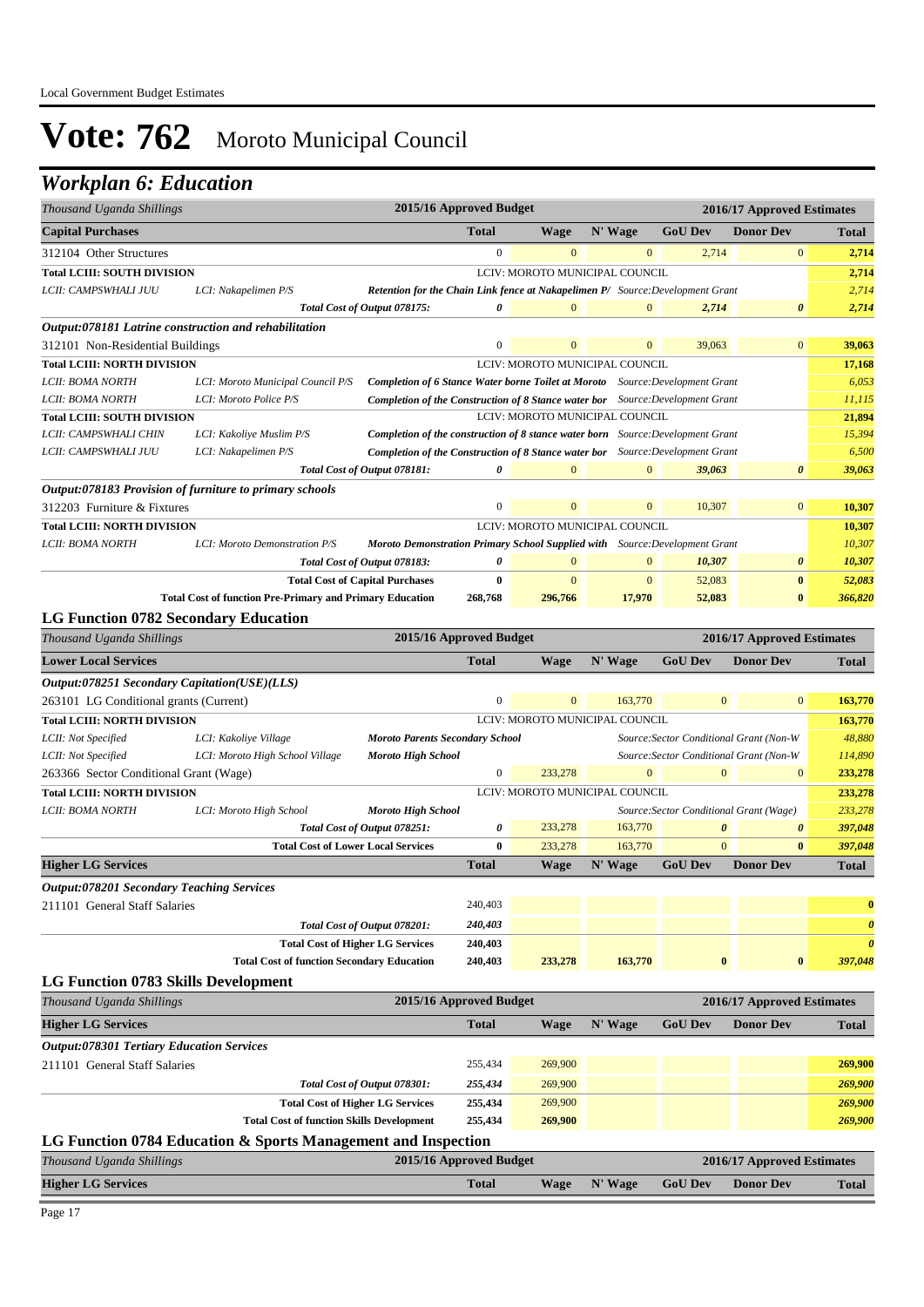## *Workplan 6: Education*

| Thousand Uganda Shillings                                                 | 2015/16 Approved Budget |             |         |                | 2016/17 Approved Estimates |              |
|---------------------------------------------------------------------------|-------------------------|-------------|---------|----------------|----------------------------|--------------|
| <b>Higher LG Services</b>                                                 | <b>Total</b>            | <b>Wage</b> | N' Wage | <b>GoU Dev</b> | <b>Donor Dev</b>           | <b>Total</b> |
| <b>Output:078401 Education Management Services</b>                        |                         |             |         |                |                            |              |
| 211101 General Staff Salaries                                             | 28,058                  | 20,630      |         |                |                            | 20,630       |
| 211103 Allowances                                                         | 600                     |             | 3,000   |                |                            | 3,000        |
| 213002 Incapacity, death benefits and funeral expenses                    | 700                     |             | 700     |                |                            | 700          |
| 221008 Computer supplies and Information Technology (IT)                  | 1,000                   |             | 1,000   |                |                            | 1,000        |
| 221009 Welfare and Entertainment                                          | 400                     |             | 400     |                |                            | 400          |
| 221010 Special Meals and Drinks                                           | 200                     |             | 400     |                |                            | 400          |
| 221011 Printing, Stationery, Photocopying and Binding                     | 500                     |             | 3,000   |                |                            | 3,000        |
| 221012 Small Office Equipment                                             | 500                     |             | 500     |                |                            | 500          |
| 221014 Bank Charges and other Bank related costs                          | 700                     |             | 700     |                |                            | 700          |
| 222001 Telecommunications                                                 | 300                     |             | 300     |                |                            | 300          |
| 227001 Travel inland                                                      | 2,500                   |             | 10,000  |                |                            | 10,000       |
| 227004 Fuel, Lubricants and Oils                                          | 2,573                   |             | 4,816   |                |                            | 4,816        |
| 228002 Maintenance - Vehicles                                             | $\boldsymbol{0}$        |             | 5,000   |                |                            | 5,000        |
| $228004$ Maintenance – Other                                              | $\Omega$                |             | 2,000   |                |                            | 2,000        |
| Total Cost of Output 078401:                                              | 38,030                  | 20,630      | 31,816  |                |                            | 52,446       |
| Output:078402 Monitoring and Supervision of Primary & secondary Education |                         |             |         |                |                            |              |
| 227001 Travel inland                                                      | 11,032                  |             | 8,111   |                |                            | 8,111        |
| Total Cost of Output 078402:                                              | 11,032                  |             | 8,111   |                |                            | 8,111        |
| <b>Total Cost of Higher LG Services</b>                                   | 49,063                  | 20,630      | 39,927  |                |                            | 60,558       |
| Total Cost of function Education & Sports Management and Inspection       | 49,063                  | 20,630      | 39,927  |                |                            | 60,558       |
| <b>Total Cost of Education</b>                                            | 813,668                 | 820,575     | 221,667 | 52,083         | $\bf{0}$                   | 1,094,325    |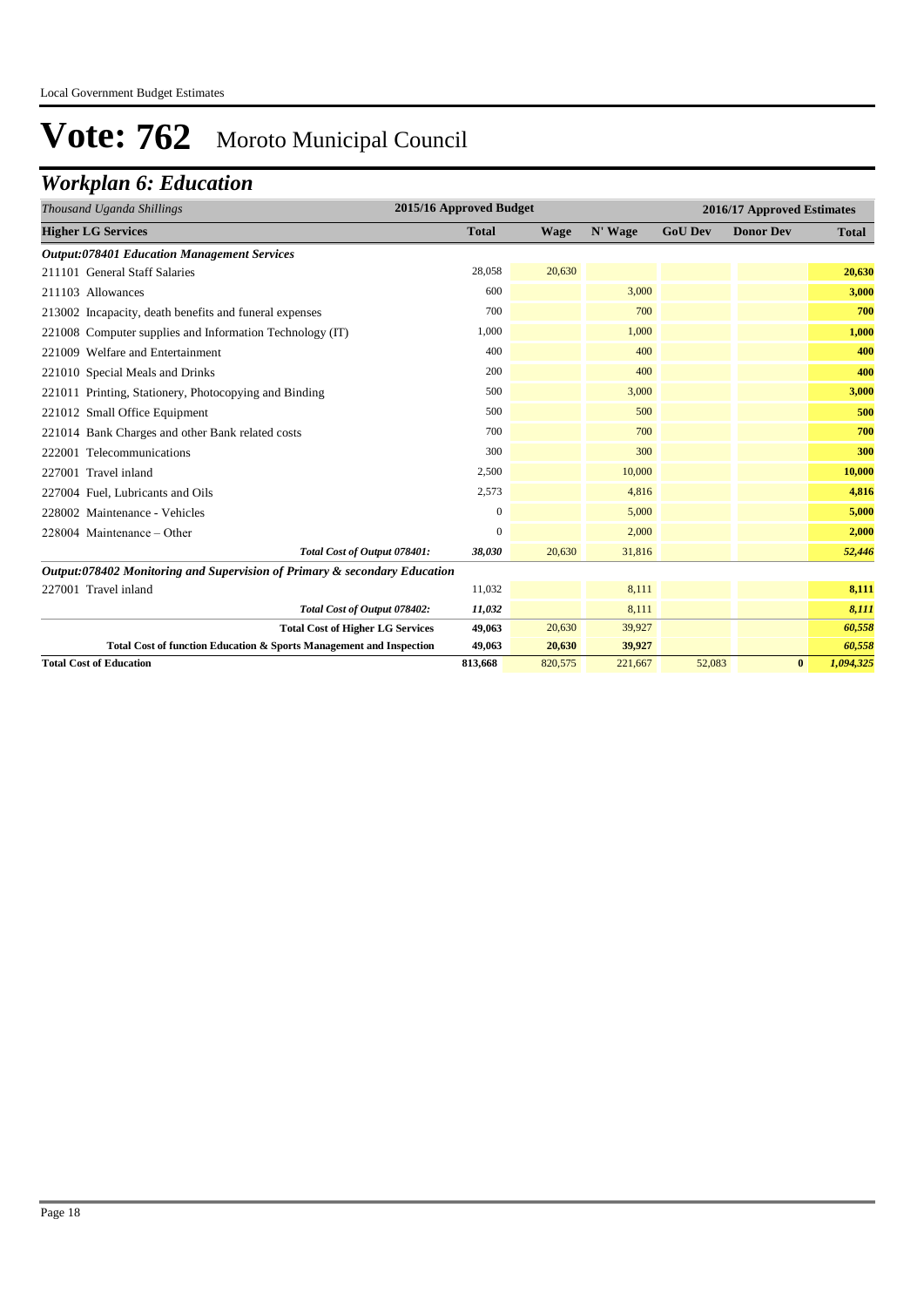## *Workplan 7a: Roads and Engineering*

#### **(i) Overview of Workplan Revenue and Expenditures**

| <b>UShs Thousand</b>                               |                           | 2015/16                        | 2016/17                          |
|----------------------------------------------------|---------------------------|--------------------------------|----------------------------------|
|                                                    | Approved<br><b>Budget</b> | <b>Outturn by</b><br>end March | <b>Approved</b><br><b>Budget</b> |
| A: Breakdown of Workplan Revenues:                 |                           |                                |                                  |
| <b>Recurrent Revenues</b>                          | 30,548                    | 26,562                         | 668,398                          |
| Sector Conditional Grant (Non-Wage)                |                           | $\overline{0}$                 | 632,637                          |
| Urban Unconditional Grant (Wage)                   | 30,548                    | 26,562                         | 35,761                           |
| <b>Development Revenues</b>                        | 744.157                   | 334,579                        | 300,000                          |
| Development Grant                                  | 31.478                    | 31,478                         |                                  |
| <b>Locally Raised Revenues</b>                     | 1.000                     | $\Omega$                       |                                  |
| Other Transfers from Central Government            | 649,660                   | 301.745                        |                                  |
| Unspent balances - Conditional Grants              | 1.356                     | 1,356                          |                                  |
| Urban Discretionary Development Equalization Grant | 60.663                    | $\Omega$                       | 300,000                          |
| <b>Total Revenues</b>                              | 774,705                   | 361,140                        | 968,398                          |
| <b>B: Breakdown of Workplan Expenditures:</b>      |                           |                                |                                  |
| Recurrent Expenditure                              | 30,548                    | 26,562                         | 668,398                          |
| Wage                                               | 30,548                    | 26,562                         | 35,761                           |
| Non Wage                                           |                           | $\mathbf{0}$                   | 632,637                          |
| Development Expenditure                            | 744,157                   | 63,166                         | 300,000                          |
| Domestic Development                               | 744,157                   | 63166.213                      | 300,000                          |
| Donor Development                                  |                           | $\mathbf{0}$                   | $\Omega$                         |
| <b>Total Expenditure</b>                           | 774,705                   | 89,728                         | 968.398                          |

**(ii) Details of Workplan Revenues and Expenditures**

### *Expenditure Details for Workplan 7a: Roads and Engineering*

|                                         | LG Function 0481 District, Urban and Community Access Roads |                                             |                         |                |                                |                                         |                            |              |
|-----------------------------------------|-------------------------------------------------------------|---------------------------------------------|-------------------------|----------------|--------------------------------|-----------------------------------------|----------------------------|--------------|
| Thousand Uganda Shillings               |                                                             |                                             | 2015/16 Approved Budget |                |                                |                                         | 2016/17 Approved Estimates |              |
| <b>Lower Local Services</b>             |                                                             |                                             | <b>Total</b>            | Wage           | N' Wage                        | <b>GoU Dev</b>                          | <b>Donor Dev</b>           | <b>Total</b> |
|                                         | Output:048158 District Roads Maintainence (URF)             |                                             |                         |                |                                |                                         |                            |              |
| 263201 LG Conditional grants (Capital)  |                                                             |                                             | $\mathbf{0}$            | $\mathbf{0}$   | 617,970                        | 300,000                                 | $\overline{0}$             | 917,970      |
| <b>Total LCIII: NORTH DIVISION</b>      |                                                             |                                             |                         |                | LCIV: MOROTO MUNICIPAL COUNCIL |                                         |                            | 917,970      |
| LCII: BOMA NORTH                        | LCI: Engineers Office                                       | <b>Maintenance of 3 Lorries under Roads</b> |                         |                |                                | Source: Sector Conditional Grant (Non-W |                            | 20,970       |
| LCII: BOMA NORTH                        | LCI: North and South Divisions                              | Routine Maintenance of 24 Km of Roads       |                         |                |                                | Source: Sector Conditional Grant (Non-W |                            | 47,000       |
| LCII: BOMA NORTH                        | LCI: RTC Village                                            | Tarmacking of Independence avenue           |                         |                |                                | Source: Sector Conditional Grant (Non-W |                            | 850,000      |
|                                         |                                                             | Total Cost of Output 048158:                | 0                       | $\overline{0}$ | 617,970                        | 300,000                                 | $\boldsymbol{\theta}$      | 917,970      |
|                                         |                                                             | <b>Total Cost of Lower Local Services</b>   | $\bf{0}$                | $\overline{0}$ | 617,970                        | 300,000                                 | $\bf{0}$                   | 917,970      |
| <b>Higher LG Services</b>               |                                                             |                                             | <b>Total</b>            | <b>Wage</b>    | N' Wage                        | <b>GoU Dev</b>                          | <b>Donor Dev</b>           | Total        |
|                                         | <b>Output:048101 Operation of District Roads Office</b>     |                                             |                         |                |                                |                                         |                            |              |
| 211101 General Staff Salaries           |                                                             |                                             | 30,548                  | 35,761         |                                |                                         |                            | 35,761       |
|                                         | 211102 Contract Staff Salaries (Incl. Casuals, Temporary)   |                                             | 69,000                  |                |                                |                                         |                            | $\bf{0}$     |
| 211103 Allowances                       |                                                             |                                             | 14,000                  |                | 4,000                          |                                         |                            | 4,000        |
| 213001 Medical expenses (To employees)  |                                                             |                                             | 3,500                   |                |                                |                                         |                            | $\bf{0}$     |
| 221001 Advertising and Public Relations |                                                             |                                             | 1,500                   |                |                                |                                         |                            | $\bf{0}$     |
| 221002 Workshops and Seminars           |                                                             |                                             | 3,000                   |                |                                |                                         |                            | $\bf{0}$     |
|                                         | 221008 Computer supplies and Information Technology (IT)    |                                             | 4,000                   |                |                                |                                         |                            | $\bf{0}$     |
|                                         | 221011 Printing, Stationery, Photocopying and Binding       |                                             | 2,000                   |                | 3,000                          |                                         |                            | 3,000        |
| 221012 Small Office Equipment           |                                                             |                                             | 25,000                  |                |                                |                                         |                            | $\bf{0}$     |
|                                         | 221014 Bank Charges and other Bank related costs            |                                             | 1,500                   |                |                                |                                         |                            | $\bf{0}$     |
| 221017 Subscriptions                    |                                                             |                                             | 1,500                   |                |                                |                                         |                            | $\bf{0}$     |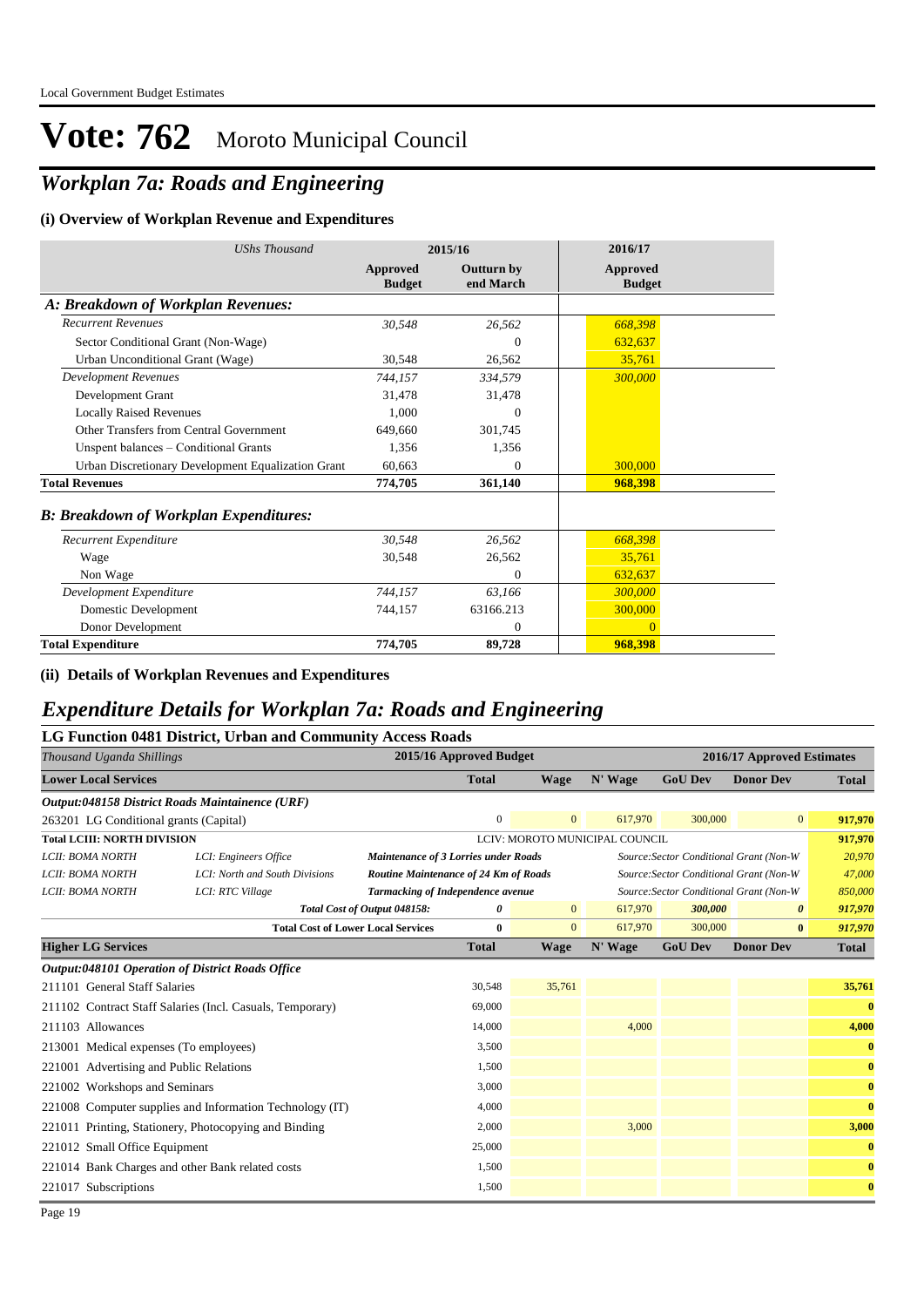## *Workplan 7a: Roads and Engineering*

| Thousand Uganda Shillings                                                | 2015/16 Approved Budget |        |         |                | 2016/17 Approved Estimates |              |
|--------------------------------------------------------------------------|-------------------------|--------|---------|----------------|----------------------------|--------------|
| <b>Higher LG Services</b>                                                | <b>Total</b>            | Wage   | N' Wage | <b>GoU Dev</b> | <b>Donor Dev</b>           | <b>Total</b> |
| 222001 Telecommunications                                                | 3,500                   |        |         |                |                            | $\bf{0}$     |
| 223005 Electricity                                                       | 12,000                  |        |         |                |                            | $\bf{0}$     |
| 223006 Water                                                             | 1,356                   |        |         |                |                            | $\bf{0}$     |
| 224004 Cleaning and Sanitation                                           | 1,000                   |        |         |                |                            | $\bf{0}$     |
| 225001 Consultancy Services- Short term                                  | 10,000                  |        |         |                |                            | $\bf{0}$     |
| 227001 Travel inland                                                     | 23,000                  |        | 7,667   |                |                            | 7,667        |
| 227004 Fuel, Lubricants and Oils                                         | 32,103                  |        |         |                |                            | $\bf{0}$     |
| Total Cost of Output 048101:                                             | 238,507                 | 35,761 | 14,667  |                |                            | 50,428       |
| <b>Total Cost of Higher LG Services</b>                                  | 238,507                 | 35,761 | 14,667  |                |                            | 50,428       |
| <b>Total Cost of function District, Urban and Community Access Roads</b> | 238,507                 | 35,761 | 632,637 | 300,000        | $\bf{0}$                   | 968,398      |
| <b>Total Cost of Roads and Engineering</b>                               | 238,507                 | 35,761 | 632,637 | 300,000        | $\bf{0}$                   | 968,398      |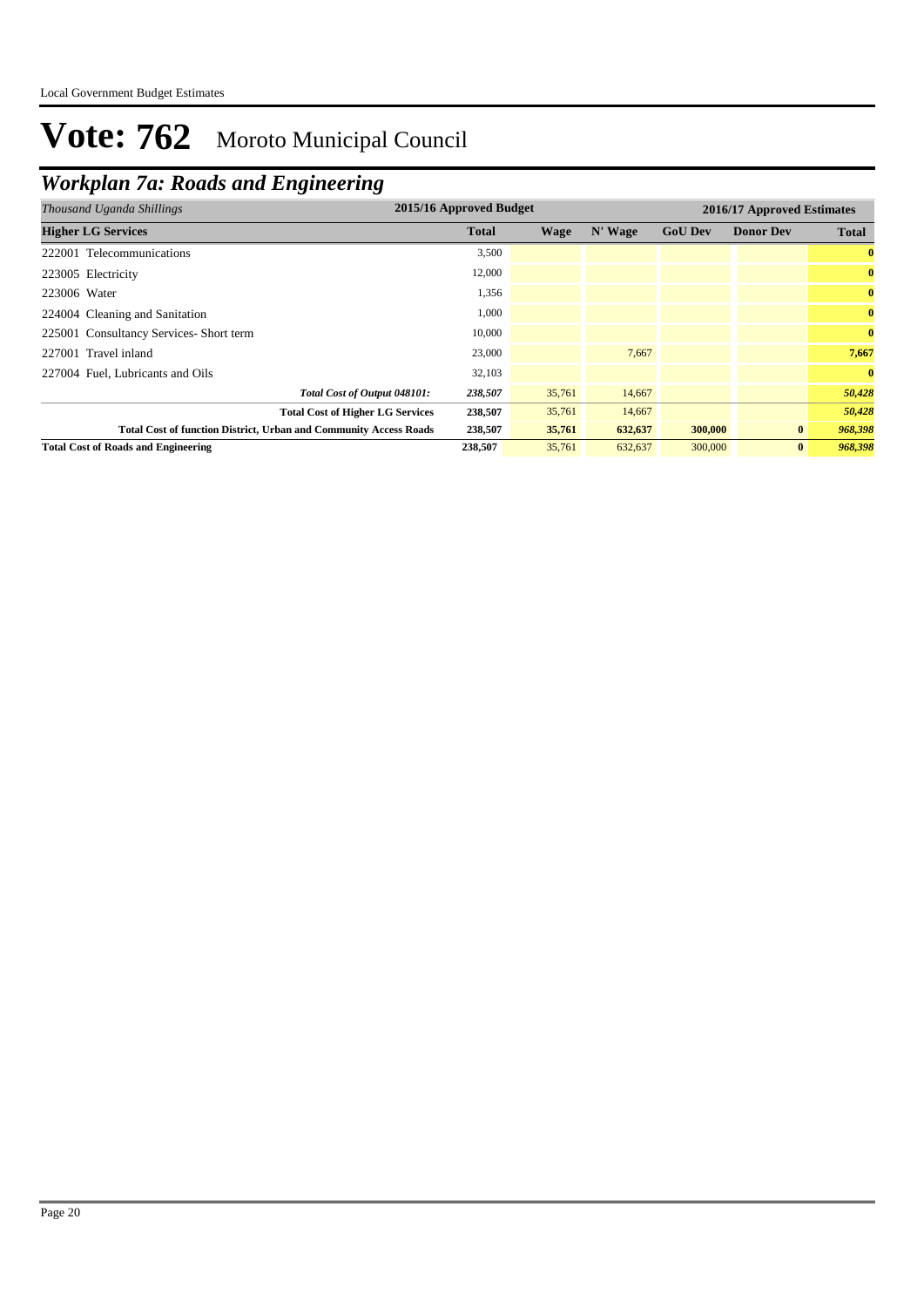## *Workplan 7b: Water*

#### **(i) Overview of Workplan Revenue and Expenditures**

| <b>UShs Thousand</b>                          | 2015/16                   |                         | 2016/17                          |
|-----------------------------------------------|---------------------------|-------------------------|----------------------------------|
|                                               | Approved<br><b>Budget</b> | Outturn by<br>end March | <b>Approved</b><br><b>Budget</b> |
| A: Breakdown of Workplan Revenues:            |                           |                         |                                  |
| <b>Recurrent Revenues</b>                     | 55                        | 55                      |                                  |
| Unspent balances – Locally Raised Revenues    | 55                        | 55                      |                                  |
| <b>Development Revenues</b>                   | 39,347                    | 39,347                  |                                  |
| Development Grant                             | 39,347                    | 39,347                  |                                  |
| <b>Total Revenues</b>                         | 39,402                    | 39,402                  |                                  |
| <b>B: Breakdown of Workplan Expenditures:</b> |                           |                         |                                  |
| Recurrent Expenditure                         | 55                        | $\theta$                | $\overline{0}$                   |
| Wage                                          |                           | $\theta$                | $\overline{0}$                   |
| Non Wage                                      | 55                        | $\mathbf{0}$            | $\overline{0}$                   |
| Development Expenditure                       | 39,347                    | $\theta$                | $\Omega$                         |
| Domestic Development                          | 39,347                    | $\Omega$                |                                  |
| Donor Development                             |                           | $\theta$                | $\overline{0}$                   |
| <b>Total Expenditure</b>                      | 39,402                    | $\bf{0}$                | $\bf{0}$                         |

### **(ii) Details of Workplan Revenues and Expenditures**

### *Expenditure Details for Workplan 7b: Water*

### **LG Function 0982 Urban Water Supply and Sanitation**

| Thousand Uganda Shillings                                       | 2015/16 Approved Budget |      |           |                | 2016/17 Approved Estimates |                       |  |
|-----------------------------------------------------------------|-------------------------|------|-----------|----------------|----------------------------|-----------------------|--|
| <b>Higher LG Services</b>                                       | <b>Total</b>            | Wage | $N'$ Wage | <b>GoU Dev</b> | <b>Donor Dev</b>           | <b>Total</b>          |  |
| Output:098201 Water distribution and revenue collection         |                         |      |           |                |                            |                       |  |
| 221014 Bank Charges and other Bank related costs                | 55                      |      |           |                |                            | $\bf{0}$              |  |
| 228003 Maintenance – Machinery, Equipment & Furniture           | 39,347                  |      |           |                |                            | $\bf{0}$              |  |
| Total Cost of Output 098201:                                    | 39,402                  |      |           |                |                            | $\boldsymbol{\theta}$ |  |
| <b>Total Cost of Higher LG Services</b>                         | 39,402                  |      |           |                |                            | $\boldsymbol{\theta}$ |  |
| <b>Total Cost of function Urban Water Supply and Sanitation</b> | 39,402                  |      |           |                |                            | $\boldsymbol{\theta}$ |  |
| <b>Total Cost of Water</b>                                      | 39,402                  |      |           |                |                            | $\theta$              |  |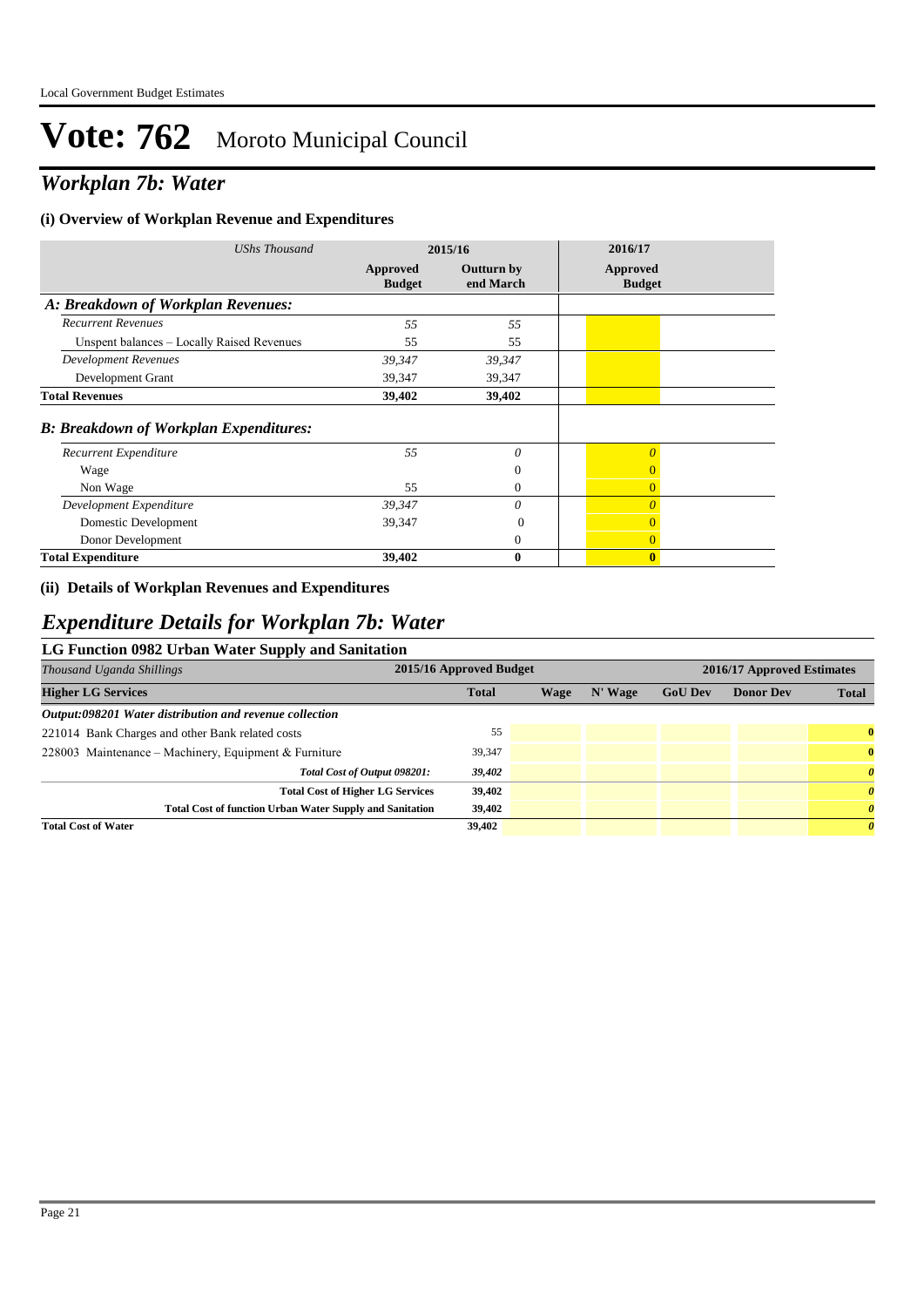## *Workplan 8: Natural Resources*

#### **(i) Overview of Workplan Revenue and Expenditures**

| <b>UShs Thousand</b>                               |                           | 2015/16                        | 2016/17                          |
|----------------------------------------------------|---------------------------|--------------------------------|----------------------------------|
|                                                    | Approved<br><b>Budget</b> | <b>Outturn by</b><br>end March | <b>Approved</b><br><b>Budget</b> |
| A: Breakdown of Workplan Revenues:                 |                           |                                |                                  |
| <b>Recurrent Revenues</b>                          | 35,322                    | 19,149                         | 24,128                           |
| <b>Locally Raised Revenues</b>                     | 8,381                     | 420                            | 8,000                            |
| Sector Conditional Grant (Non-Wage)                | 12.431                    | 9,323                          | 16                               |
| Unspent balances - Locally Raised Revenues         | 30                        | $\Omega$                       |                                  |
| Urban Unconditional Grant (Non-Wage)               | 2,459                     | $\Omega$                       | 2.000                            |
| Urban Unconditional Grant (Wage)                   | 12,021                    | 9,405                          | 14,112                           |
| <b>Development Revenues</b>                        | 114,000                   | $\theta$                       | 10,000                           |
| Urban Discretionary Development Equalization Grant | 114,000                   | $\Omega$                       | 10,000                           |
| <b>Total Revenues</b>                              | 149,322                   | 19,149                         | 34,128                           |
| <b>B: Breakdown of Workplan Expenditures:</b>      |                           |                                |                                  |
| Recurrent Expenditure                              | 35,322                    | 12,269                         | 24,128                           |
| Wage                                               | 12,021                    | 9.405                          | 14,112                           |
| Non Wage                                           | 23,301                    | 2,864                          | 10,016                           |
| Development Expenditure                            | 114,000                   | $\theta$                       | 10,000                           |
| Domestic Development                               | 114,000                   | $\Omega$                       | 10,000                           |
| Donor Development                                  |                           | $\mathbf{0}$                   | $\Omega$                         |
| <b>Total Expenditure</b>                           | 149,322                   | 12,269                         | 34,128                           |

#### **(ii) Details of Workplan Revenues and Expenditures**

### *Expenditure Details for Workplan 8: Natural Resources*

### **LG Function 0983 Natural Resources Management**

| Thousand Uganda Shillings                                                | 2015/16 Approved Budget |             |              |                | 2016/17 Approved Estimates |                       |
|--------------------------------------------------------------------------|-------------------------|-------------|--------------|----------------|----------------------------|-----------------------|
| <b>Higher LG Services</b>                                                | <b>Total</b>            | <b>Wage</b> | N' Wage      | <b>GoU Dev</b> | <b>Donor Dev</b>           | <b>Total</b>          |
| Output:098301 District Natural Resource Management                       |                         |             |              |                |                            |                       |
| 211101 General Staff Salaries                                            | 12,021                  | 14,112      |              |                |                            | 14,112                |
| 213001 Medical expenses (To employees)                                   | 500                     |             | 500          |                |                            | 500                   |
| 221001 Advertising and Public Relations                                  | 800                     |             | 800          |                |                            | 800                   |
| 221008 Computer supplies and Information Technology (IT)                 | 1,000                   |             | 1.000        |                |                            | 1,000                 |
| 221009 Welfare and Entertainment                                         | $\mathbf{0}$            |             | 200          |                |                            | 200                   |
| 221011 Printing, Stationery, Photocopying and Binding                    | 1,200                   |             | 1,000        |                |                            | 1,000                 |
| 221012 Small Office Equipment                                            | 241                     |             | 200          |                |                            | 200                   |
| 221014 Bank Charges and other Bank related costs                         | 100                     |             |              |                |                            | $\bf{0}$              |
| 227001 Travel inland                                                     | 6,000                   |             | 6,316        |                |                            | 6,316                 |
| 227004 Fuel, Lubricants and Oils                                         | 200                     |             |              |                |                            | $\bf{0}$              |
| 228003 Maintenance - Machinery, Equipment & Furniture                    | 900                     |             |              |                |                            | $\bf{0}$              |
| Total Cost of Output 098301:                                             | 22,961                  | 14,112      | 10,016       |                |                            | 24,128                |
| Output:098308 Stakeholder Environmental Training and Sensitisation       |                         |             |              |                |                            |                       |
| 227001 Travel inland                                                     | $\boldsymbol{0}$        |             | $\mathbf{0}$ | 4,000          |                            | 4,000                 |
| Total Cost of Output 098308:                                             | 0                       |             | $\mathbf{0}$ | 4,000          |                            | 4,000                 |
| Output:098308p PRDP-Stakeholder Environmental Training and Sensitisation |                         |             |              |                |                            |                       |
| 221002 Workshops and Seminars                                            | 4,000                   |             |              |                |                            | $\bf{0}$              |
| Total Cost of Output 098308p:                                            | 4,000                   |             |              |                |                            | $\boldsymbol{\theta}$ |
| Output:098309 Monitoring and Evaluation of Environmental Compliance      |                         |             |              |                |                            |                       |
| 227001 Travel inland                                                     | $\mathbf{0}$            |             |              | 6,000          |                            | 6.000                 |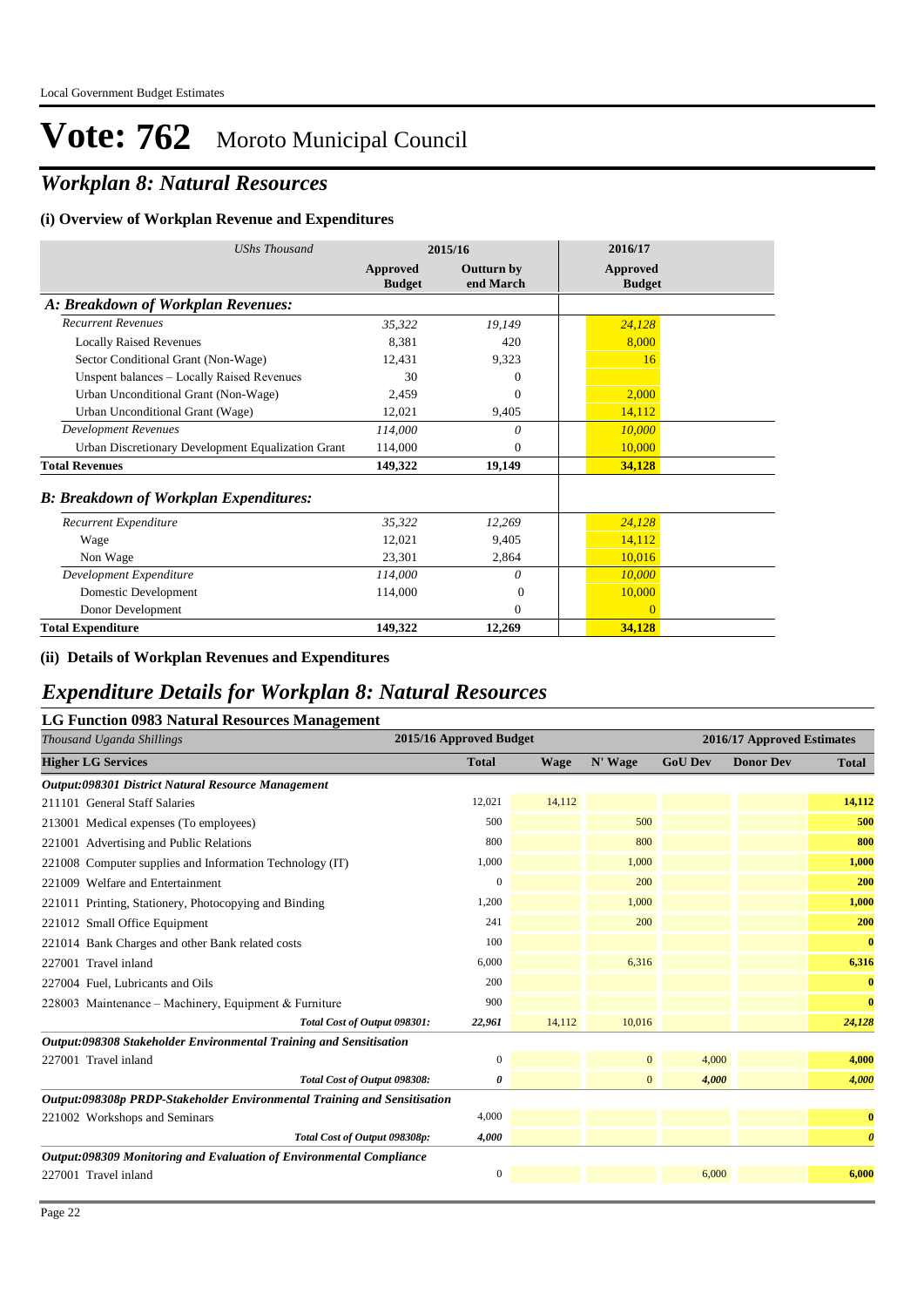## *Workplan 8: Natural Resources*

| Thousand Uganda Shillings                                                                     | 2015/16 Approved Budget |        |         |                | 2016/17 Approved Estimates |                       |  |
|-----------------------------------------------------------------------------------------------|-------------------------|--------|---------|----------------|----------------------------|-----------------------|--|
| <b>Higher LG Services</b>                                                                     | <b>Total</b>            | Wage   | N' Wage | <b>GoU Dev</b> | <b>Donor Dev</b>           | <b>Total</b>          |  |
| Total Cost of Output 098309:                                                                  | 0                       |        |         | 6,000          |                            | 6,000                 |  |
| Output:098309p PRDP-Environmental Enforcement                                                 |                         |        |         |                |                            |                       |  |
| 227001 Travel inland                                                                          | 8,361                   |        |         |                |                            | $\bf{0}$              |  |
| Total Cost of Output 098309p:                                                                 | 8,361                   |        |         |                |                            | $\boldsymbol{\theta}$ |  |
| Output:098310 Land Management Services (Surveying, Valuations, Tittling and lease management) |                         |        |         |                |                            |                       |  |
| 225001 Consultancy Services- Short term                                                       | 114.000                 |        |         |                |                            | $\mathbf{0}$          |  |
| Total Cost of Output 098310:                                                                  | 114,000                 |        |         |                |                            | $\theta$              |  |
| <b>Total Cost of Higher LG Services</b>                                                       | 149,322                 | 14.112 | 10.016  | 10,000         |                            | 34,128                |  |
| <b>Total Cost of function Natural Resources Management</b>                                    | 149,322                 | 14,112 | 10,016  | 10,000         |                            | 34,128                |  |
| <b>Total Cost of Natural Resources</b>                                                        | 149.322                 | 14,112 | 10,016  | 10,000         |                            | 34,128                |  |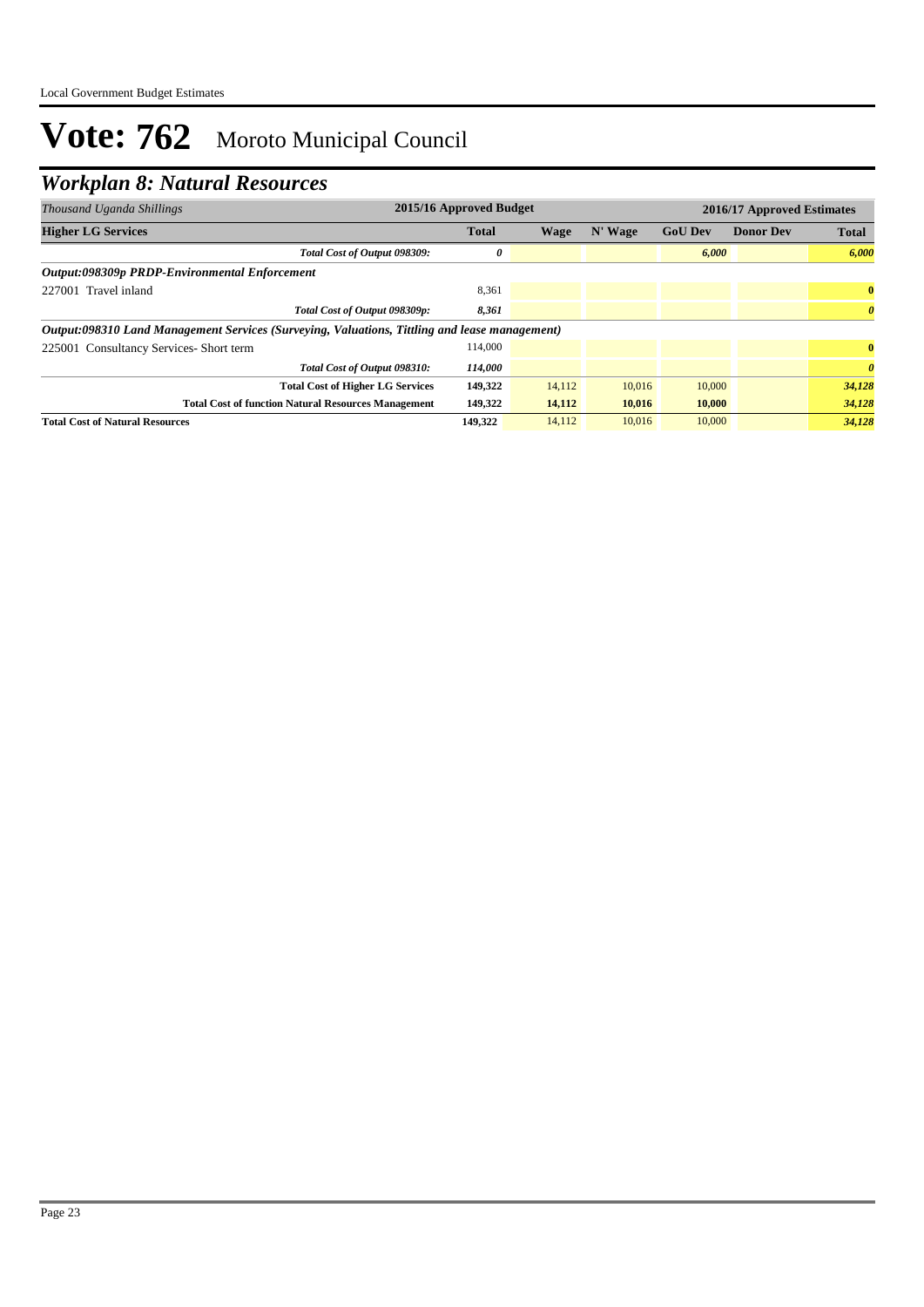## *Workplan 9: Community Based Services*

#### **(i) Overview of Workplan Revenue and Expenditures**

| <b>UShs Thousand</b>                               | 2015/16                   |                                | 2016/17                          |
|----------------------------------------------------|---------------------------|--------------------------------|----------------------------------|
|                                                    | Approved<br><b>Budget</b> | <b>Outturn by</b><br>end March | <b>Approved</b><br><b>Budget</b> |
| A: Breakdown of Workplan Revenues:                 |                           |                                |                                  |
| <b>Recurrent Revenues</b>                          | 50,683                    | 27.644                         | 50,652                           |
| <b>Locally Raised Revenues</b>                     | 9,600                     | $\Omega$                       | 15,000                           |
| Other Transfers from Central Government            | 4,255                     | $\Omega$                       |                                  |
| Sector Conditional Grant (Non-Wage)                | 17,297                    | 12,972                         | 14,422                           |
| Urban Unconditional Grant (Non-Wage)               | 4.370                     | 515                            | 2.000                            |
| Urban Unconditional Grant (Wage)                   | 15,161                    | 14,157                         | 19,231                           |
| <b>Development Revenues</b>                        | 146,417                   | 672                            | 30,000                           |
| Other Transfers from Central Government            | 95,745                    | $\Omega$                       |                                  |
| Unspent balances - Conditional Grants              | 672                       | 672                            |                                  |
| Urban Discretionary Development Equalization Grant | 50,000                    | $\Omega$                       | 30,000                           |
| <b>Total Revenues</b>                              | 197,101                   | 28,316                         | 80,652                           |
| <b>B: Breakdown of Workplan Expenditures:</b>      |                           |                                |                                  |
| Recurrent Expenditure                              | 50,683                    | 24,578                         | 50,652                           |
| Wage                                               | 15,161                    | 14,157                         | 19,231                           |
| Non Wage                                           | 35,523                    | 10,421                         | 31,422                           |
| Development Expenditure                            | 146,418                   | 0                              | 30,000                           |
| Domestic Development                               | 146,418                   | $\Omega$                       | 30,000                           |
| Donor Development                                  |                           | $\mathbf{0}$                   | $\overline{0}$                   |
| <b>Total Expenditure</b>                           | 197.101                   | 24.578                         | 80.652                           |

**(ii) Details of Workplan Revenues and Expenditures**

### *Expenditure Details for Workplan 9: Community Based Services*

### **LG Function 1081 Community Mobilisation and Empowerment**

| Thousand Uganda Shillings                                         | 2015/16 Approved Budget |        |         |                       | 2016/17 Approved Estimates |              |
|-------------------------------------------------------------------|-------------------------|--------|---------|-----------------------|----------------------------|--------------|
| <b>Higher LG Services</b>                                         | <b>Total</b>            | Wage   | N' Wage | <b>GoU Dev</b>        | <b>Donor Dev</b>           | <b>Total</b> |
| Output:108101 Operation of the Community Based Sevices Department |                         |        |         |                       |                            |              |
| 211101 General Staff Salaries                                     | 15,161                  | 19,231 |         |                       |                            | 19,231       |
| 221001 Advertising and Public Relations                           | 8,477                   |        | 100     | $\overline{0}$        |                            | 100          |
| 221002 Workshops and Seminars                                     | 1,900                   |        |         |                       |                            | $\bf{0}$     |
| 221003 Staff Training                                             | 9,245                   |        |         |                       |                            | $\bf{0}$     |
| 221005 Hire of Venue (chairs, projector, etc)                     | 820                     |        |         |                       |                            | $\bf{0}$     |
| 221008 Computer supplies and Information Technology (IT)          | 2,500                   |        |         |                       |                            | $\bf{0}$     |
| 221009 Welfare and Entertainment                                  | 587                     |        |         |                       |                            | $\bf{0}$     |
| 221010 Special Meals and Drinks                                   | 13,000                  |        | 150     |                       |                            | 150          |
| 221011 Printing, Stationery, Photocopying and Binding             | 3,927                   |        | 60      |                       |                            | 60           |
| 221012 Small Office Equipment                                     | 675                     |        | 50      |                       |                            | 50           |
| 221014 Bank Charges and other Bank related costs                  | 732                     |        |         |                       |                            | $\bf{0}$     |
| 224005 Uniforms, Beddings and Protective Gear                     | 3,000                   |        |         |                       |                            | $\bf{0}$     |
| 225001 Consultancy Services- Short term                           | 9,000                   |        |         |                       |                            | $\bf{0}$     |
| 227001 Travel inland                                              | 1,570                   |        | 400     |                       |                            | 400          |
| 227004 Fuel, Lubricants and Oils                                  | 2,023                   |        | 140     |                       |                            | 140          |
| 228003 Maintenance - Machinery, Equipment & Furniture             | $\mathbf{0}$            |        | 100     |                       |                            | <b>100</b>   |
| 228004 Maintenance – Other                                        | 715                     |        |         |                       |                            | $\bf{0}$     |
| Total Cost of Output 108101:                                      | 73,332                  | 19,231 | 1,000   | $\boldsymbol{\theta}$ |                            | 20,231       |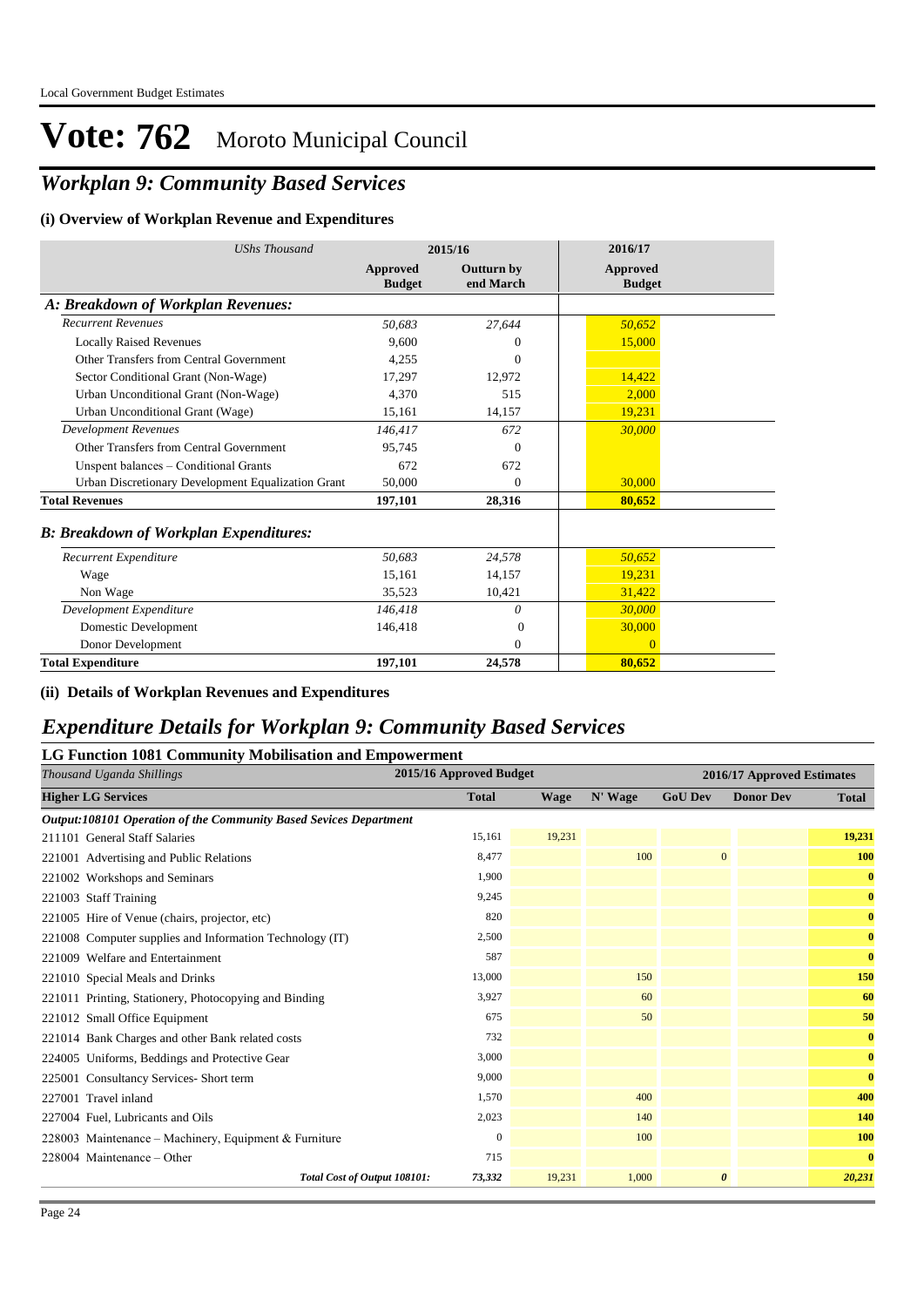### *Workplan 9: Community Based Services*

| Thousand Uganda Shillings                                 | 2015/16 Approved Budget |             |         |                | 2016/17 Approved Estimates |              |
|-----------------------------------------------------------|-------------------------|-------------|---------|----------------|----------------------------|--------------|
| <b>Higher LG Services</b>                                 | <b>Total</b>            | <b>Wage</b> | N' Wage | <b>GoU Dev</b> | <b>Donor Dev</b>           | <b>Total</b> |
| <b>Output:108104 Community Development Services (HLG)</b> |                         |             |         |                |                            |              |
| 282101 Donations                                          | $\boldsymbol{0}$        |             |         | 30,000         |                            | 30,000       |
| Total Cost of Output 108104:                              | 0                       |             |         | 30,000         |                            | 30,000       |
| Output:108105 Adult Learning                              |                         |             |         |                |                            |              |
| 211103 Allowances                                         | 800                     |             |         |                |                            | $\bf{0}$     |
| 221011 Printing, Stationery, Photocopying and Binding     | 502                     |             | 180     |                |                            | 180          |
| 227001 Travel inland                                      | $\boldsymbol{0}$        |             | 640     |                |                            | 640          |
| 227004 Fuel, Lubricants and Oils                          | $\boldsymbol{0}$        |             | 180     |                |                            | <b>180</b>   |
| Total Cost of Output 108105:                              | 1,302                   |             | 1,000   |                |                            | 1,000        |
| <b>Output:108106 Support to Public Libraries</b>          |                         |             |         |                |                            |              |
| 213001 Medical expenses (To employees)                    | 600                     |             | 600     |                |                            | 600          |
| 213002 Incapacity, death benefits and funeral expenses    | 700                     |             | 700     |                |                            | 700          |
| 221001 Advertising and Public Relations                   | 100                     |             | 100     |                |                            | <b>100</b>   |
| 221002 Workshops and Seminars                             | 100                     |             | 100     |                |                            | <b>100</b>   |
| 221003 Staff Training                                     | 200                     |             | 200     |                |                            | 200          |
| 221007 Books, Periodicals & Newspapers                    | 4,040                   |             | 4,040   |                |                            | 4,040        |
| 221008 Computer supplies and Information Technology (IT)  | 260                     |             | 260     |                |                            | 260          |
| 221009 Welfare and Entertainment                          | 4,504                   |             | 4,504   |                |                            | 4,504        |
| 221010 Special Meals and Drinks                           | 2,100                   |             | 2,100   |                |                            | 2,100        |
| 221011 Printing, Stationery, Photocopying and Binding     | 453                     |             |         |                |                            | $\bf{0}$     |
| 221012 Small Office Equipment                             | 300                     |             |         |                |                            | $\bf{0}$     |
| 221014 Bank Charges and other Bank related costs          | 340                     |             |         |                |                            | $\bf{0}$     |
| 222001 Telecommunications                                 | 500                     |             |         |                |                            | $\bf{0}$     |
| 223005 Electricity                                        | 200                     |             | 200     |                |                            | 200          |
| 223006 Water                                              | $\boldsymbol{0}$        |             | 296     |                |                            | 296          |
| 227001 Travel inland                                      | 3,100                   |             | 1,576   |                |                            | 1,576        |
| 227004 Fuel, Lubricants and Oils                          | 200                     |             |         |                |                            | $\bf{0}$     |
| 228003 Maintenance - Machinery, Equipment & Furniture     | 100                     |             |         |                |                            | $\bf{0}$     |
| 228004 Maintenance – Other                                | 689                     |             | 500     |                |                            | 500          |
| Total Cost of Output 108106:                              | 18,486                  |             | 15,176  |                |                            | 15,176       |
| <b>Output:108107 Gender Mainstreaming</b>                 |                         |             |         |                |                            |              |
| 221001 Advertising and Public Relations                   | $\boldsymbol{0}$        |             | 800     |                |                            | 800          |
| 221002 Workshops and Seminars                             | $\boldsymbol{0}$        |             | 1,000   |                |                            | 1,000        |
| 221009 Welfare and Entertainment                          | $\boldsymbol{0}$        |             | 2,000   |                |                            | 2,000        |
| 221010 Special Meals and Drinks                           | 2,406                   |             | 1,000   |                |                            | 1,000        |
| 221011 Printing, Stationery, Photocopying and Binding     | 500                     |             | 500     |                |                            | 500          |
| 227001 Travel inland                                      | 594                     |             | 4,320   |                |                            | 4,320        |
| 227004 Fuel, Lubricants and Oils                          | 500                     |             | 380     |                |                            | 380          |
| Total Cost of Output 108107:                              | 4,000                   |             | 10,000  |                |                            | 10,000       |
| <b>Output:108109 Support to Youth Councils</b>            |                         |             |         |                |                            |              |
| 211103 Allowances                                         | 738                     |             | 1,230   |                |                            | 1,230        |
| 221002 Workshops and Seminars                             | 100                     |             |         |                |                            | $\bf{0}$     |
| 221010 Special Meals and Drinks                           | 100                     |             | 113     |                |                            | 113          |
| 221011 Printing, Stationery, Photocopying and Binding     | 129                     |             | 213     |                |                            | 213          |
| 227001 Travel inland                                      | $\boldsymbol{0}$        |             | 360     |                |                            | 360          |
| 227004 Fuel, Lubricants and Oils                          | 120                     |             | 308     |                |                            | 308          |
| Total Cost of Output 108109:                              | 1,187                   |             | 2,224   |                |                            | 2,224        |
| Output:108110 Support to Disabled and the Elderly         |                         |             |         |                |                            |              |

Page 25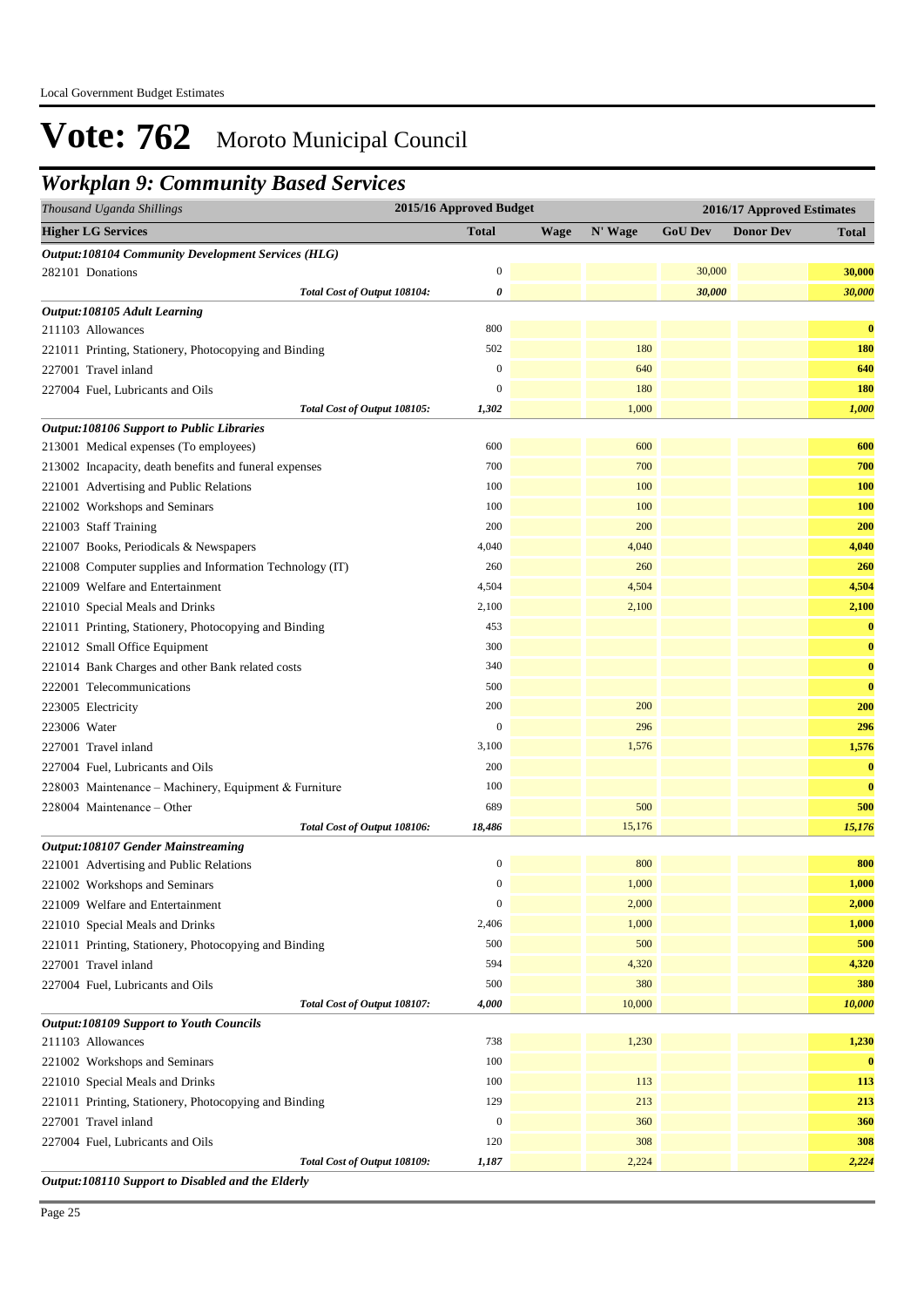## *Workplan 9: Community Based Services*

| Thousand Uganda Shillings                                            | 2015/16 Approved Budget |             |         |                | 2016/17 Approved Estimates |                       |
|----------------------------------------------------------------------|-------------------------|-------------|---------|----------------|----------------------------|-----------------------|
| <b>Higher LG Services</b>                                            | <b>Total</b>            | <b>Wage</b> | N' Wage | <b>GoU Dev</b> | <b>Donor Dev</b>           | <b>Total</b>          |
| 211103 Allowances                                                    | 378                     |             |         |                |                            | $\bf{0}$              |
| 221011 Printing, Stationery, Photocopying and Binding                | 101                     |             | 50      |                |                            | 50                    |
| 227001 Travel inland                                                 | $\mathbf{0}$            |             | 250     |                |                            | 250                   |
| 227004 Fuel, Lubricants and Oils                                     | $\Omega$                |             | 40      |                |                            | 40                    |
| 282101 Donations                                                     | 2,000                   |             | 1,260   |                |                            | 1,260                 |
| Total Cost of Output 108110:                                         | 2,479                   |             | 1,600   |                |                            | 1,600                 |
| <b>Output:108114 Representation on Women's Councils</b>              |                         |             |         |                |                            |                       |
| 211103 Allowances                                                    | 570                     |             | 300     |                |                            | 300                   |
| 227004 Fuel, Lubricants and Oils                                     | $\mathbf{0}$            |             | 122     |                |                            | 122                   |
| Total Cost of Output 108114:                                         | 570                     |             | 422     |                |                            | 422                   |
| <b>Total Cost of Higher LG Services</b>                              | 101,356                 | 19,231      | 31,422  | 30,000         |                            | 80,652                |
| <b>Capital Purchases</b>                                             | <b>Total</b>            | Wage        | N' Wage | <b>GoU Dev</b> | <b>Donor Dev</b>           | Total                 |
| Output:108179 Other Capital                                          |                         |             |         |                |                            |                       |
| 314201 Materials and supplies                                        | 95,745                  |             |         |                |                            | $\bf{0}$              |
| Total Cost of Output 108179:                                         | 95,745                  |             |         |                |                            | $\boldsymbol{\theta}$ |
| <b>Total Cost of Capital Purchases</b>                               | 95,745                  |             |         |                |                            | $\boldsymbol{\theta}$ |
| <b>Total Cost of function Community Mobilisation and Empowerment</b> | 197,101                 | 19,231      | 31,422  | 30,000         |                            | 80,652                |
| <b>Total Cost of Community Based Services</b>                        | 197,101                 | 19,231      | 31.422  | 30,000         |                            | 80,652                |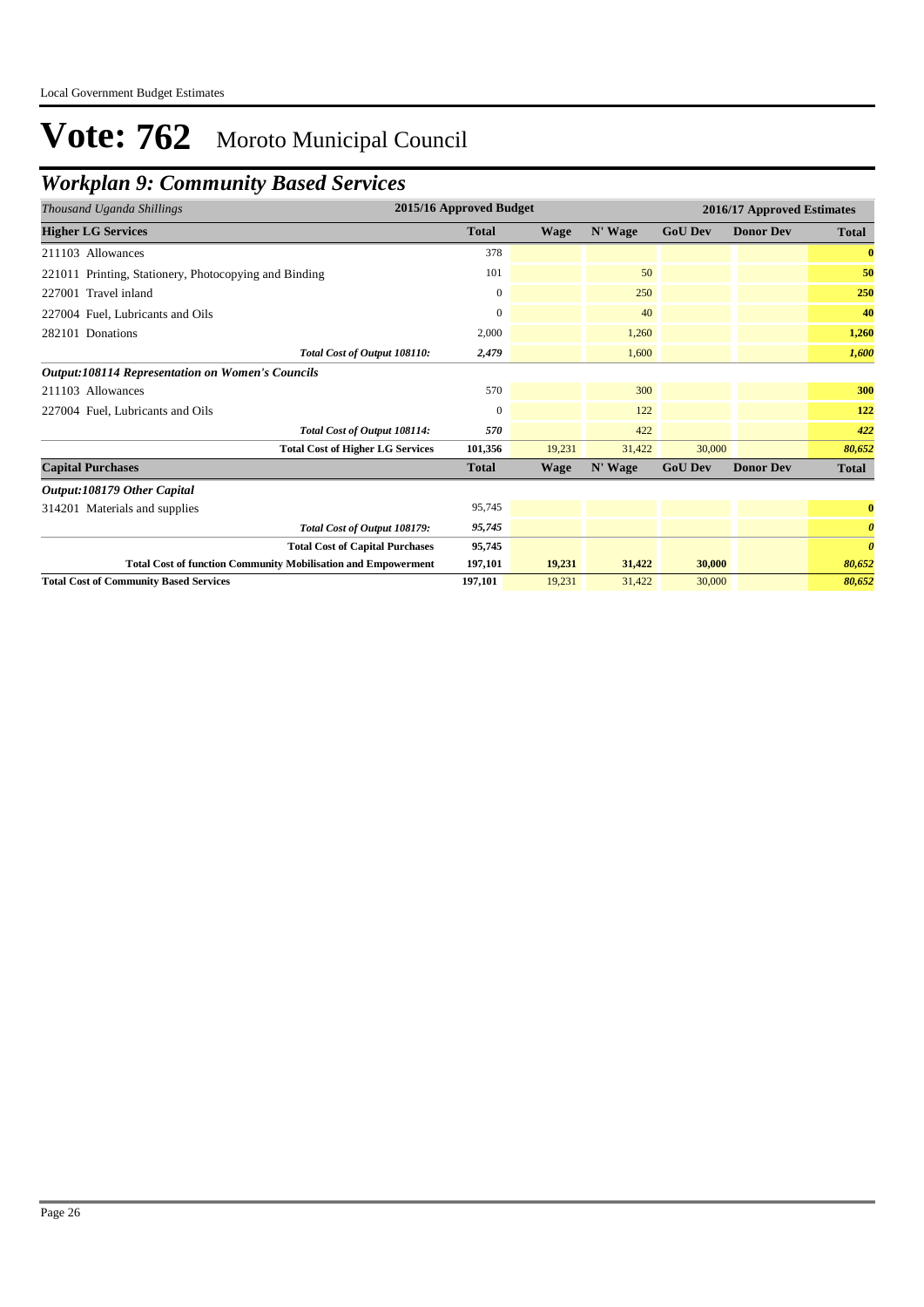## *Workplan 10: Planning*

#### **(i) Overview of Workplan Revenue and Expenditures**

| <b>UShs Thousand</b>                               | 2015/16                   |                                | 2016/17                          |
|----------------------------------------------------|---------------------------|--------------------------------|----------------------------------|
|                                                    | Approved<br><b>Budget</b> | <b>Outturn by</b><br>end March | <b>Approved</b><br><b>Budget</b> |
| A: Breakdown of Workplan Revenues:                 |                           |                                |                                  |
| <b>Recurrent Revenues</b>                          | 31,147                    | 16,003                         | 21,846                           |
| <b>Locally Raised Revenues</b>                     | 6,700                     | 197                            | 5,000                            |
| Support Services Conditional Grant (Non-Wage)      | 9,039                     | 6,389                          |                                  |
| Urban Unconditional Grant (Non-Wage)               | 2,459                     | $\Omega$                       | 4,000                            |
| Urban Unconditional Grant (Wage)                   | 12,949                    | 9,418                          | 12,846                           |
| <b>Development Revenues</b>                        |                           | 0                              | 32,060                           |
| Urban Discretionary Development Equalization Grant |                           | $\overline{0}$                 | 32,060                           |
| <b>Total Revenues</b>                              | 31,147                    | 16,003                         | 53,906                           |
| <b>B: Breakdown of Workplan Expenditures:</b>      |                           |                                |                                  |
| Recurrent Expenditure                              | 31,147                    | 13,769                         | 21,846                           |
| Wage                                               | 12,949                    | 9,418                          | 12,846                           |
| Non Wage                                           | 18,198                    | 4,351                          | 9,000                            |
| Development Expenditure                            | 0                         | $\theta$                       | 32,060                           |
| Domestic Development                               |                           | $\Omega$                       | 32,060                           |
| Donor Development                                  |                           | $\theta$                       | $\overline{0}$                   |
| <b>Total Expenditure</b>                           | 31,147                    | 13,769                         | 53,906                           |

#### **(ii) Details of Workplan Revenues and Expenditures**

### *Expenditure Details for Workplan 10: Planning*

| <b>LG Function 1383 Local Government Planning Services</b> |                         |             |         |                |                            |              |  |  |
|------------------------------------------------------------|-------------------------|-------------|---------|----------------|----------------------------|--------------|--|--|
| Thousand Uganda Shillings                                  | 2015/16 Approved Budget |             |         |                | 2016/17 Approved Estimates |              |  |  |
| <b>Higher LG Services</b>                                  | <b>Total</b>            | <b>Wage</b> | N' Wage | <b>GoU Dev</b> | <b>Donor Dev</b>           | <b>Total</b> |  |  |
| Output:138301 Management of the District Planning Office   |                         |             |         |                |                            |              |  |  |
| 211101 General Staff Salaries                              | 12,949                  | 12,846      |         |                |                            | 12,846       |  |  |
| 221001 Advertising and Public Relations                    | 0                       |             |         | 1,500          |                            | 1,500        |  |  |
| 221008 Computer supplies and Information Technology (IT)   | $\Omega$                |             | 520     | 1,560          |                            | 2,080        |  |  |
| 221011 Printing, Stationery, Photocopying and Binding      | 2,005                   |             | 1,200   | 2,000          |                            | 3,200        |  |  |
| 221017 Subscriptions                                       | 560                     |             |         |                |                            | $\bf{0}$     |  |  |
| 227001 Travel inland                                       | 2,000                   |             | 2,280   |                |                            | 2,280        |  |  |
| Total Cost of Output 138301:                               | 17,514                  | 12,846      | 4,000   | 5,060          |                            | 21,906       |  |  |
| Output:138302 District Planning                            |                         |             |         |                |                            |              |  |  |
| 221009 Welfare and Entertainment                           | 1,000                   |             | 2,000   |                |                            | 2,000        |  |  |
| 221011 Printing, Stationery, Photocopying and Binding      | 500                     |             | 1,000   |                |                            | 1,000        |  |  |
| Total Cost of Output 138302:                               | 1,500                   |             | 3,000   |                |                            | 3,000        |  |  |
| Output:138303 Statistical data collection                  |                         |             |         |                |                            |              |  |  |
| 221011 Printing, Stationery, Photocopying and Binding      | 500                     |             |         | 1.000          |                            | 1,000        |  |  |
| 227001 Travel inland                                       | $\Omega$                |             |         | 3,000          |                            | 3,000        |  |  |
| Total Cost of Output 138303:                               | 500                     |             |         | 4,000          |                            | 4,000        |  |  |
| Output:138304 Demographic data collection                  |                         |             |         |                |                            |              |  |  |
| 227001 Travel inland                                       | $\mathbf{0}$            |             | 1,000   |                |                            | 1,000        |  |  |
| Total Cost of Output 138304:                               | 0                       |             | 1,000   |                |                            | 1,000        |  |  |
| <b>Output:138306 Development Planning</b>                  |                         |             |         |                |                            |              |  |  |
| 221001 Advertising and Public Relations                    | $\mathbf{0}$            |             |         | 1,500          |                            | 1,500        |  |  |
| 221009 Welfare and Entertainment                           | 1,200                   |             |         | 2,000          |                            | 2,000        |  |  |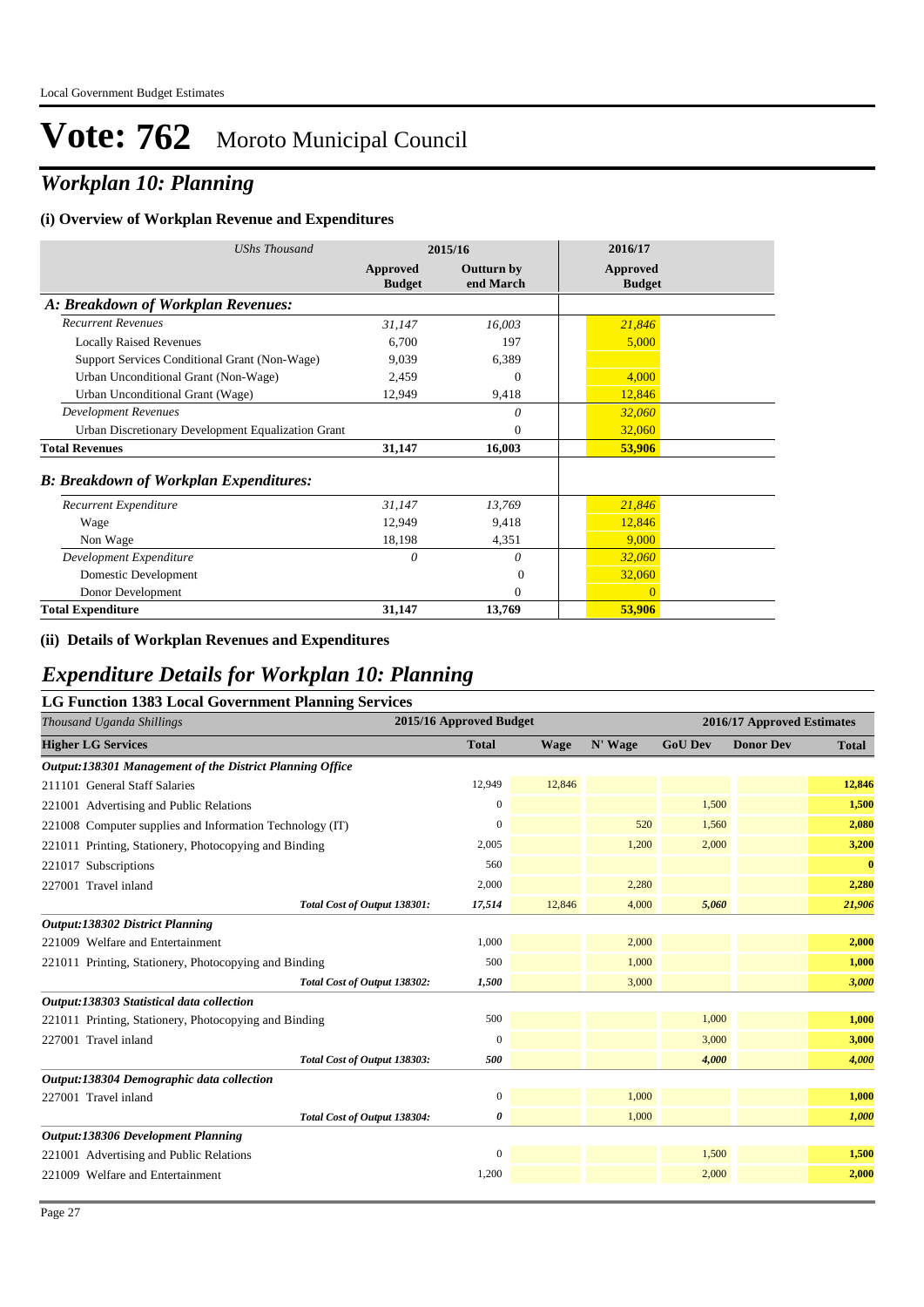## *Workplan 10: Planning*

| Thousand Uganda Shillings                                        | 2015/16 Approved Budget |             |         |                | 2016/17 Approved Estimates |                       |
|------------------------------------------------------------------|-------------------------|-------------|---------|----------------|----------------------------|-----------------------|
| <b>Higher LG Services</b>                                        | <b>Total</b>            | <b>Wage</b> | N' Wage | <b>GoU Dev</b> | <b>Donor Dev</b>           | <b>Total</b>          |
| 221011 Printing, Stationery, Photocopying and Binding            | 650                     |             | 1.000   | 1,500          |                            | 2,500                 |
| 222001 Telecommunications                                        | 150                     |             |         |                |                            | $\bf{0}$              |
| 227001 Travel inland                                             | $\mathbf{0}$            |             |         | 1,000          |                            | 1,000                 |
| 227004 Fuel, Lubricants and Oils                                 | $\Omega$                |             |         | 2,000          |                            | 2,000                 |
| Total Cost of Output 138306:                                     | 2,000                   |             | 1,000   | 8,000          |                            | 9,000                 |
| <b>Output:138307 Management Information Systems</b>              |                         |             |         |                |                            |                       |
| 221008 Computer supplies and Information Technology (IT)         | 520                     |             |         |                |                            | $\bf{0}$              |
| 221012 Small Office Equipment                                    | 200                     |             |         |                |                            | $\bf{0}$              |
| 228003 Maintenance – Machinery, Equipment & Furniture            | 280                     |             |         |                |                            | $\bf{0}$              |
| Total Cost of Output 138307:                                     | 1,000                   |             |         |                |                            | $\boldsymbol{\theta}$ |
| Output:138309 Monitoring and Evaluation of Sector plans          |                         |             |         |                |                            |                       |
| 221001 Advertising and Public Relations                          | $\mathbf{0}$            |             |         | 1,000          |                            | 1,000                 |
| 221008 Computer supplies and Information Technology (IT)         | $\mathbf{0}$            |             |         | 2,000          |                            | 2,000                 |
| 221009 Welfare and Entertainment                                 | 2,819                   |             |         | 4,000          |                            | 4,000                 |
| 221011 Printing, Stationery, Photocopying and Binding            | 710                     |             |         | 2,000          |                            | 2,000                 |
| 227001 Travel inland                                             | 3,804                   |             |         | 4,000          |                            | 4,000                 |
| 227004 Fuel, Lubricants and Oils                                 | 1,300                   |             |         | 2,000          |                            | 2,000                 |
| Total Cost of Output 138309:                                     | 8,633                   |             |         | 15,000         |                            | 15,000                |
| <b>Total Cost of Higher LG Services</b>                          | 31,147                  | 12,846      | 9,000   | 32,060         |                            | 53,906                |
| <b>Total Cost of function Local Government Planning Services</b> | 31,147                  | 12,846      | 9,000   | 32,060         |                            | 53,906                |
| <b>Total Cost of Planning</b>                                    | 31,147                  | 12,846      | 9,000   | 32,060         |                            | 53,906                |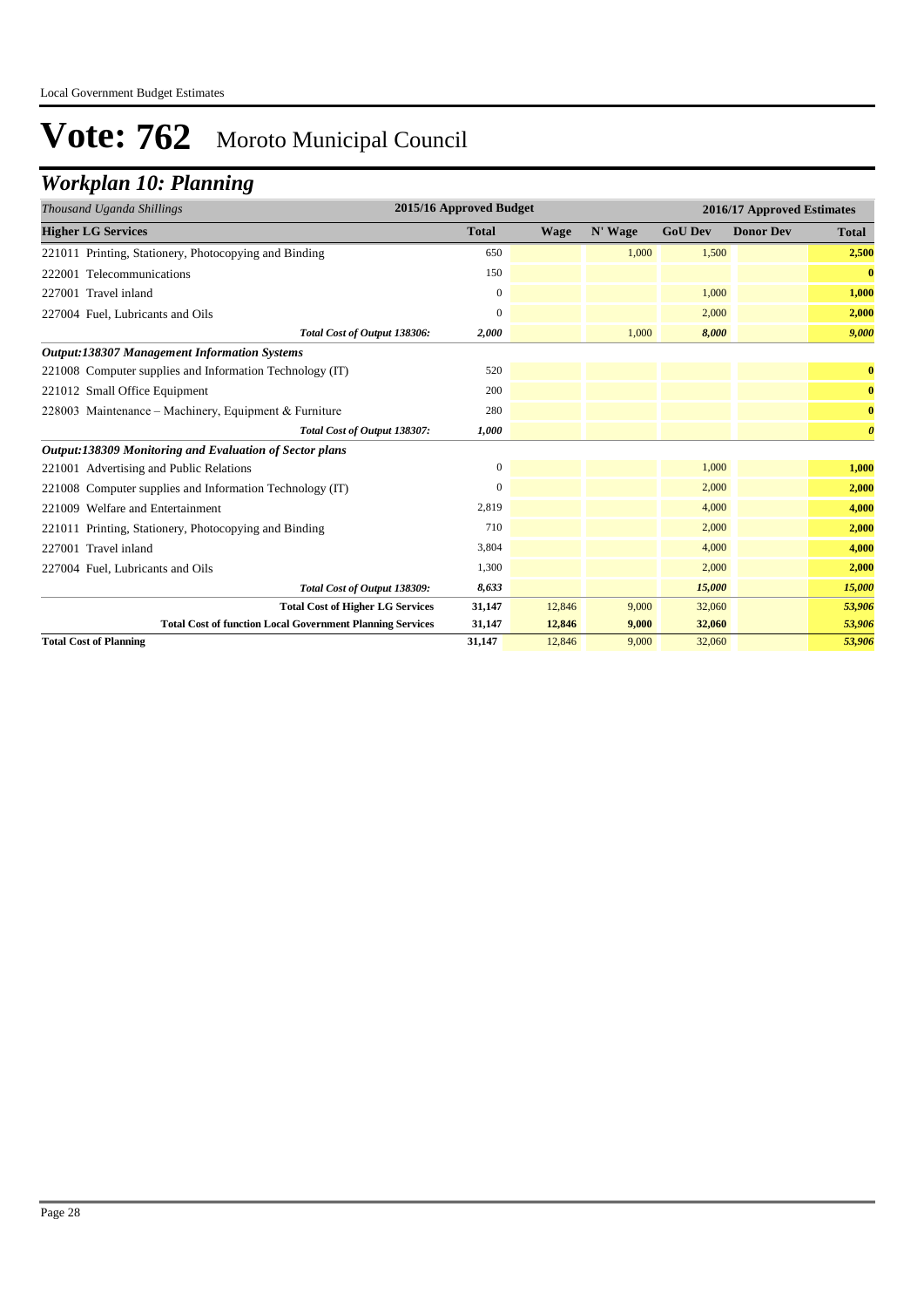## *Workplan 11: Internal Audit*

#### **(i) Overview of Workplan Revenue and Expenditures**

| <b>UShs Thousand</b>                               | 2015/16                   |                                | 2016/17                   |  |
|----------------------------------------------------|---------------------------|--------------------------------|---------------------------|--|
|                                                    | Approved<br><b>Budget</b> | <b>Outturn by</b><br>end March | Approved<br><b>Budget</b> |  |
| A: Breakdown of Workplan Revenues:                 |                           |                                |                           |  |
| <b>Recurrent Revenues</b>                          | 16,686                    | 7,849                          | 16,363                    |  |
| <b>Locally Raised Revenues</b>                     | 5,523                     | 442                            | 6,711                     |  |
| Support Services Conditional Grant (Non-Wage)      | 1,200                     | 365                            |                           |  |
| Urban Unconditional Grant (Non-Wage)               | 2,459                     | 1,653                          | 2,467                     |  |
| Urban Unconditional Grant (Wage)                   | 7,504                     | 5,389                          | 7,186                     |  |
| <b>Development Revenues</b>                        |                           | 0                              | 20,000                    |  |
| Urban Discretionary Development Equalization Grant |                           | $\theta$                       | 20,000                    |  |
| <b>Total Revenues</b>                              | 16,686                    | 7,849                          | 36,363                    |  |
| <b>B: Breakdown of Workplan Expenditures:</b>      |                           |                                |                           |  |
| Recurrent Expenditure                              | 16,686                    | 7,849                          | 16,363                    |  |
| Wage                                               | 7,504                     | 5,389                          | 7,186                     |  |
| Non Wage                                           | 9,183                     | 2,460                          | 9,177                     |  |
| Development Expenditure                            | 0                         | $\theta$                       | 20,000                    |  |
| Domestic Development                               |                           | $\Omega$                       | 20,000                    |  |
| Donor Development                                  |                           | $\Omega$                       | $\overline{0}$            |  |
| <b>Total Expenditure</b>                           | 16,686                    | 7,849                          | 36,363                    |  |

#### **(ii) Details of Workplan Revenues and Expenditures**

### *Expenditure Details for Workplan 11: Internal Audit*

| 2015/16 Approved Budget<br>Thousand Uganda Shillings<br>2016/17 Approved Estimates<br><b>GoU Dev</b><br><b>Donor Dev</b><br><b>Higher LG Services</b><br><b>Total</b><br>N' Wage<br><b>Wage</b><br><b>Total</b><br>Output:148201 Management of Internal Audit Office<br>7,186<br>7,504<br>7,186<br>211101 General Staff Salaries<br>$\bf{0}$<br>550<br>211103 Allowances<br>500<br>$\mathbf{0}$<br>500<br>221007 Books, Periodicals & Newspapers<br>500<br>500<br>500<br>221008 Computer supplies and Information Technology (IT)<br>1,500<br>221009 Welfare and Entertainment<br>$\mathbf{0}$<br>1,500<br>5,000<br>1,200<br>2,000<br>3,000<br>221011 Printing, Stationery, Photocopying and Binding<br>500<br>500<br>500<br>221012 Small Office Equipment<br>600<br>600<br>1,600<br>1,000<br>221017 Subscriptions<br>1,000<br>$\mathbf{0}$<br>223006 Water<br>1,000<br>1,000<br>$\mathbf{0}$<br>1,000<br>224004 Cleaning and Sanitation<br>8,100<br>2,100<br>227001 Travel inland<br>1,590<br>6,000<br>800<br>800<br>2,000<br>2,800<br>227004 Fuel, Lubricants and Oils<br>$\mathbf{0}$<br>3,500<br>3,500<br>228004 Maintenance - Other<br>33,186<br>Total Cost of Output 148201:<br>7,186<br>6,000<br>20,000<br>13,244<br>Output:148202 Internal Audit<br>820<br>$\bf{0}$<br>211103 Allowances<br>1,000<br>260<br>1,000<br>221008 Computer supplies and Information Technology (IT)<br>1,000<br>1,000<br>221011 Printing, Stationery, Photocopying and Binding<br>613<br>$\bf{0}$<br>489<br>221012 Small Office Equipment<br>$\bf{0}$<br>100<br>222001 Telecommunications<br>1,177<br>1,177<br>227001 Travel inland<br>$\mathbf{0}$ | <b>LG Function 1482 Internal Audit Services</b> |  |  |  |  |
|---------------------------------------------------------------------------------------------------------------------------------------------------------------------------------------------------------------------------------------------------------------------------------------------------------------------------------------------------------------------------------------------------------------------------------------------------------------------------------------------------------------------------------------------------------------------------------------------------------------------------------------------------------------------------------------------------------------------------------------------------------------------------------------------------------------------------------------------------------------------------------------------------------------------------------------------------------------------------------------------------------------------------------------------------------------------------------------------------------------------------------------------------------------------------------------------------------------------------------------------------------------------------------------------------------------------------------------------------------------------------------------------------------------------------------------------------------------------------------------------------------------------------------------------------------------------------------------------------------------------------------------|-------------------------------------------------|--|--|--|--|
|                                                                                                                                                                                                                                                                                                                                                                                                                                                                                                                                                                                                                                                                                                                                                                                                                                                                                                                                                                                                                                                                                                                                                                                                                                                                                                                                                                                                                                                                                                                                                                                                                                       |                                                 |  |  |  |  |
|                                                                                                                                                                                                                                                                                                                                                                                                                                                                                                                                                                                                                                                                                                                                                                                                                                                                                                                                                                                                                                                                                                                                                                                                                                                                                                                                                                                                                                                                                                                                                                                                                                       |                                                 |  |  |  |  |
|                                                                                                                                                                                                                                                                                                                                                                                                                                                                                                                                                                                                                                                                                                                                                                                                                                                                                                                                                                                                                                                                                                                                                                                                                                                                                                                                                                                                                                                                                                                                                                                                                                       |                                                 |  |  |  |  |
|                                                                                                                                                                                                                                                                                                                                                                                                                                                                                                                                                                                                                                                                                                                                                                                                                                                                                                                                                                                                                                                                                                                                                                                                                                                                                                                                                                                                                                                                                                                                                                                                                                       |                                                 |  |  |  |  |
|                                                                                                                                                                                                                                                                                                                                                                                                                                                                                                                                                                                                                                                                                                                                                                                                                                                                                                                                                                                                                                                                                                                                                                                                                                                                                                                                                                                                                                                                                                                                                                                                                                       |                                                 |  |  |  |  |
|                                                                                                                                                                                                                                                                                                                                                                                                                                                                                                                                                                                                                                                                                                                                                                                                                                                                                                                                                                                                                                                                                                                                                                                                                                                                                                                                                                                                                                                                                                                                                                                                                                       |                                                 |  |  |  |  |
|                                                                                                                                                                                                                                                                                                                                                                                                                                                                                                                                                                                                                                                                                                                                                                                                                                                                                                                                                                                                                                                                                                                                                                                                                                                                                                                                                                                                                                                                                                                                                                                                                                       |                                                 |  |  |  |  |
|                                                                                                                                                                                                                                                                                                                                                                                                                                                                                                                                                                                                                                                                                                                                                                                                                                                                                                                                                                                                                                                                                                                                                                                                                                                                                                                                                                                                                                                                                                                                                                                                                                       |                                                 |  |  |  |  |
|                                                                                                                                                                                                                                                                                                                                                                                                                                                                                                                                                                                                                                                                                                                                                                                                                                                                                                                                                                                                                                                                                                                                                                                                                                                                                                                                                                                                                                                                                                                                                                                                                                       |                                                 |  |  |  |  |
|                                                                                                                                                                                                                                                                                                                                                                                                                                                                                                                                                                                                                                                                                                                                                                                                                                                                                                                                                                                                                                                                                                                                                                                                                                                                                                                                                                                                                                                                                                                                                                                                                                       |                                                 |  |  |  |  |
|                                                                                                                                                                                                                                                                                                                                                                                                                                                                                                                                                                                                                                                                                                                                                                                                                                                                                                                                                                                                                                                                                                                                                                                                                                                                                                                                                                                                                                                                                                                                                                                                                                       |                                                 |  |  |  |  |
|                                                                                                                                                                                                                                                                                                                                                                                                                                                                                                                                                                                                                                                                                                                                                                                                                                                                                                                                                                                                                                                                                                                                                                                                                                                                                                                                                                                                                                                                                                                                                                                                                                       |                                                 |  |  |  |  |
|                                                                                                                                                                                                                                                                                                                                                                                                                                                                                                                                                                                                                                                                                                                                                                                                                                                                                                                                                                                                                                                                                                                                                                                                                                                                                                                                                                                                                                                                                                                                                                                                                                       |                                                 |  |  |  |  |
|                                                                                                                                                                                                                                                                                                                                                                                                                                                                                                                                                                                                                                                                                                                                                                                                                                                                                                                                                                                                                                                                                                                                                                                                                                                                                                                                                                                                                                                                                                                                                                                                                                       |                                                 |  |  |  |  |
|                                                                                                                                                                                                                                                                                                                                                                                                                                                                                                                                                                                                                                                                                                                                                                                                                                                                                                                                                                                                                                                                                                                                                                                                                                                                                                                                                                                                                                                                                                                                                                                                                                       |                                                 |  |  |  |  |
|                                                                                                                                                                                                                                                                                                                                                                                                                                                                                                                                                                                                                                                                                                                                                                                                                                                                                                                                                                                                                                                                                                                                                                                                                                                                                                                                                                                                                                                                                                                                                                                                                                       |                                                 |  |  |  |  |
|                                                                                                                                                                                                                                                                                                                                                                                                                                                                                                                                                                                                                                                                                                                                                                                                                                                                                                                                                                                                                                                                                                                                                                                                                                                                                                                                                                                                                                                                                                                                                                                                                                       |                                                 |  |  |  |  |
|                                                                                                                                                                                                                                                                                                                                                                                                                                                                                                                                                                                                                                                                                                                                                                                                                                                                                                                                                                                                                                                                                                                                                                                                                                                                                                                                                                                                                                                                                                                                                                                                                                       |                                                 |  |  |  |  |
|                                                                                                                                                                                                                                                                                                                                                                                                                                                                                                                                                                                                                                                                                                                                                                                                                                                                                                                                                                                                                                                                                                                                                                                                                                                                                                                                                                                                                                                                                                                                                                                                                                       |                                                 |  |  |  |  |
|                                                                                                                                                                                                                                                                                                                                                                                                                                                                                                                                                                                                                                                                                                                                                                                                                                                                                                                                                                                                                                                                                                                                                                                                                                                                                                                                                                                                                                                                                                                                                                                                                                       |                                                 |  |  |  |  |
|                                                                                                                                                                                                                                                                                                                                                                                                                                                                                                                                                                                                                                                                                                                                                                                                                                                                                                                                                                                                                                                                                                                                                                                                                                                                                                                                                                                                                                                                                                                                                                                                                                       |                                                 |  |  |  |  |
|                                                                                                                                                                                                                                                                                                                                                                                                                                                                                                                                                                                                                                                                                                                                                                                                                                                                                                                                                                                                                                                                                                                                                                                                                                                                                                                                                                                                                                                                                                                                                                                                                                       |                                                 |  |  |  |  |
|                                                                                                                                                                                                                                                                                                                                                                                                                                                                                                                                                                                                                                                                                                                                                                                                                                                                                                                                                                                                                                                                                                                                                                                                                                                                                                                                                                                                                                                                                                                                                                                                                                       |                                                 |  |  |  |  |
|                                                                                                                                                                                                                                                                                                                                                                                                                                                                                                                                                                                                                                                                                                                                                                                                                                                                                                                                                                                                                                                                                                                                                                                                                                                                                                                                                                                                                                                                                                                                                                                                                                       |                                                 |  |  |  |  |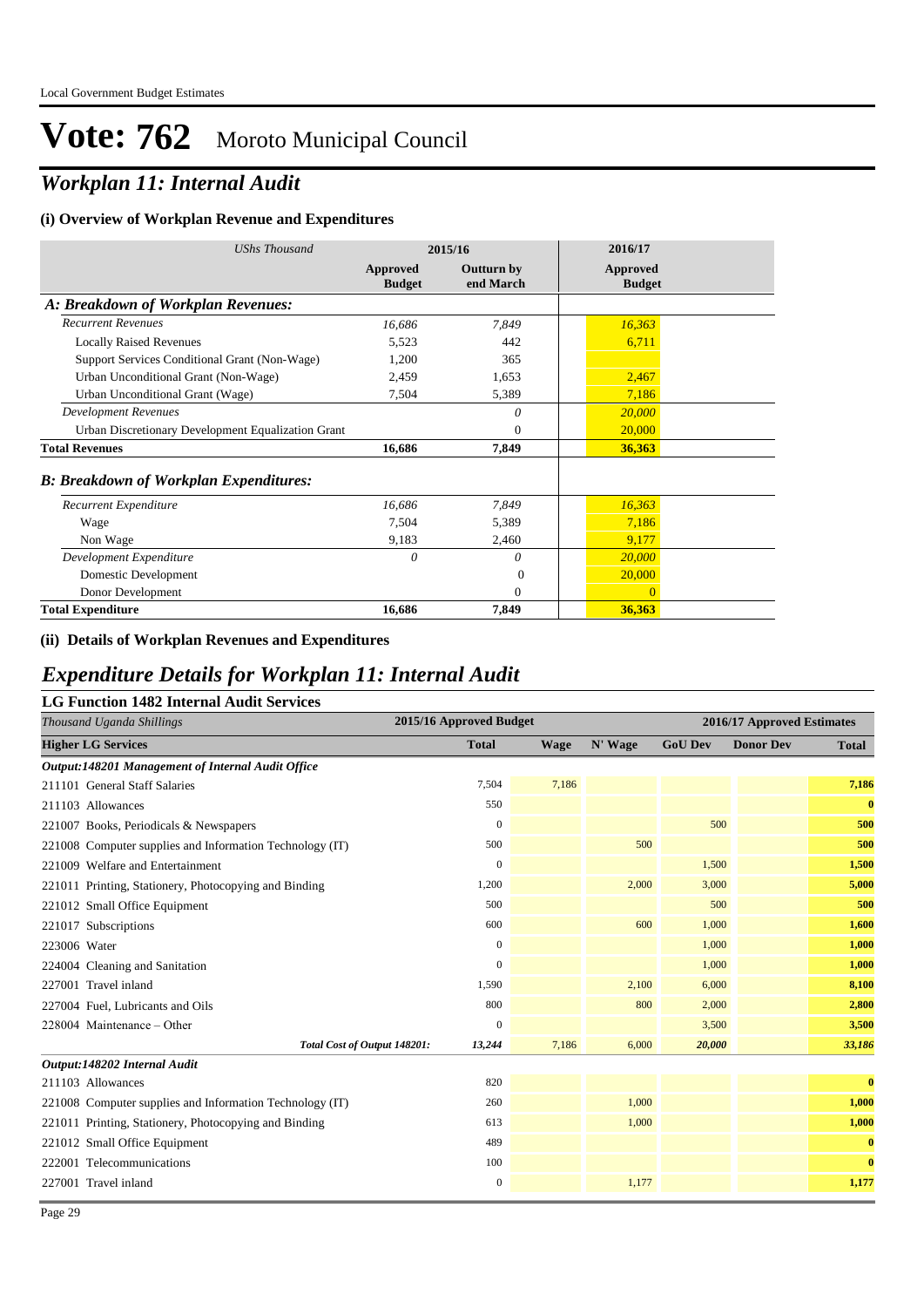## *Workplan 11: Internal Audit*

| Thousand Uganda Shillings                             | 2015/16 Approved Budget<br>2016/17 Approved Estimates |       |         |                |                  |              |
|-------------------------------------------------------|-------------------------------------------------------|-------|---------|----------------|------------------|--------------|
| <b>Higher LG Services</b>                             | <b>Total</b>                                          | Wage  | N' Wage | <b>GoU Dev</b> | <b>Donor Dev</b> | <b>Total</b> |
| 227004 Fuel, Lubricants and Oils                      | 811                                                   |       |         |                |                  | $\bf{0}$     |
| 228003 Maintenance – Machinery, Equipment & Furniture | 350                                                   |       |         |                |                  | $\mathbf{0}$ |
| Total Cost of Output 148202:                          | 3,443                                                 |       | 3.177   |                |                  | 3,177        |
| <b>Total Cost of Higher LG Services</b>               | 16.686                                                | 7,186 | 9.177   | 20,000         |                  | 36,363       |
| <b>Total Cost of function Internal Audit Services</b> | 16.686                                                | 7,186 | 9,177   | 20,000         |                  | 36,363       |
| <b>Total Cost of Internal Audit</b>                   | 16.686                                                | 7.186 | 9.177   | 20,000         |                  | 36.363       |